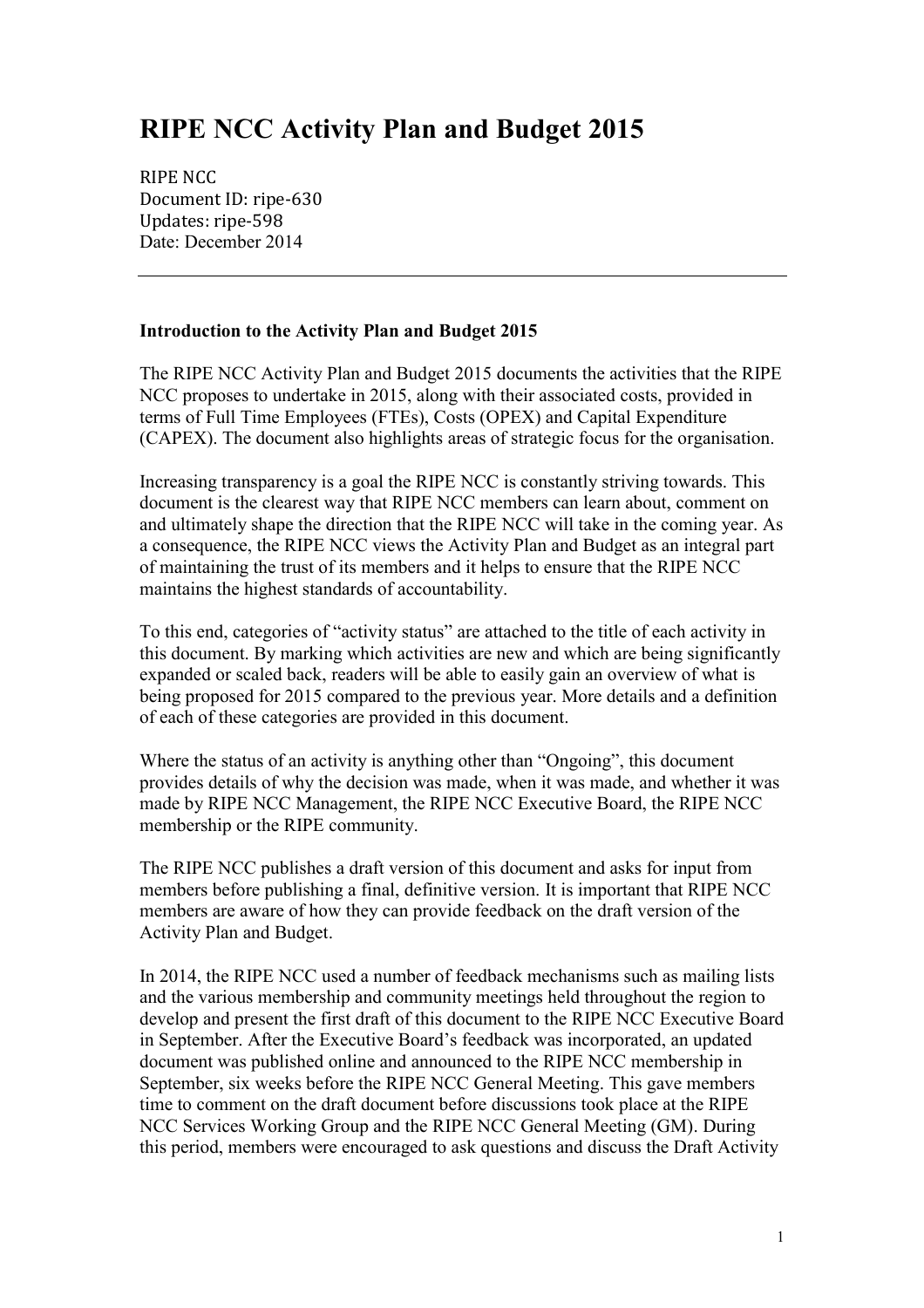Plan and Budget via the RIPE NCC Membership Discussion mailing list (membersdiscuss@ripe.net).

The Draft Activity Plan and Budget was further discussed by the membership at the GM in November 2014. The feedback received there was then incorporated into the final Activity Plan and Budget after the approval of the document by the RIPE NCC Executive Board.

#### **Features in This Activity Plan and Budget**

To maintain good transparency for RIPE NCC members, this Activity Plan and Budget includes several features. An activity status is included for each of the activities listed. There are five different activity statuses given throughout this document:

- "Ongoing": Any recurring activity that requires around the same amount of resources as in the Activity Plan and Budget 2014 (less than a 10% deviation on the Activity Plan and Budget 2014)
- "New Activity": Any activity that is making its first appearance in the Activity Plan and Budget
- "Expanding": Any activity where expenses will increase by more than 10% over the Activity Plan and Budget 2014 (OPEX)
- "Decreasing": Any activity where expenses will decrease by more than 10% from the Activity Plan and Budget 2014 (OPEX)
- "Planned Ending": Any activity that will come to a complete end in the course of the coming year

Secondly, where the status of an activity is anything other than "Ongoing", this document will contain information about when and why the decision was made, and who was responsible for making the decision.

Finally, usage statistics have been included wherever possible for each activity. These are intended to show the general scale of a service. There are some cases where activities cannot be quantified or the inclusion of statistics is of little relevance so they are not provided.

Note: Individual activities that cost less than 5 kEUR per annum are considered to be negligible costs and therefore their cost details are not included in the Activity Plan and Budget.

#### **Overview of the Strategic Focus Points in 2015**

This document highlights the RIPE NCC's strategic focus points for the coming year. They are, broadly:

- Maintaining a strong registry
- Conducting effective outreach and external relations
- Consolidating and improving the current service offering
- Refining internal processes to provide further efficiency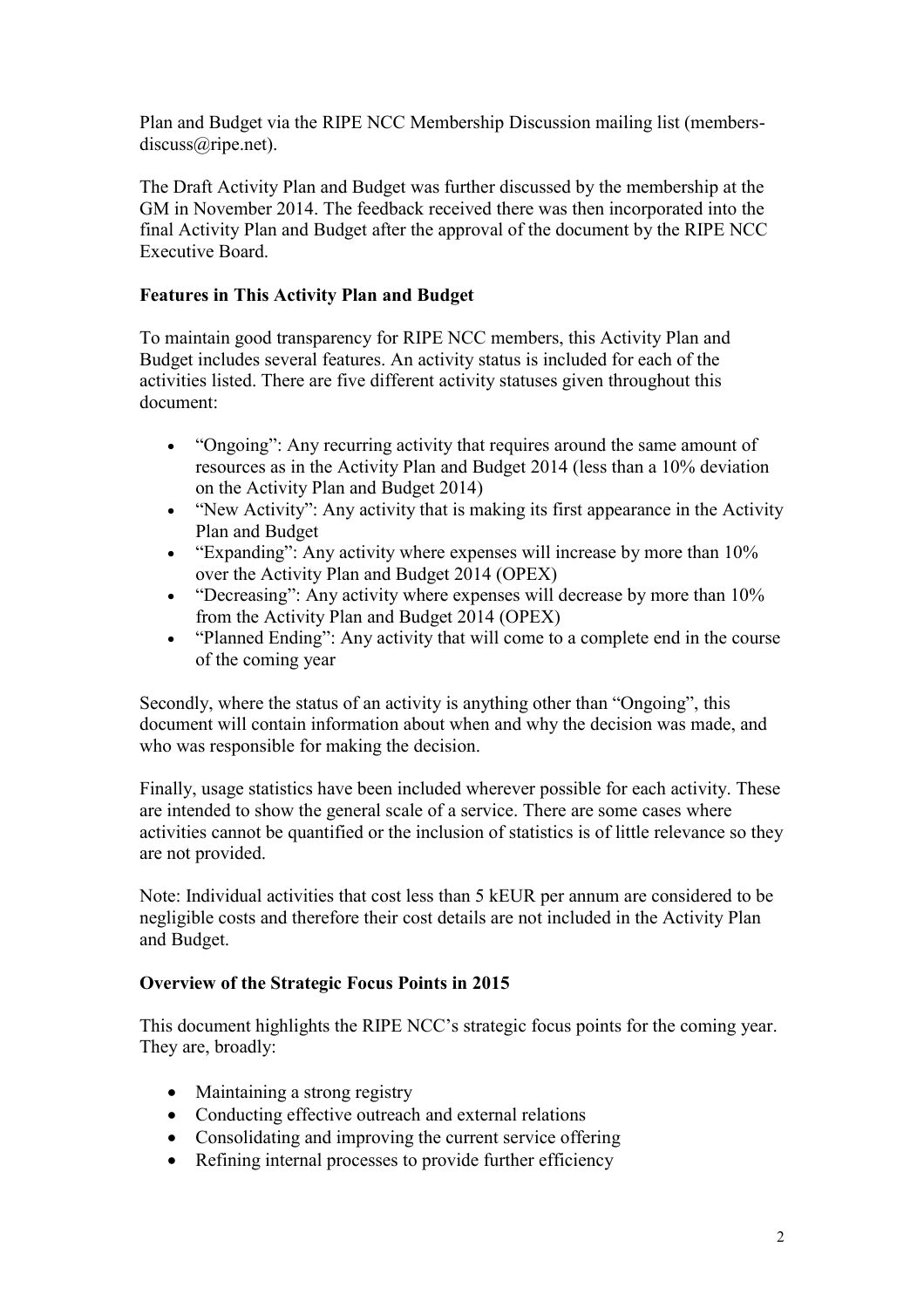In 2015, the RIPE NCC will continue to focus on maintaining the accuracy of the data in the RIPE Registry. The data in this registry is comprised of RIPE Database data and registration information held by the RIPE NCC, and it is therefore critical for the operations of our members and the wider Internet community.

The RIPE NCC's work in ensuring the accurate registration of data increasingly revolves around safeguarding legitimate resource holders' data in the wake of IPv4 exhaustion. A scarcity in the availability of unused IPv4 address space means there is increased potential for address space hijacking, while further resource transfer activity is expected. This, together with implementation of the policy proposal outlining services to legacy address space holders, means that the RIPE NCC will have to continue to improve and refine its processes to ensure an efficient registry service. It is envisioned that this work will be carried out with no significant increase in resources.

The RIPE NCC is also committed to carrying out effective external relations and outreach to its members and other important stakeholders in the Internet community. In 2014, the RIPE NCC organised events and traveled throughout the service region to meet with members and to hear directly from them and give them the means to have their voice heard within the wider community. This has already shown great benefits in terms of hearing exactly what our members want to see from us in terms of activities and service improvement that that can help them with their operations. The RIPE NCC is also increasing its efforts to provide support in local languages, particularly through the use of staff from throughout the service region that can communicate with members in their native languages.

In 2015, the RIPE NCC will host a number of Regional Meetings, support the development of local Network Operator Groups, carry out regionally targeted educational initiatives and represent the membership and technical community at regional Internet governance events. The establishment in 2014 of regional offices in Moscow and Dubai has greatly increased the RIPE NCC's ability to conduct effective outreach throughout its service region. This work will take place alongside the two RIPE Meetings that will be held in Europe in 2015, and which the RIPE NCC continues to see as its foremost means of connecting with the Internet community.

2015 will also be an important year for Internet governance as the stewardship of the IANA functions transitions away from the US National Telecommunications and Information Agency (NTIA). There is currently an ongoing process that will continue well into 2015 to capture the views and comments of the global Internet community. The RIPE NCC is committed to being involved in this process and ensuring that the RIPE NCC membership and the RIPE community are fully aware of these important developments.

In 2015, the RIPE NCC will consolidate its current service offering. This work has already begun with the decision to use RIPE Atlas as the main source of data gathering for the RIPE NCC and RIPEstat as the portal serving all the RIPE NCC's data, and relevant third party data, to members and the community. The ending of Test Traffic Measurements and its inclusion in RIPE Atlas is an example of this consolidation, as is the planned integration of RPKI data and Routing Registry data through a single interface. Furthermore, no new RIPE NCC-initiated services are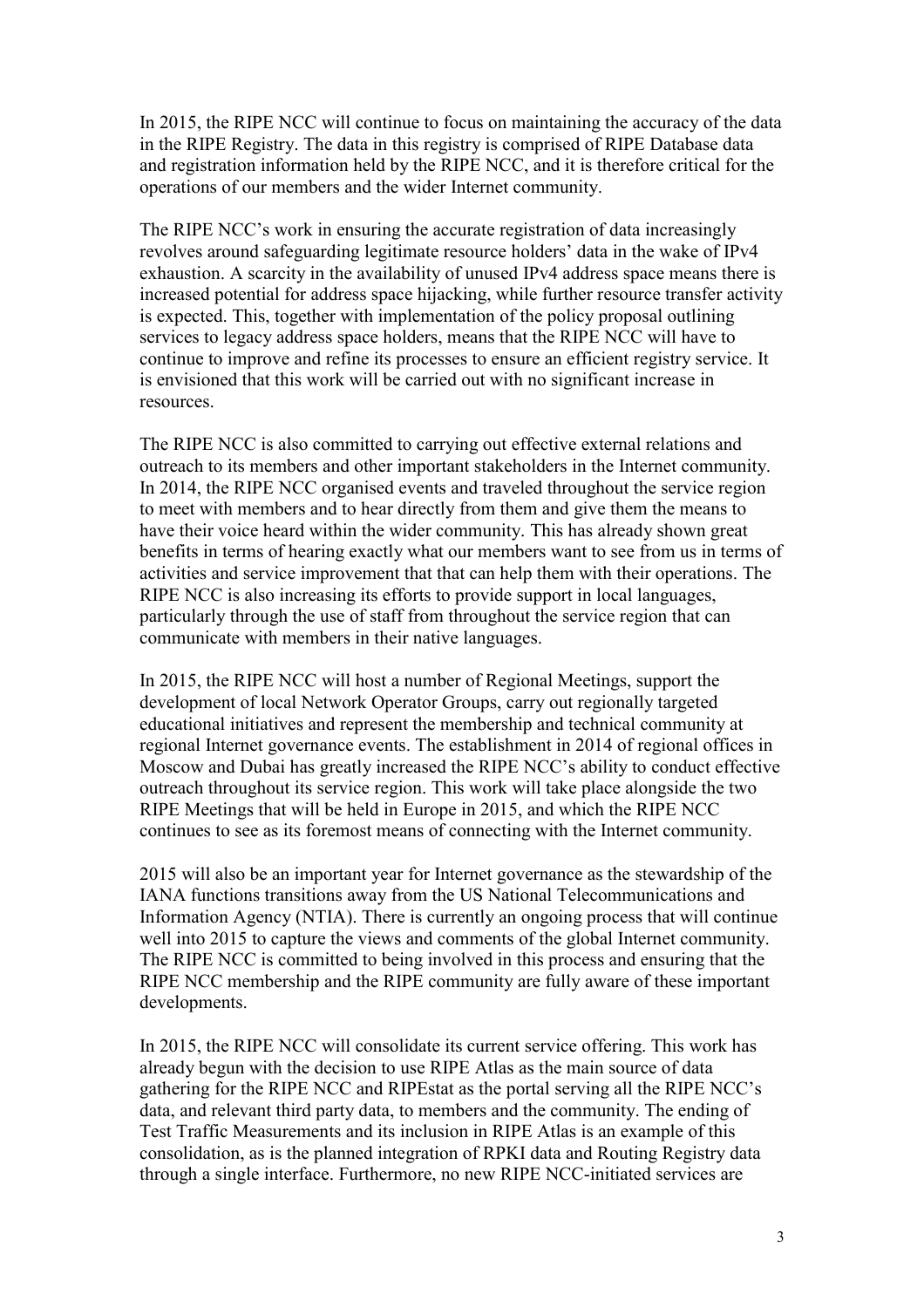planned for 2015, although providing services for legacy address space holders is a new activity.

Ultimately, the RIPE NCC hopes that by consolidating its service offering it will be able to improve the value of the individual services for members while reducing the resources required to provide them. This will also allow the RIPE NCC to more effectively communicate the value of its service offering to the membership and other stakeholders. Combined with concerted efforts to increase efficiencies, refine organisational processes and reduce both internal and external bureaucracy, the RIPE NCC aims to deliver a more streamlined and efficient service for all its members and stakeholders.

## **Overview of RIPE NCC Costs per Activity 2015**

On the following page is an overview of the Full-Time Equivalents (FTEs), Operational Expenses (OPEX) and Capital Expenses (CAPEX) per activity. All amounts are in kEUR. The overview is presented on two levels. It is possible to click on any Level 1 or Level 2 activity for more detailed information.

# **Notes on Overview of RIPE NCC Activities**

## **Full-Time Equivalents**

Full-Time Equivalents (FTEs) indicates the average amount of personnel assigned to each activity as well as supporting staff over the course of the full year.

# **OPEX (Operational Expenses)**

Operational expenses are all direct costs that relate to the activity or project, and a portion of overhead that is related to absence (vacation, illness, education) that has been allocated to the project. The overhead allocation is calculated by dividing the percentage of FTEs involved in the activity by the overall number of FTEs. Operational expenses exclude depreciation and bad debt expenses.

# **CAPEX (Capital Expenditure)**

Capital Expenses are all items that are taken as an asset. These items include hardware and software, infrastructure, office furniture and software development. Hardware and software consists of hardware and purchased activated software. All items under EUR 500 are expensed, as is required by the Dutch tax code. Intangible fixed assets includes only in-house software development. Software development costs are capitalised insofar as they are incurred in respect of potentially valuable projects and are stated at cost. These costs comprise the costs of direct labour as well as outsourced consultancy costs.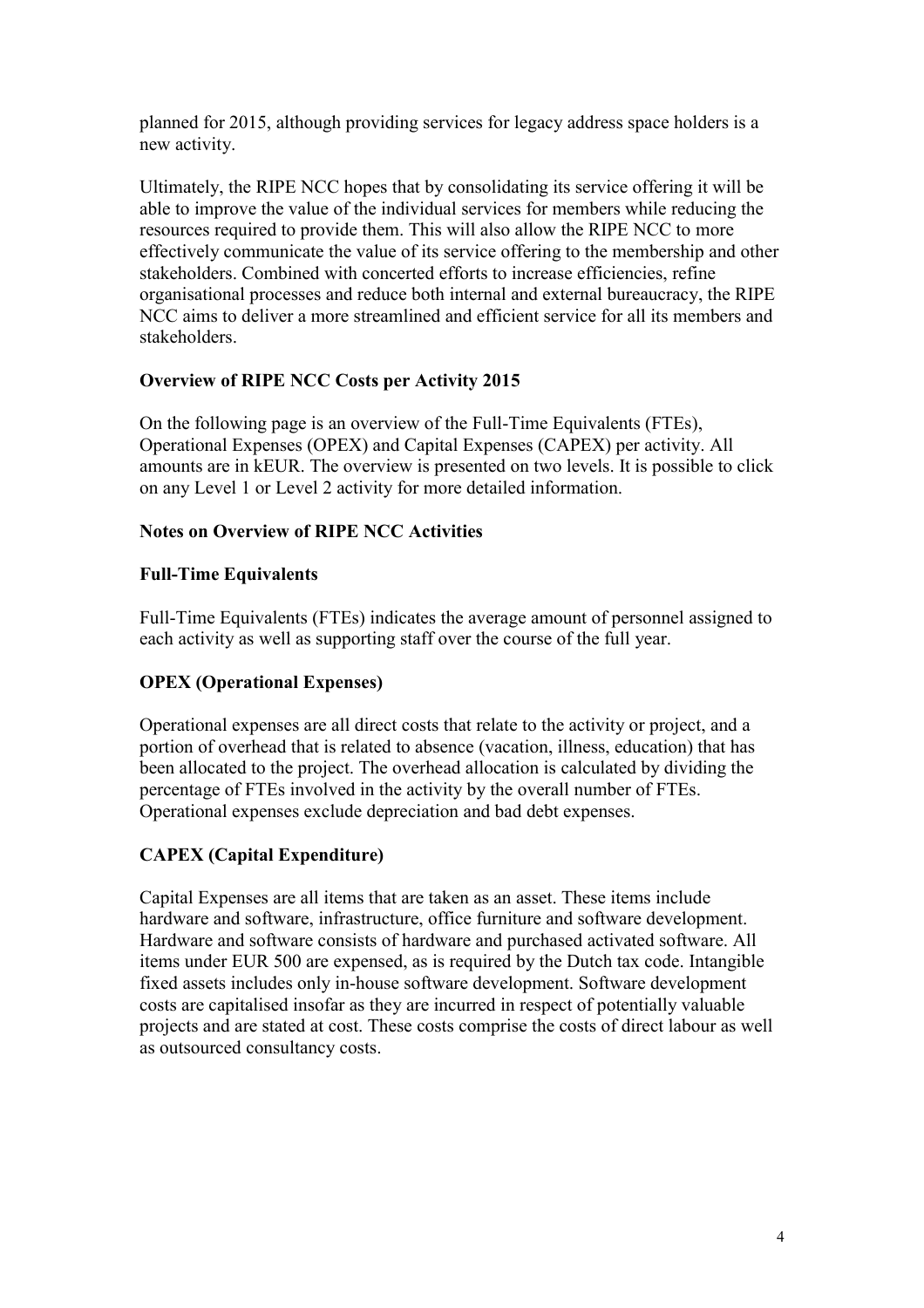| Level 1                       | <b>Level 2</b>                                                                                       | <b>FTEs</b> | <b>OPEX</b><br><b>kEUR</b> | <b>CAPEX</b><br><b>kEUR</b> |
|-------------------------------|------------------------------------------------------------------------------------------------------|-------------|----------------------------|-----------------------------|
| 1. Regional Internet Registry |                                                                                                      | 41.9        | 4,301                      | 280                         |
|                               | * 1.1 Registry Maintenance                                                                           | 30.5        | 3,071                      | 30                          |
|                               | 1.2 RIPE Database                                                                                    | 7.2         | 692                        | 150                         |
|                               | <b>1.3 Resource Certification (RPKI)</b>                                                             | 2.7         | 307                        | 0                           |
|                               | 1.4 LIR Portal                                                                                       | 1.5         | 231                        | 100                         |
| 2. Services                   |                                                                                                      | 28.7        | 3,129                      | 380                         |
|                               | 2.1 Training                                                                                         | 7.9         | 1,019                      | 0                           |
|                               | * 2.2 RIPEstat                                                                                       | 5.8         | 641                        | 8                           |
|                               | * 2.3 RIPE Atlas                                                                                     | 10.4        | 1,072                      | 372                         |
|                               | <b>2.4 Other Services</b>                                                                            | 4.6         | 397                        | $\Omega$                    |
| 3. Coordination Activities    |                                                                                                      | 33.0        | 6,631                      | 221                         |
|                               | 3.1 DNS and K-root Operations                                                                        | 3.1         | 413                        | 128                         |
|                               | 3.2 Data Analysis and Scientific<br><b>Support</b>                                                   | 2.6         | 313                        | 6                           |
|                               | 3.3 RIPE Labs                                                                                        | 1.5         | 247                        | $\mathbf 0$                 |
|                               | * 3.4 External Relations                                                                             | 9.6         | 1,552                      | $\overline{0}$              |
|                               | *3.5 Member Outreach                                                                                 | 4.1         | 1,267                      | 0                           |
|                               | 3.6 IPv6 Support                                                                                     | 1.6         | 161                        | $\mathbf 0$                 |
|                               | 3.7 RIPE Meetings                                                                                    | 5.7         | 1,414                      | 87                          |
|                               | 3.8 RIPE Policy and Community<br><b>Support</b>                                                      | 1.9         | 234                        | $\overline{0}$              |
|                               | 3.9 ICANN/IANA/IETF/ISOC/RIRs                                                                        | 2.9         | 1,030                      | 0                           |
| 4. Internal                   |                                                                                                      | 32.5        | 6,596                      | 1,291                       |
|                               | $4.1$ IT                                                                                             | 10.8        | 1,912                      | 768                         |
|                               | <b>4.2 Facilities - Rent and Utilities</b>                                                           | 3.9         | 1,156                      | 500                         |
|                               | 4.3 Management and HR                                                                                | 7.6         | 2,118                      | 23                          |
|                               | 4.4 Finance and Administration                                                                       | 6.3         | 823                        | 0                           |
|                               | <b>4.5 Legal and Information Security</b>                                                            | 1.8         | 237                        | 0                           |
|                               | <b>4.6 Organisational Activities</b><br>(Executive Board, Arbitration Panel<br>and General Meetings) | 2.1         | 350                        | $\mathbf 0$                 |
| <b>Total</b>                  |                                                                                                      | 136.1       | 20,657                     | 2,172                       |

**\* RIPE NCC strategic focus point for 2015**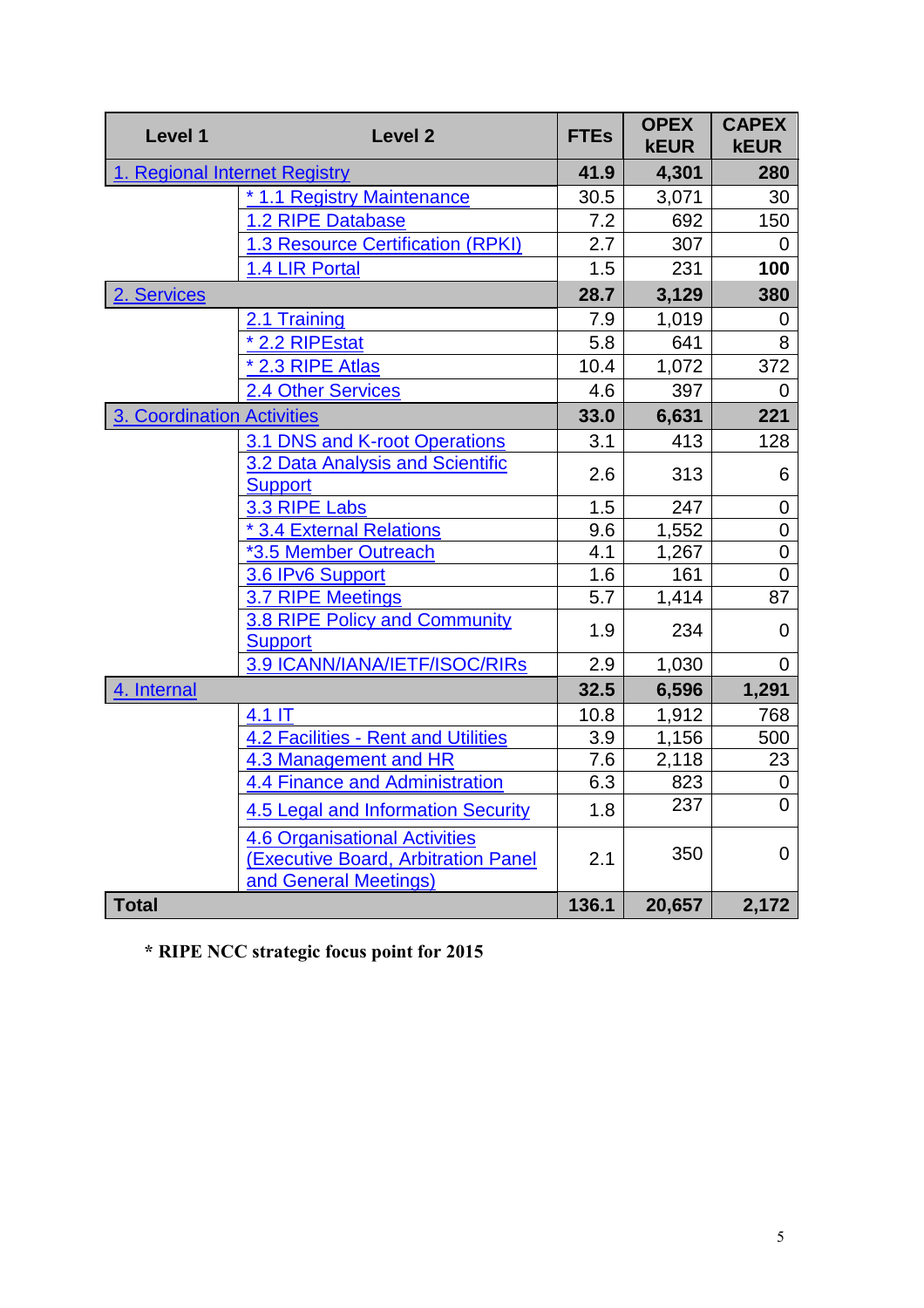#### **RIPE NCC Activities 2015**

#### <span id="page-5-0"></span>*1) Regional Internet Registry*

#### <span id="page-5-1"></span>**\*\*\* 1.1 Registry Maintenance \*\*\* STRATEGIC FOCUS POINT 2015**

#### *Status: Ongoing*

#### *Measurable usage: The RIPE NCC is administratively authoritative for approximately 90,000 Internet number resource records*

Since 1992, the RIPE NCC has been responsible for assigning and allocating Internet number resources (IPv4, IPv6 and AS Numbers) within its service region. One of the organisation's key responsibilities is to maintain the accuracy and quality of the RIPE Registry, which contains information about the current holders of these resources. This includes information that is contained in the RIPE Database as well as other registration information held by the RIPE NCC. Maintaining the RIPE Registry remains a strategic focus for 2015.

The exhaustion of the unallocated "free pool" of IPv4 address space means the RIPE NCC adapted its registry function to maintain its careful stewardship of resource registrations. This means there is a continuing focus on legacy address space, with the goal of bringing registration records up to the same standards of accuracy as address space that was distributed by the RIPE NCC. Additionally, the RIPE NCC will work to ensure that the RIPE Registry can accurately deal with an increase in IPv4 transfers and a heightened potential for conflicts over address space, both resulting from the growing scarcity of IPv4. The RIPE NCC will continue to respond to any communitydriven initiatives to increase the accuracy of data stored in the registry.

As part of this stewardship role, the RIPE NCC will pay special attention to protecting resource holders against hijacking of their Internet number resources. While this will likely involve more strict verification requirements when evaluating requests, the RIPE NCC will remain mindful of the balance between ensuring due diligence on the one hand while not being overly bureaucratic or inflexible on the other.

A range of services, such as the Resource Certification (RPKI) system and the Assisted Registry Check (an enhancement of the RIPE NCC's audit activities) will continue to provide an incentive for holders of this space to make sure that their Internet number resources are accurately registered. The focus will be on increasing the value of services that the RIPE NCC can provide to its members to improve their day-to-day operations, while at the same time maintaining the accuracy of registry data.

The RIPE NCC will also continue its work in partnership with the other RIRs to improve data quality and to make this data readily available to the Internet community.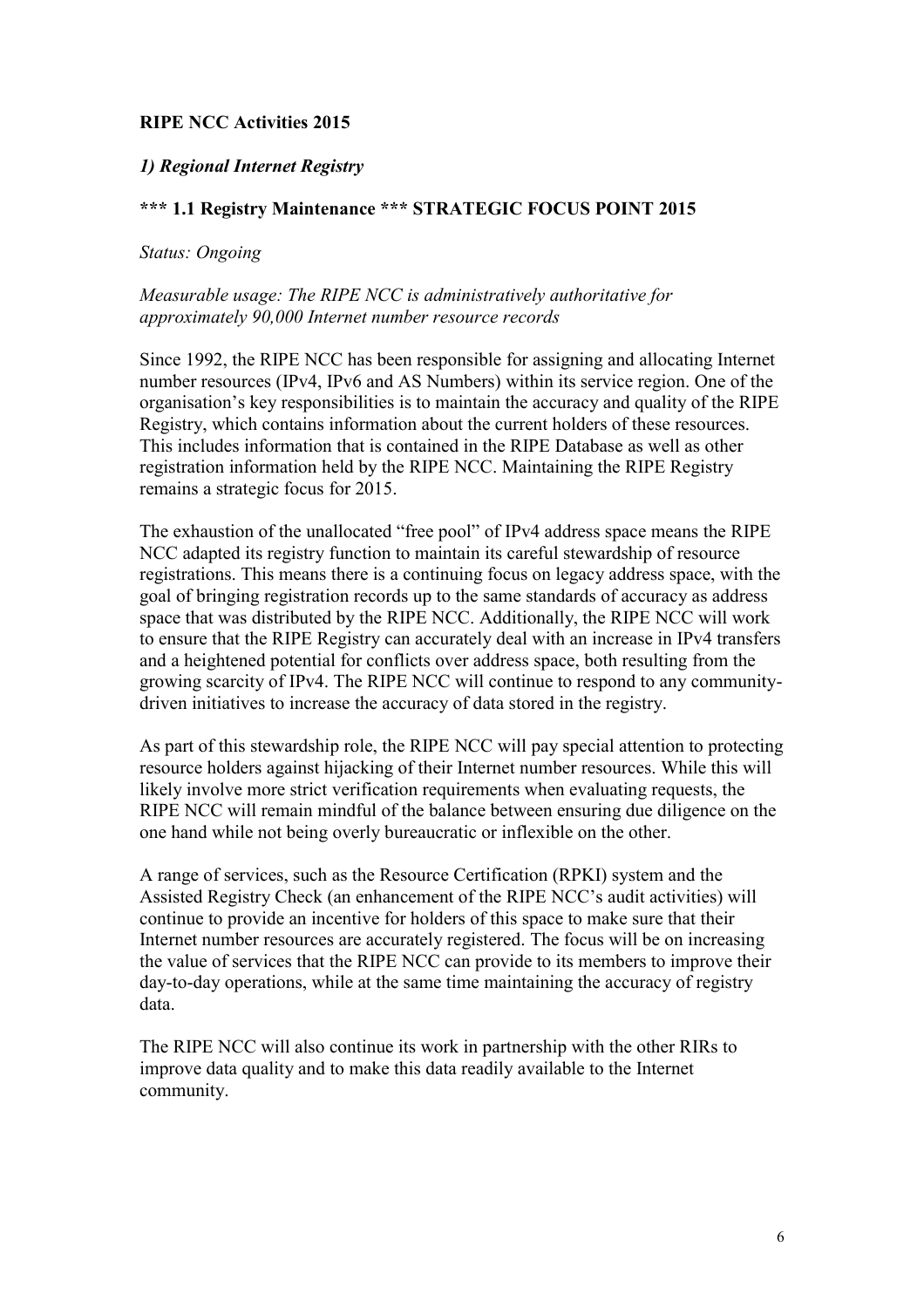#### **Benefits for RIPE NCC members / RIPE community:**

- Improves the overall accuracy of the data in the RIPE Registry
- Improves the accuracy of legacy address space registration records
- Supports members and the RIPE community with their operations and business needs

#### **1.1.1 Distribution of IPv4/IPv6 Address Space and Autonomous System (AS) Numbers**

#### *Status: Ongoing*

#### *Measurable usage: Approximately 6,800 allocations and assignments up to December 2014*

The RIPE NCC provides fair, impartial and stable distribution of Internet number resources according to policies developed by the RIPE community. In addition to the allocation and assignment of IPv4 and IPv6 address space, the RIPE NCC also assigns AS Numbers and registers these along with the initial associated routing policy. This ensures the uniqueness of AS Numbers and collects data for the Routing Registry. Since 2007, the RIPE NCC has assigned AS Numbers from both the 16-bit and 32-bit pools.

## **Benefits for RIPE NCC members / RIPE community:**

- Provides fair and impartial distribution of Internet number resources guided by policies developed by the RIPE community
- Promotes the efficient use of IP address space and AS Numbers
- Facilitates the optimal aggregation of routing information
- Supports members with the relevant processes and procedures

#### **1.1.2 Management of Internet Number Resources**

#### *Status: Ongoing*

#### *Measurable usage: The RIPE NCC is administratively authoritative for approximately 90,000 Internet number resource records*

The RIPE NCC manages the complete lifecycle of Internet number resources within its service region, supporting updates of the registration data and deregistering resources that have been returned. In order to facilitate the transfer of IPv4 Provider Aggregatable (PA) address space between members, the RIPE NCC provides the IPv4 Transfer Listing Service. The RIPE NCC expects that the work involved with transfers will increase significantly in 2015.

The RIPE NCC deregisters Internet number resources that have been allocated or assigned under false pretenses, contravene RIPE Policies or have been hijacked. This activity also applies to LIRs that have been closed for non-payment of their service fee and IP addresses returned by the holders to the RIPE NCC.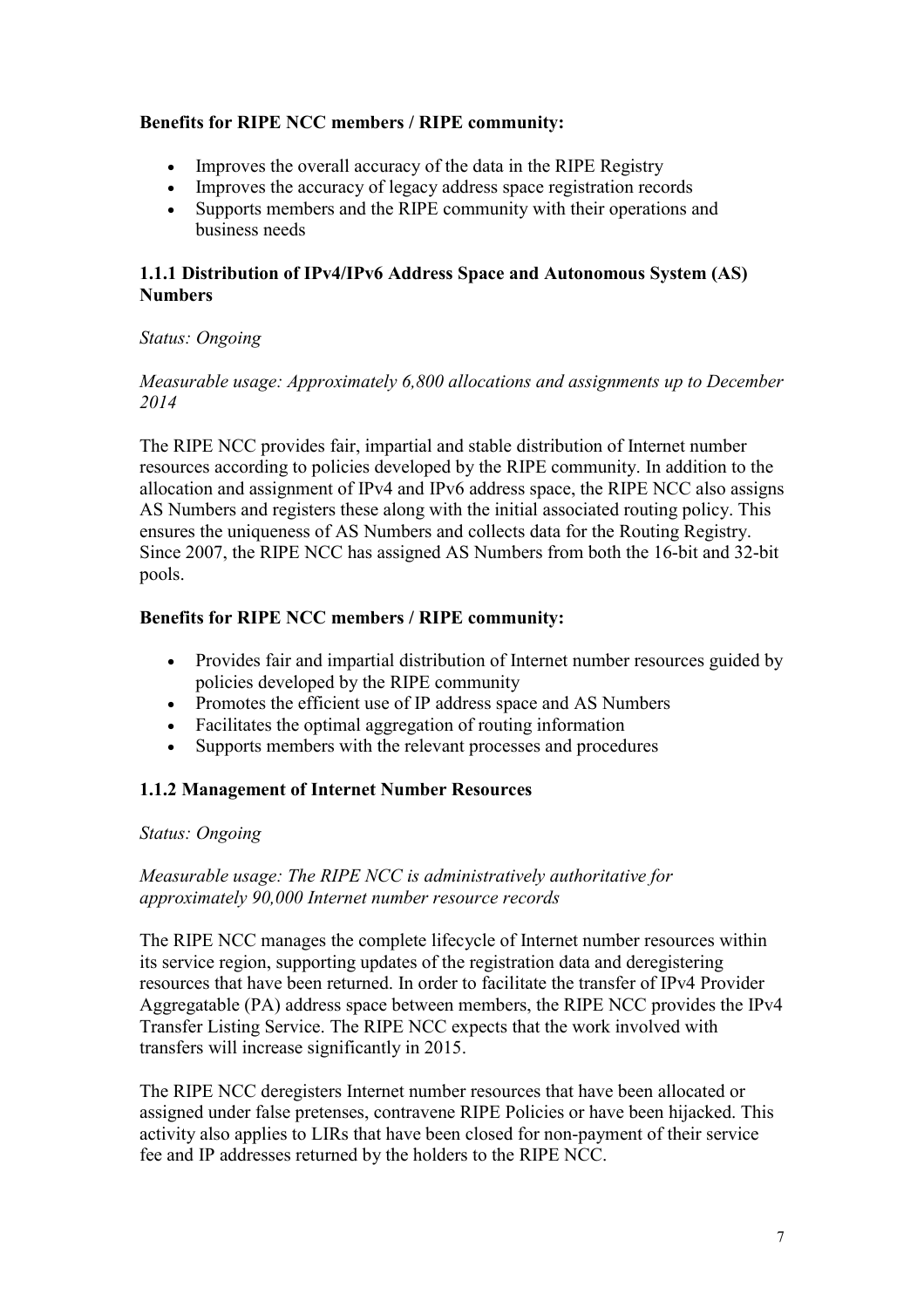## **Benefits for RIPE NCC members / RIPE community:**

- Ensures the uniqueness of IP addresses, aggregation of routing information and conservation of IP address space
- Implements the necessary procedures to enable the processes defined by RIPE Policies
- Enables the accurate registration of network management and contact information

# **1.1.3 Assisted Registry Check (ARC)**

#### *Status: Ongoing*

#### *Measurable usage: 2,000-3,000 Assisted Registry Checks planned for 2015*

Since 1996, the RIPE NCC has conducted audits, at the request of the RIPE community, to ensure the fair and neutral application of policies and to actively check the quality and validity of registry data.

The Assisted Registry Check (ARC) review gives LIRs an opportunity to receive personalised support from the RIPE NCC. This includes help creating database objects to improve contact data, remove inconsistent resource records and provide clarification on RIPE Policies. The aim is to strengthen registry data while providing support for the daily technical operations of the membership.

The ARC review covers four broad subject areas:

- Registry consistency
- Resource consistency
- Route/rDNS consistency
- Resource Certification (RPKI) usage/consistency

## **Benefits for RIPE NCC members / RIPE community:**

- Helps RIPE NCC members to maintain accurate registry data
- Provides RIPE NCC members with an overview of how their networks are perceived by an independent entity
- Provides personalised support to members
- Provides an incentive and an easy way for LIRs to keep their RIPE Database objects up to date
- Increases the overall accuracy of the RIPE Database

#### **1.1.4 Maintenance of Contractual Information on End Users and Sponsoring LIRs**

#### *Status: Ongoing*

*Measurable usage: Contracts for approximately 50,000 End User Internet number resource records are overseen by the RIPE NCC.*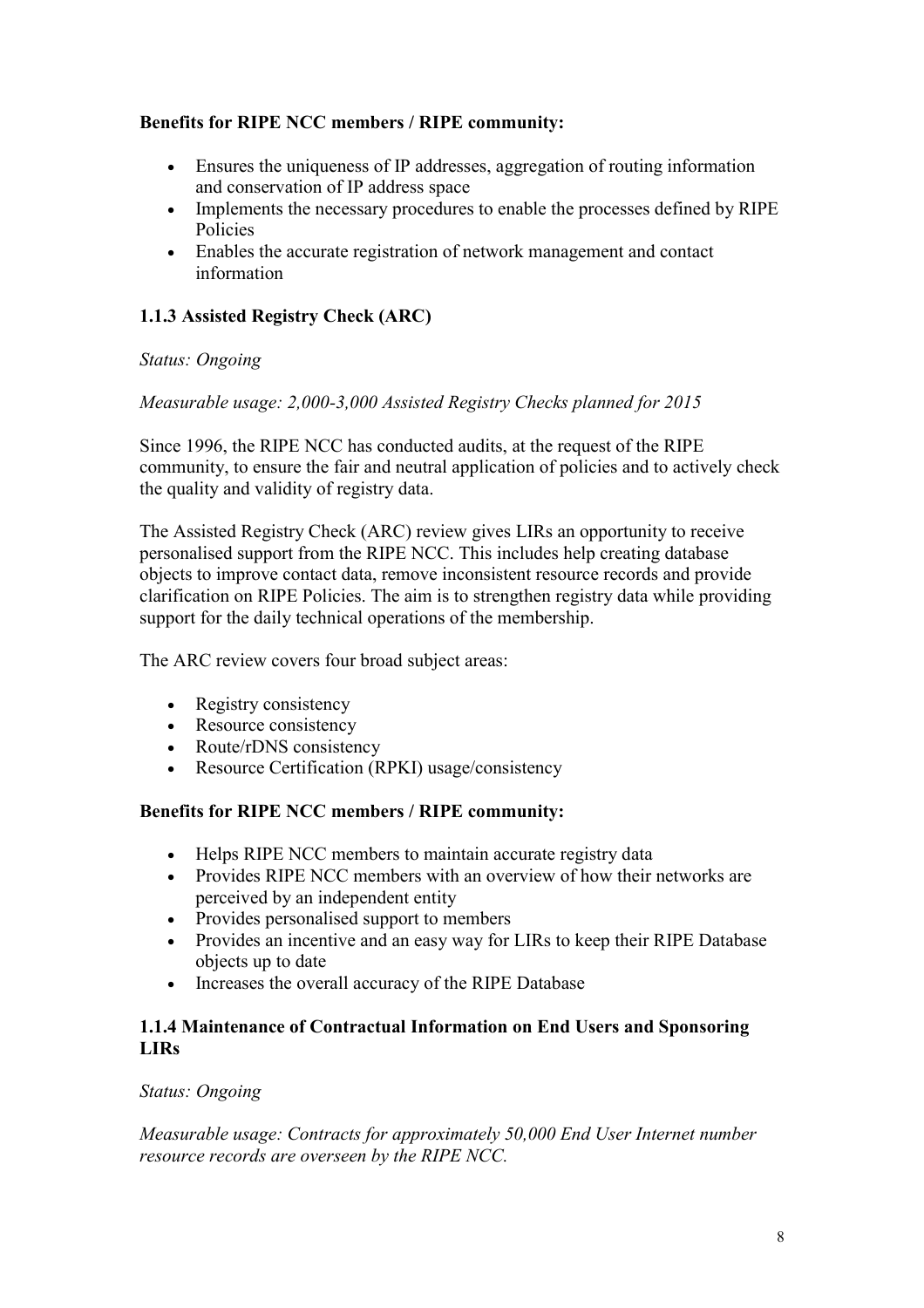Subject to the RIPE Policy on contractual requirements for PI resource holders (ripe-452), the RIPE NCC ensures that changes to contractual arrangements between sponsoring LIRs and End Users are followed up on and the appropriate administrative action taken.

In 2015, the RIPE NCC will finalise the process of implementing the RIPE Policy related to establishing an indirect or a direct contractual link between the End Users of independent Internet number resources and the RIPE NCC (ripe-452). Since this policy was implemented in 2009, Approximately 47,000 independent resources are now covered by a contractual relationship.

#### **Benefits for RIPE NCC members / RIPE community:**

- Ensures that Internet number resources are registered to the legitimate End Users or legacy resource holders
- Ensures that all resources are covered by a contractual relationship
- Maintains the accuracy of the RIPE Registry

#### **1.1.5 Establishing Contractual Relationships With Legacy Internet Number Resource Holders**

#### *Status: New Activity*

*Measurable usage: The total number of legacy Internet resources within the RIPE Registry is approximately 4,200 parent IP blocks and 35,000 more specific blocks. Furthermore, there are 740 legacy AS Numbers*

Historically, legacy resource holdings have been kept outside any formal relationship between their holders and the RIPE NCC. In order to improve the accuracy and trustworthiness of the registry data, ripe-605 "RIPE NCC Services to Legacy Internet Resource Holders" allows for a formal relationship between the Legacy Internet number resource holders and the RIPE NCC. In 2014, the RIPE NCC began to implement the RIPE Policy related to establishing an indirect or a direct contractual link between the holders of legacy Internet number resources and the RIPE NCC.

#### **Benefits for RIPE NCC members / RIPE community:**

- Ensures that Internet number resources are registered to the legitimate legacy Internet resource holders
- Safeguards the resources of the legitimate resource holders from hijackings
- Creates a formal relationship between legacy Internet resource holders and the RIPE NCC
- Maintains the accuracy of the RIPE Registry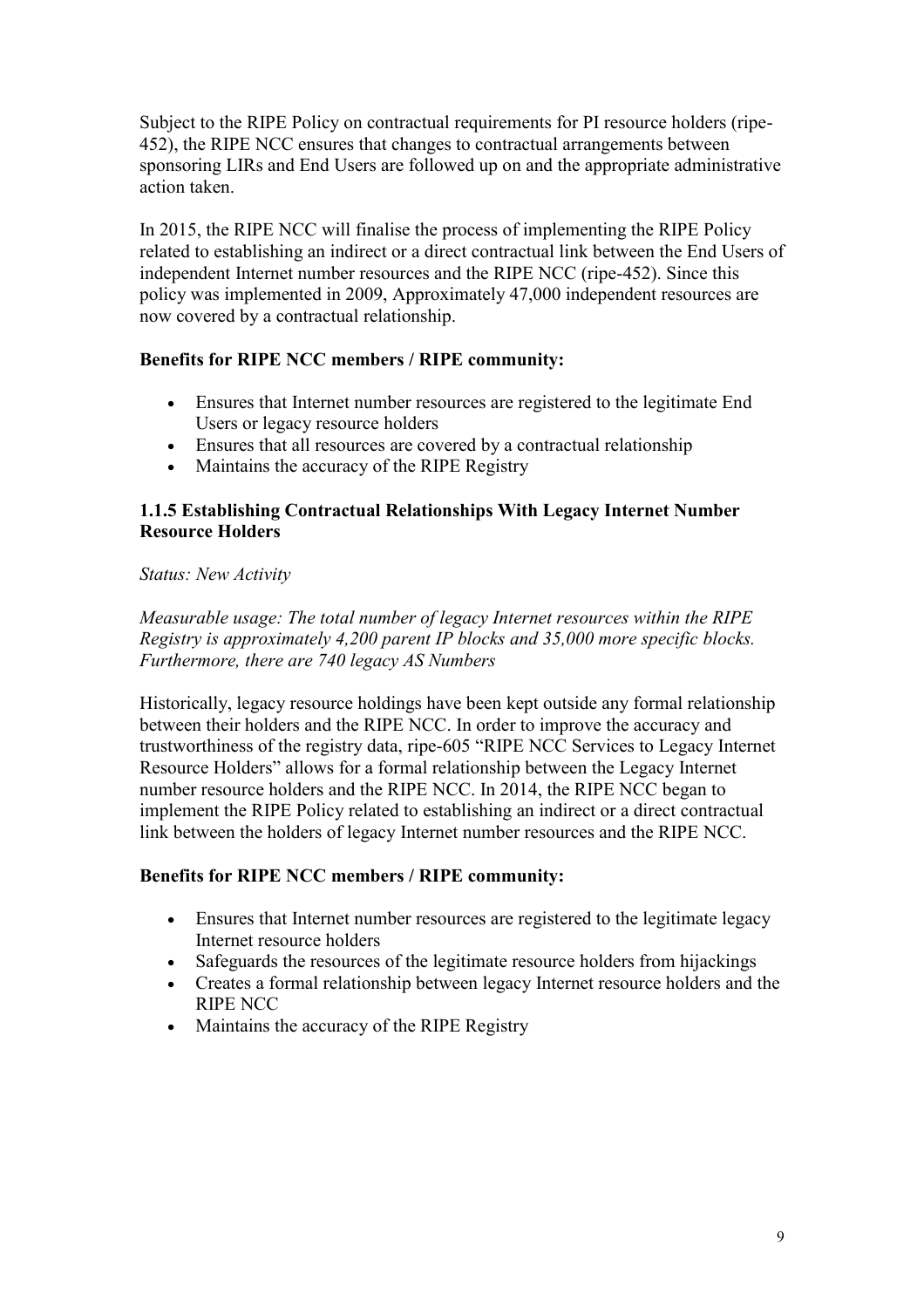#### **1.1.6 Internet Number Resource Investigations, and Dispute and Hijacking Handling**

#### *Status: Ongoing*

*Measurable usage: The RIPE NCC has investigated 233 potential hijacks since 2012. The RIPE NCC received and investigated 654 abuse reports in 2014.*

Since September 2012, the RIPE NCC has seen a significant increase in the number of succeeded and attempted IP address hijackings taking place in its service region. Due to the increasing scarcity of IPv4 address space, the RIPE NCC expects that the number of hijacking cases will continue to grow exponentially. Over the course of 2014, there were a number of incidents where hijackers attempted to impersonate resource holders – either to gain control of their resources in the RIPE Database or to sell them to third parties who were unaware that they were not the legitimate holder.

The hijackers mostly targeted apparently unannounced (legacy) resources. Due to the fact that hijackers use sophisticated methods to gain access to the resources, such as test announcements to verify usage, falsified documents, re-registering domains and making copies of websites, these investigations are time-consuming and labour intensive, involving several divisions within the RIPE NCC. Especially where it involves legacy space, the investigations are complex as the RIPE NCC has not issued the resources and has therefore no authoritative documentation of the original distribution and changes in holdership over time. Legacy resources are particularly susceptible to hijacking attempts.

The RIPE NCC also checks for unauthorised changes to RIPE Database objects for which it is administratively responsible (mainly independent Internet number resources).

#### **Benefits for RIPE NCC members / RIPE community:**

- Safeguarding the resources of the legitimate resource holders
- Maintaining accurate and consistent Registry data
- Executing the policies decided on by the RIPE community
- Ensuring resources are registered to legitimate holder of address space

#### **Registry Maintenance Costs for 2015:**

<span id="page-9-0"></span>

| Activity                    | <b>FTEs</b> | Costs | Capital<br>Expenditure |
|-----------------------------|-------------|-------|------------------------|
| <b>Registry Maintenance</b> | 30.5        | 3,071 | 30                     |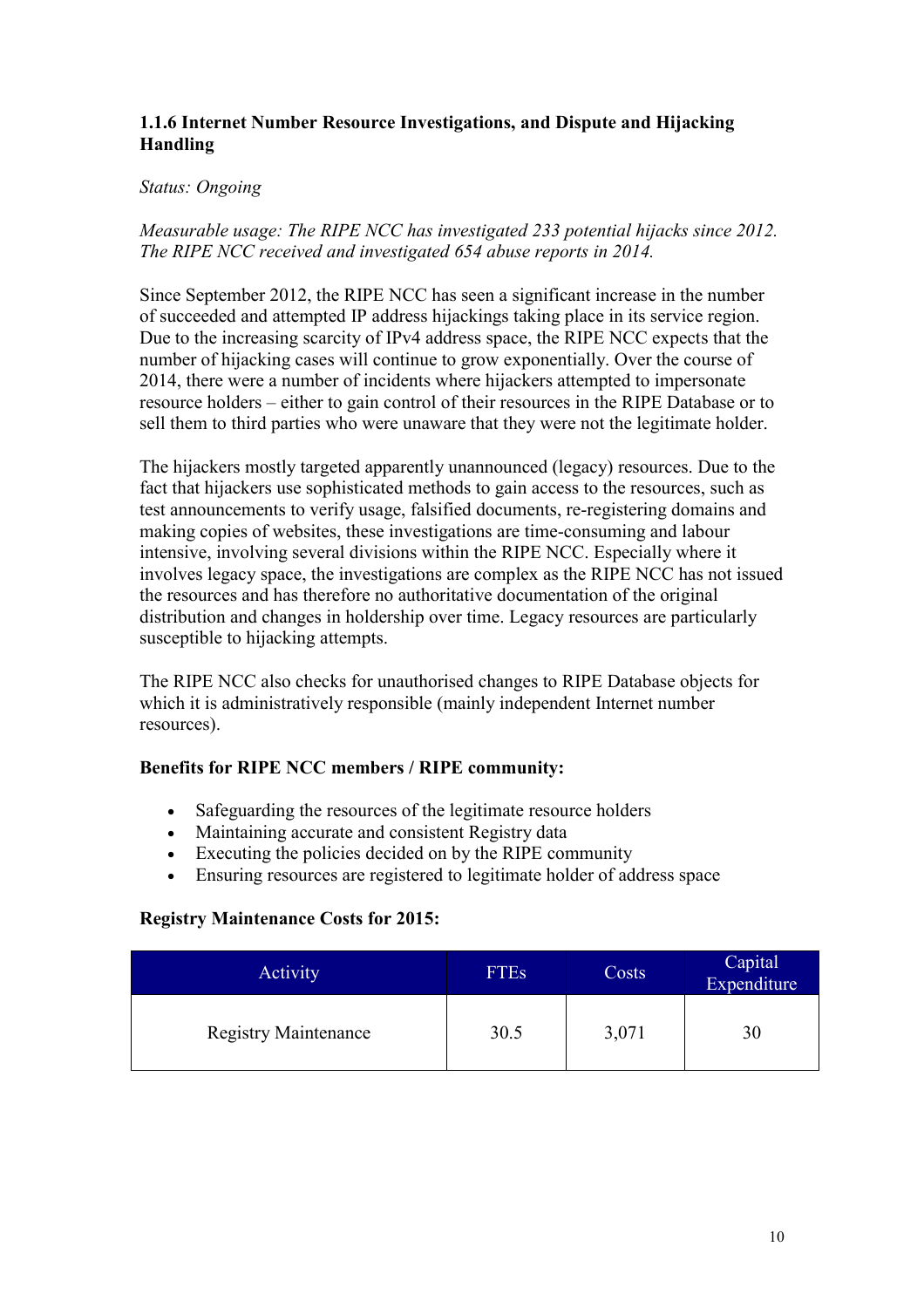# **1.2 RIPE Database**

#### *Status: Ongoing*

*Measurable usage: Approximately 14.5 billion RIPE Database queries up to December 2014*

The RIPE Database contains information about the IP addresses and AS Numbers used by networks within the RIPE NCC service region. For these resources, the database carries information about their current holders along with contact details and related attributes. Resource holders are responsible for maintaining the information in the database, while the role of the RIPE NCC is as data controller.

The RIPE Database provides information that is crucial for network troubleshooting and determining abuse contacts. The database has a wide range of users, including network engineers, system administrators and researchers. The service is available for anyone that needs information about networks and Internet number resources.

The RIPE Database also includes the RIPE Routing Registry, which is part of the global Internet Routing Registry (IRR). The IRR ensures the stability and consistency of global Internet routing by sharing information between network operators. The IRR consists of several databases, including the RIPE Routing Registry, in which network operators can publish their routing policies and routing announcements.

In 2015, the RIPE NCC will continue to improve the maintenance of the RIPE Database. This involves updating the software to better support operations and improving internal processes. There will be a focus on increasing the usability of the database, while making it more efficient and simpler to use. Work already began in 2014 to improve the documentation around the RIPE Database, and this work will continue in 2015.

With continuous progress in the maintenance area, the RIPE NCC can provide a highquality service to the community with close to 100% uptime. In addition, the RIPE NCC frequently verifies database data and regularly launches initiatives to improve its overall quality.

The RIPE NCC will conduct a full review of the RIPE Database software. The goal of this is to find and eliminate any security-related issues that might be present in the code. The RIPE NCC will also review the database IT infrastructure, carry out measurements and test scenarios in order to be better prepared in case of an attack.

#### **Benefits for RIPE NCC members / RIPE community**

- Enables a range of users, including network engineers, system administrators, researchers and End Users, to find the information they need for network troubleshooting or determining abuse contacts
- Ensures the stability of global Internet routing
- Makes sure the RIPE Database is robust and secure
- Provides greater integration with the LIR Portal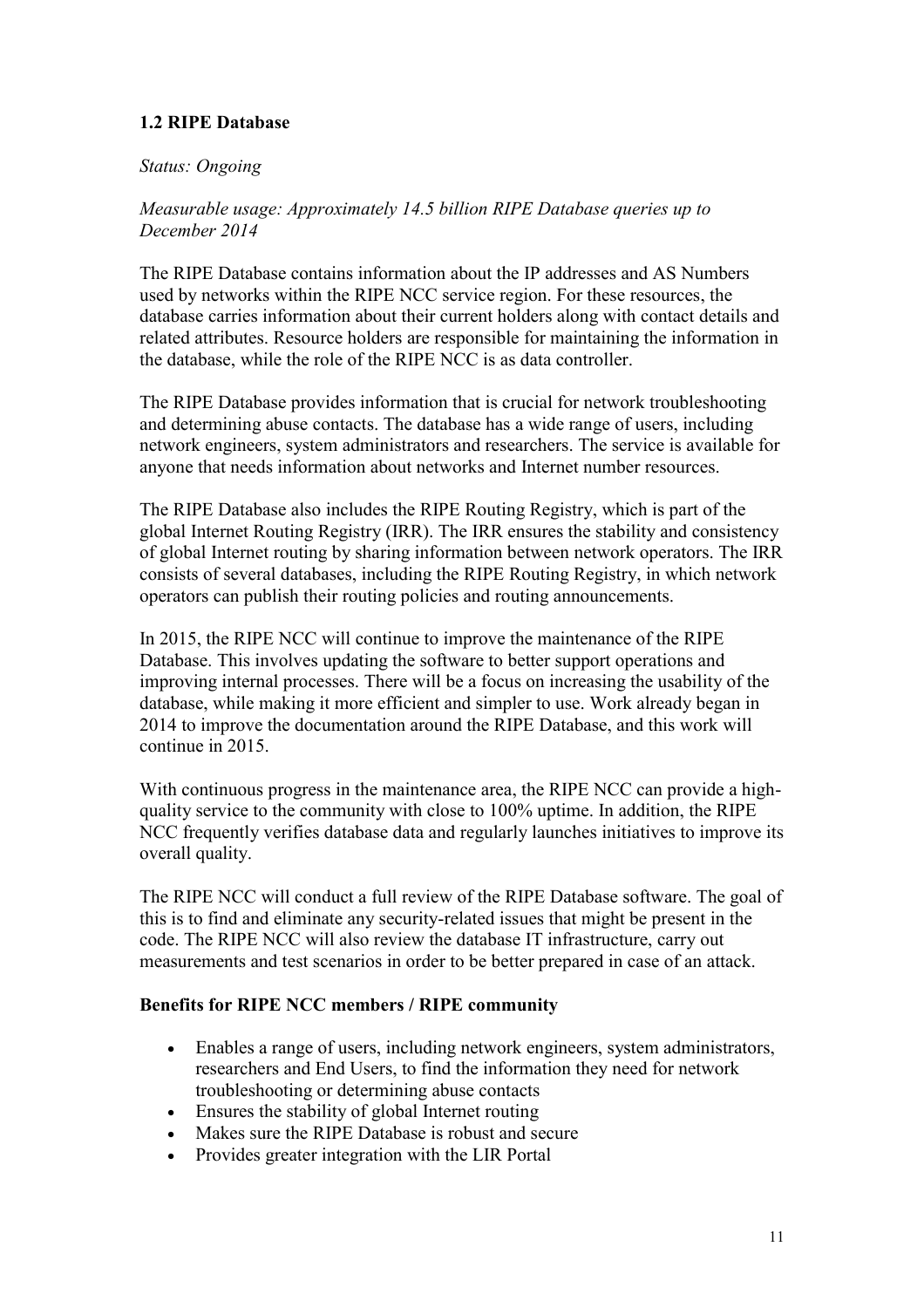## **1.2.1 Outreach and Open Source**

#### *Status: Ongoing*

The development of the RIPE Database is done in close collaboration with all stakeholders. New features of the core database services are suggested, discussed and approved by the RIPE Database Working Group before they are implemented. New services that integrate with or extend the database software can also be initiated and defined in other forums such as the IETF or from feedback from training courses and direct customer contact.

As an example of the efforts in this area, the Release Candidate environment was introduced in 2014. This enables the database users to test their integration with upcoming database software releases. In 2015, the RIPE NCC will continue to reach out to database users. The only way to create and provide an excellent service is by knowing the users and involving them in the entire process.

The RIPE NCC is committed to the open source initiative and will streamline the collaboration we currently have with other RIRs that share the same codebase. Among the benefits of having the software available as open source are transparency and a more robust application. It also opens up for third-party developers to contribute to the development of the database.

#### **Benefits for RIPE NCC members / RIPE community:**

- Provides transparency and awareness relating to the ongoings related to the RIPE Database
- Ensures up-to-date and modern services
- Ensures that the RIPE NCC's priorities for the database match the RIPE community's

#### **1.2.2 New Feature Development**

#### *Status: Ongoing*

#### *Measurable achievements: Eight releases up December 2014*

Improvements to the RIPE Database are made on a continuous basis. The RIPE NCC works closely with the RIPE community to implement new features and priorities are established by the appropriate RIPE Working Groups.

The RIPE NCC will continue to identify where improvements can be made and suggest new features to the RIPE community that enhance the database software and the overall user experience. The RIPE NCC will closely monitor new policies and assess any impact they might have on the database software and suggest implementation plans

Among the new features for 2015, the RIPE NCC will look into the possibility of closer integration between the Routing Registry and Resource Certification (RPKI).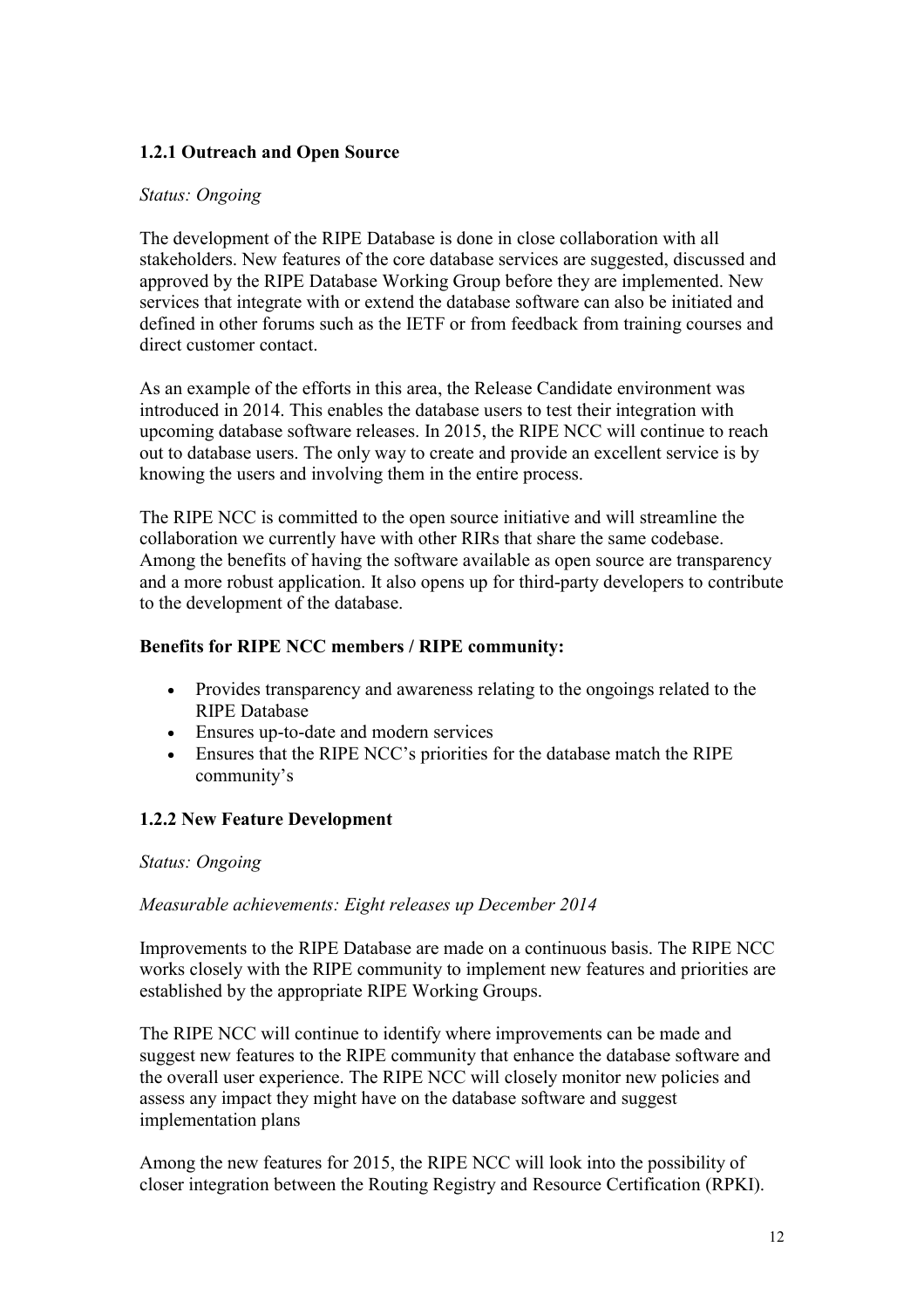The RPKI user interface currently provides a highly interactive interface that allows members to create Route Origin Authorisations (ROAs) that accurately reflect their routing. In 2015, the RIPE NCC plans to build on this and improve the usability, accuracy and consistency of the Routing Registry and RPKI through a single intuitive interface and API.

Starting in 2014, the RIPE NCC began work on a unified tool for resource management. The project will stretch into 2015. By providing targeted tools for managing the data in the RIPE Database, the user experience will improve greatly. This will help the new and average users of the database to get their tasks done in an intuitive and easy-to-use manner. Most of these features will be available through the LIR Portal (see more under the LIR Portal section in this Activity Plan). During this time, we will also focus on improving the usability of the database web tools for queries and updates.

## **Benefits for RIPE NCC members / RIPE community:**

- Provides support to RIPE Database users in their daily operations
- Simplifies use of the database
- Creates new ways to use the database and new interfaces
- Provides an overview of member resources in one location

## **RIPE Database Costs for 2015:**

| Activity             | <b>FTEs</b> | Costs | Capital<br>Expenditure |
|----------------------|-------------|-------|------------------------|
| <b>RIPE Database</b> | 7 2         | 692   | 150                    |

# <span id="page-12-0"></span>**1.3 Resource Certification (RPKI)**

#### *Status: Ongoing*

#### *Measurable usage: 2,555 resource certificates created by 15 December 2014*

In 2011, the RIPE NCC launched a community-driven system that allows Local Internet Registries (LIRs) to request a digital certificate listing the Internet number resources they hold. This Resource Certification (RPKI) system uses open standards that were developed in the Secure Inter-Domain Routing (sidr) Working Group in the IETF. All Regional Internet Registries (RIRs) are committed to operating a resource certification system, making this a global effort.

A resource certificate offers proof of holdership of a resource's allocation or assignment by an RIR. It allows the holder of the certificate to make statements – formally known as attestations – with regards to the resources listed on the certificate.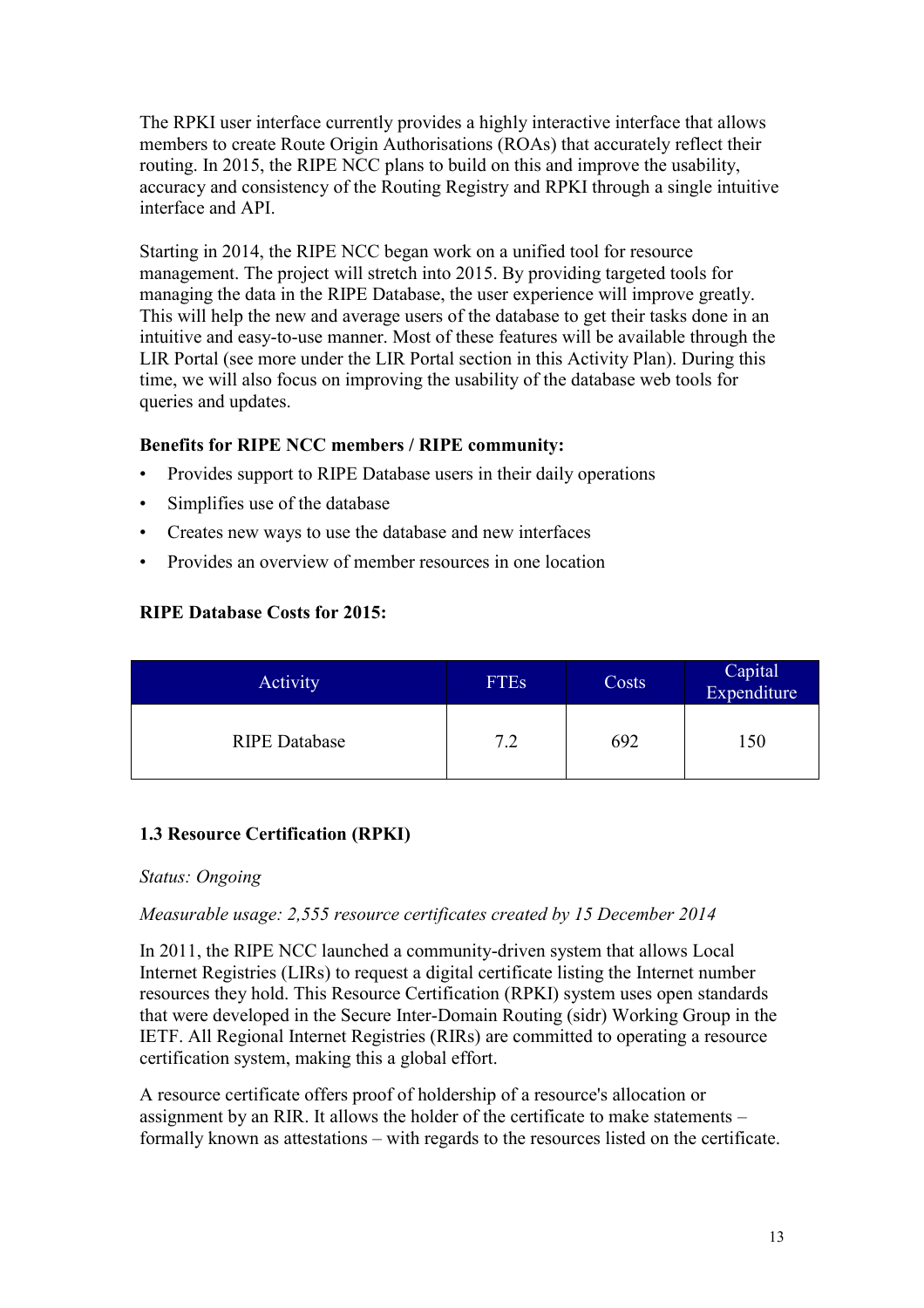These statements could be about anything related to the resources, but the practical application offered today is the ability to use the certificates to help secure Internet routing, particularly BGP origin validation.

In 2015, the Resource Certification service will focus on finalising the implementation of the delegated model, offering a production grade service that allows network operators to run their own certificate authority software package, which the RIPE NCC will also provide as an open source solution. In addition, there will be an increased focus on the robustness and scaling of the system. All core components of the RPKI system will be open sourced.

Lastly, the RPKI Validator software package will be expanded to make sure other types of resource data can be included in the decision making process that operators need for their BGP workflow.

#### **Benefits for RIPE NCC members / RIPE community**

- Offers network operators a reliable system for performing BGP Origin Validation based on the RPKI data set
- An easy to use hosted interface to create statements with regards to BGP origination.
- The option to run a self-hosted open source package for running a local certificate authority
- A robust, open source validation package for using RPKI data, optionally in conjunction with supported router hardware
- A stepping stone towards full BGP security, including path validation, as developed by the sidr working group in the IETF

#### **Resource Certification (RPKI) Costs for 2015:**

| <b>Activity</b>               | <b>FTEs</b> | Costs | Capital<br>Expenditure |
|-------------------------------|-------------|-------|------------------------|
| Resource Certification (RPKI) | 2.7         | 307   | -                      |

#### <span id="page-13-0"></span>**1.4 LIR Portal**

#### *Status: Expanding*

#### *Measurable usage: ~120,000 (logged in) page view per month*

The focus of the LIR Portal has shifted from requesting resources to managing them. Adding two-factor authentication for RIPE NCC Access tightened security. The functionality that the LIR Portal provides through the IPv4 Analyser is geared towards increasing data quality in the registry and the RIPE Database, allowing members to make the most efficient use of the remaining IPv4 address space that LIRs hold. In addition, the IPv6 Analyser is helping users to manage their IPv6 address space or take their first steps in making assignments, by offering a visual insight into the address space and integrating with the RIPE Database. Lastly, seamless LiveChat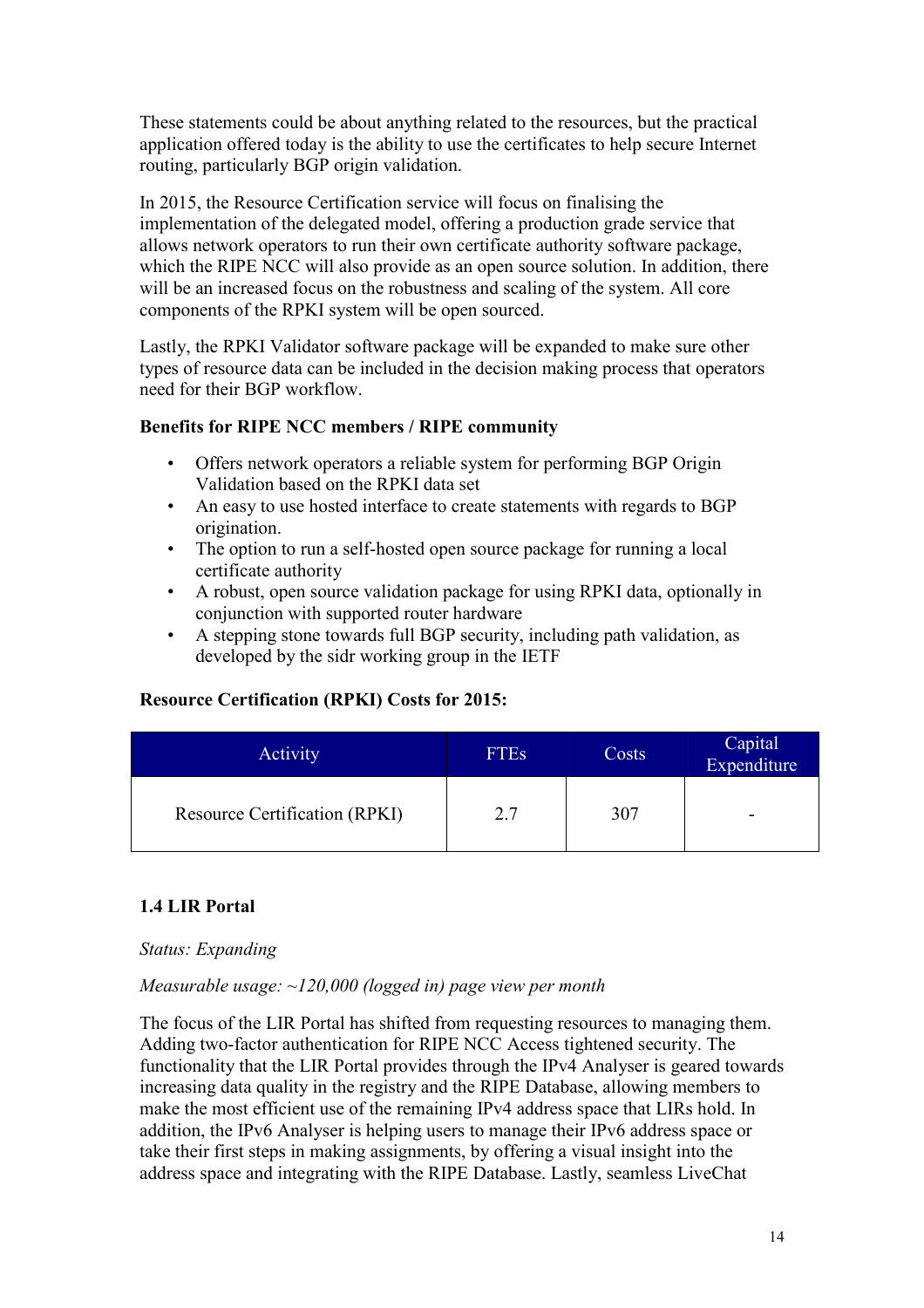functionality allows LIRs to quickly talk to an expert in the RIPE NCC if they need help.

Based on member feedback from the RIPE NCC Survey 2013, and due to the fact that the LIR Portal infrastructure is reaching the end of its life, RIPE NCC management has decided that in 2015 the LIR Portal will undergo a total overhaul to update its infrastructure, design and functionality, along with a number of its core features. This is causing the activity to expand in terms of the resources being allocated to it.

The focus of LIR Portal developments will be on helping LIRs with their address management by offering a single, integrated workflow for managing resources, fixing problems, updating the RIPE Database and setting up routing and DNS configuration. There will be a further focus on unlocking resource data through an API, to allow for more integration with the IP address management workflows that operators have.

#### **Benefits for RIPE NCC members / RIPE community**

- A single place to manage Internet number resources
- Clean user interface, easy to use wizards and tight integration with the RIPE Database
- Strong security with two-factor authentication
- User friendly with Live Chat services, allowing users to talk to an expert quickly and easily

#### **LIR Portal Costs for 2015:**

| Activity          | <b>FTEs</b> | Costs | Capital<br>Expenditure |
|-------------------|-------------|-------|------------------------|
| <b>LIR</b> Portal | 1.5         | 231   | 100                    |

#### <span id="page-14-0"></span>*2) Services*

#### <span id="page-14-1"></span>**2.1 Training**

#### *Status: Expanding*

The RIPE NCC provides regular face-to-face training courses within its service region on daily operations and specialised areas, such as IPv6 and routing security. The goal of this training is to increase efficiency, raise members' awareness of their role as part of the RIPE community and improve understanding of the RIPE NCC's procedures and tools. This also leads to a reduced workload for the RIPE NCC's internal department.

In addition to the face-to-face courses, the RIPE NCC provides training courses and learning resources online. In 2015, based on feedback received from members at Training Courses and in the RIPE NCC Survey 2013, the RIPE NCC will further develop these online learning possibilities, allowing members and the RIPE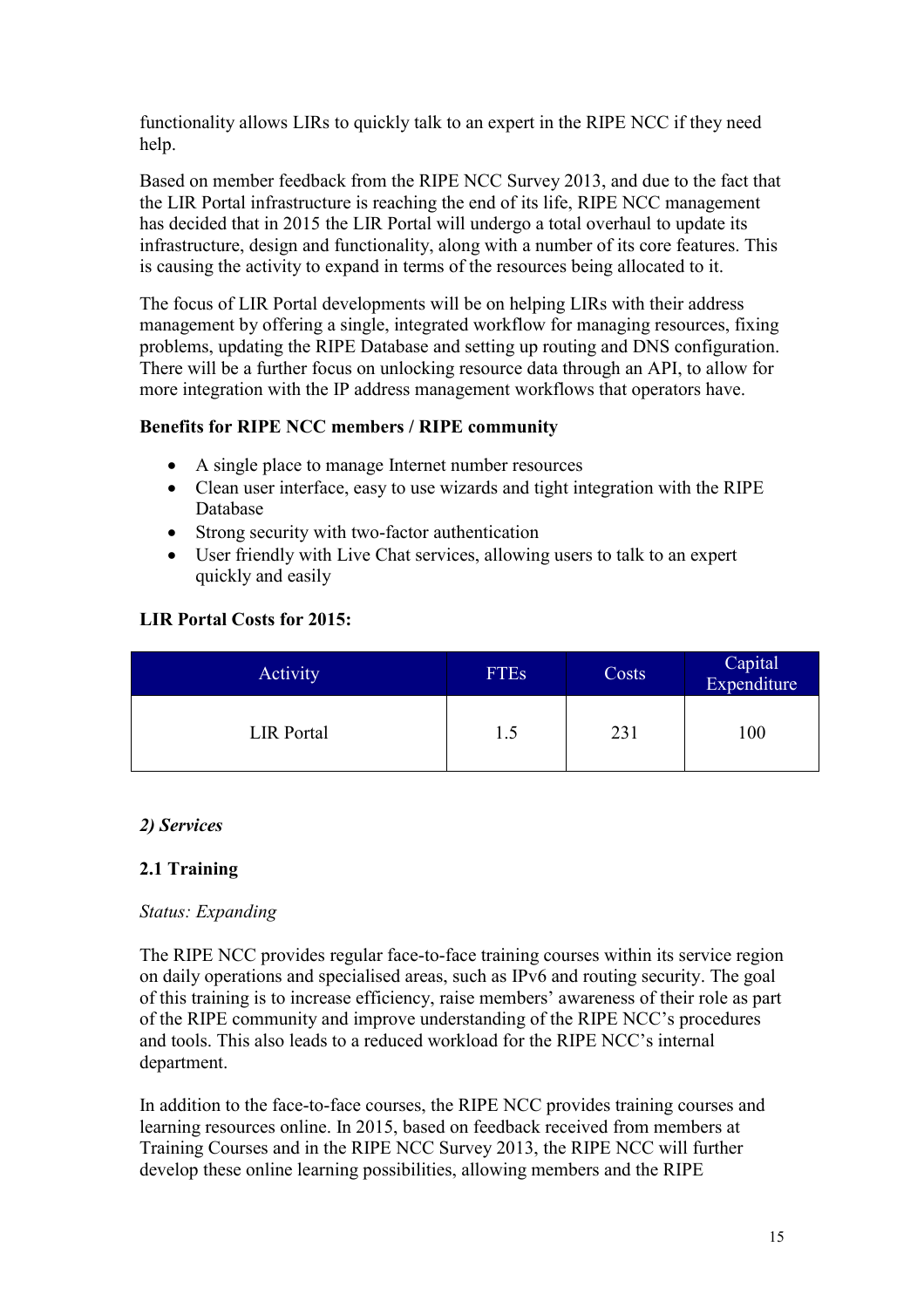community to easily follow training courses and share best current practices online while allowing the RIPE NCC to reach members outside regular destinations.

The RIPE NCC is also coordinating with technical experts and trainers in several regions to roll out a "Train the Trainer" program. This will prepare teams of local trainers to spread the technical knowledge required to build and operate IPv6 networks far beyond what might be achieved by the RIPE NCC alone.

# **2.1.1 RIPE NCC Academy**

## *Status: Ongoing*

## *Measurable usage: N/A: expected launch in Q3 2014*

The RIPE NCC has been offering learning resources online for several years. These resources included instructional videos, documentation and live webinars, allowing participants to interact with RIPE NCC trainers remotely.

Results from the RIPE NCC Survey 2013 showed that members wanted the RIPE NCC to provide more online learning options. As a result, the RIPE NCC worked on the implementation of a virtual learning environment, the RIPE NCC Academy, which will be launched in Quarter 3 of 2014. The RIPE NCC Academy will allow the RIPE NCC to offer more learning modules and training courses through an interactive portal. Members will be able to test and certify their knowledge and interact with the RIPE NCC and each other, sharing best current practices and experiences. In 2015, the RIPE NCC will continue to develop content for the RIPE NCC Academy.

#### **Benefits for RIPE NCC members / RIPE community:**

- Members and non-members can conveniently access learning resources online
- Members have the opportunity to gain certificates demonstrating their knowledge
- Members and non-members can share best current practices and experiences with each other
- Members can interact with RIPE NCC trainers without having to travel

# **2.1.2 Webinars**

#### *Status: Ongoing*

#### *Measurable usage: 55 Webinars in 2014 / 15 participants per Webinar*

The RIPE NCC organises weekly one-hour interactive webinars, offering members the opportunity to learn from RIPE NCC trainers, watch live demonstrations and have their questions answered online. The number of participants is limited to 15 so that the trainers have enough time to address individual questions. Topics covered are:

- Introduction to the RIPE Database
- RIPE Database Advanced Topics
- IPv6 in the RIPE Database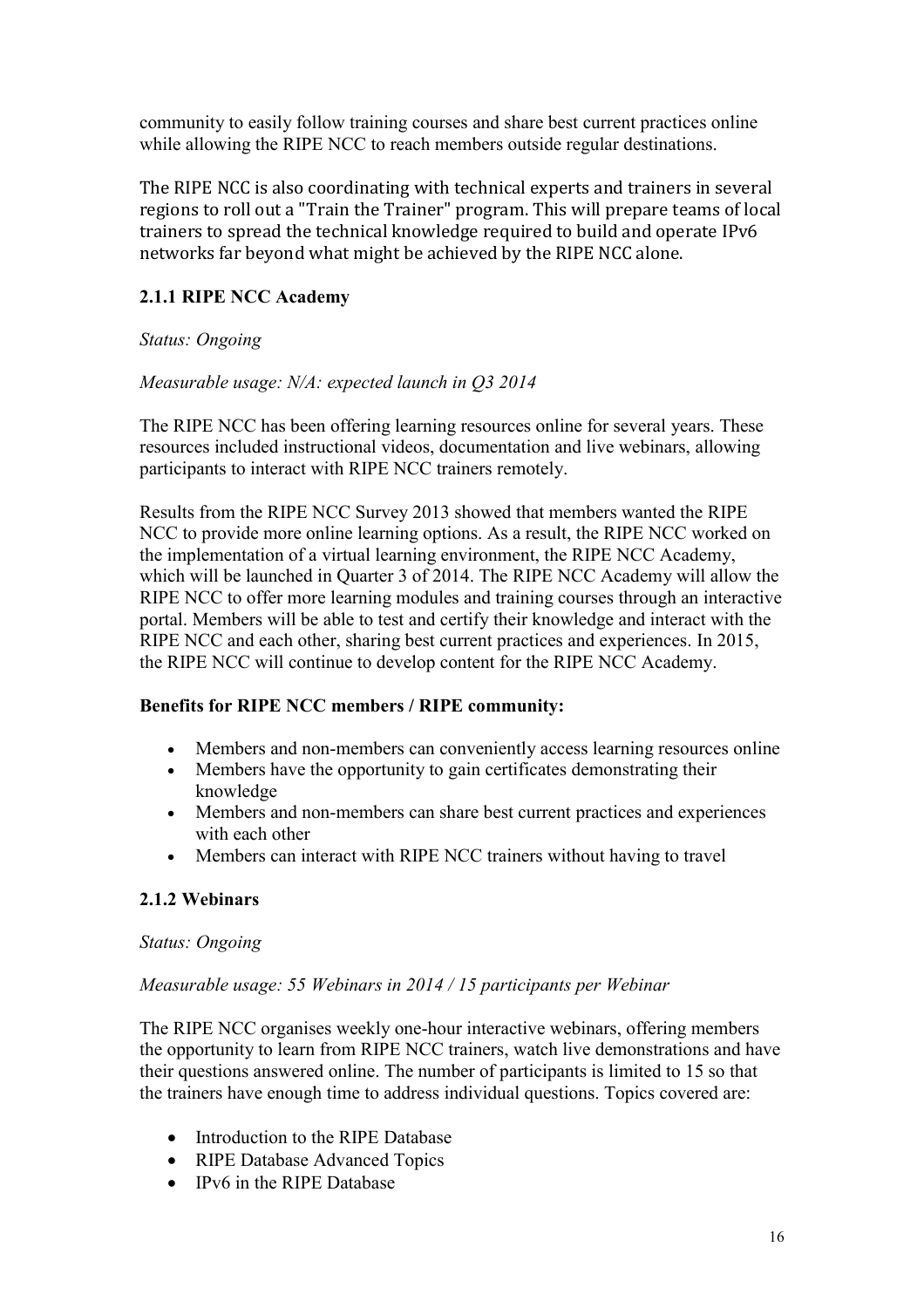- IPv6 Addressing Plan Webinar
- Webinar for New LIRs
- Resource Certification (RPKI)

In 2015 the RIPE NCC will launch a Webinar on RIPE NCC Tools.

#### **Benefits for RIPE NCC members / RIPE community:**

 Enables interaction with RIPE NCC trainers on a variety of topics without having to travel

# **2.1.3 Local Internet Registry Training Course**

#### *Status: Ongoing*

#### *Measurable usage: 30 courses in 2014 / 20 participants per course*

The one-day Local Internet Registry (LIR) Training Course introduces members to the administrative procedures and policies related to obtaining and distributing Internet number resources and operating an LIR.

#### **Benefits for RIPE NCC members / RIPE community:**

- Helps members to understand the RIPE NCC's processes and how to request Internet number resources
- Increases awareness of the importance of a high-quality registry

# **2.1.4 Basic IPv6 Training Course**

#### *Status: Ongoing*

#### *Measurable usage: 45 courses in 2014 / 20 participants per course*

The IPv6 Training Course is a one-day session for members who are planning to deploy IPv6. The course teaches members how to create a deployment plan, the differences between IPv4 and IPv6, and the implications of IPv4 exhaustion.

#### **Benefits for RIPE NCC members / RIPE community:**

- Builds awareness about IPv4 exhaustion and the need for IPv6 deployment
- Assists with the IPv6 deployment process
- Increases awareness about IPv4 and IPv6 coexistence

#### **2.1.5 Routing Security Training Course**

*Status: Ongoing*

#### *Measurable usage: 15 courses in 2014 / 20 participants per course*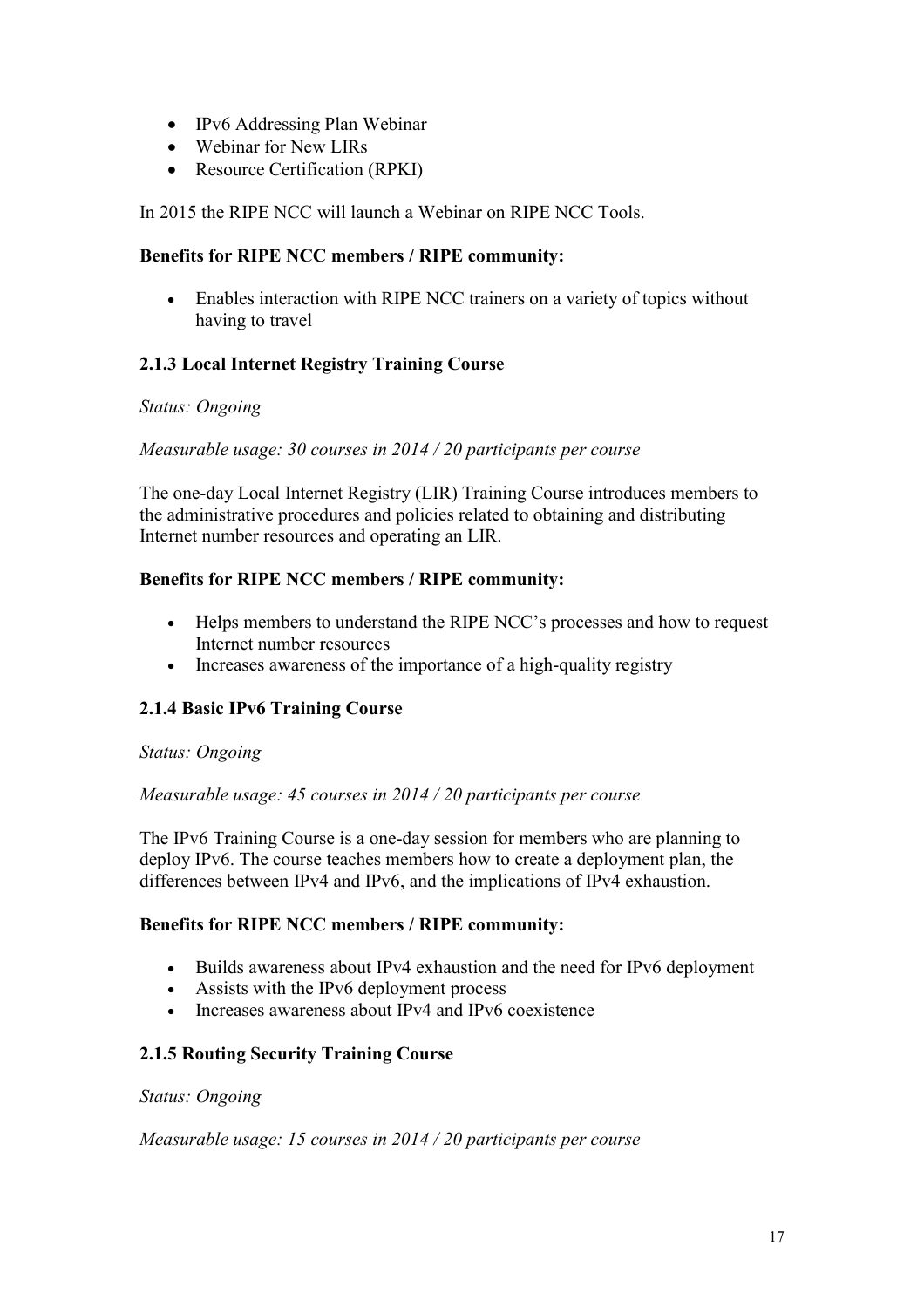The Routing Security Training Course is a one-day introductory course for members, covering usage of the Internet Routing Registry (IRR), Routing Policy Specification Language (RPSL) and Resource Certification (RPKI).

## **Benefits for RIPE NCC members / RIPE community:**

- Teaches members how to make Internet routing more secure and reliable using the Routing Registry and the Resource Certification (RPKI) system
- Explains how to document routing policy in the RIPE Database with RPSL
- Teaches members how to set up the RPKI system in the LIR Portal and use resource certificates to create Route Origin Authorisations (ROAs)
- Explains how to use ROAs in the BGP decision-making process

## **2.1.6 RIPE Database Training Course**

#### *Status: Ongoing*

#### *Measurable usage: 20 courses in 2014 / 20 participants per course*

The RIPE Database Training Course is a practical introduction for members on usage of the RIPE Database that includes hands-on exercises. The course was first introduced in 2013, after feedback from training course surveys indicated that members wanted a stand-alone RIPE Database course.

#### **Benefits for RIPE NCC members / RIPE community:**

- Increases awareness of the function, scope and importance of the RIPE Database
- Contributes to the maintenance of database data by members
- Raises awareness of the applicable database-related widgets and tools in RIPEstat
- Increases awareness of the importance of a high quality registry

#### **2.1.7 Hands-on Technical Workshops**

#### *Status: Ongoing*

#### *Measurable usage: Around eight courses per year, alongside regional meetings, conferences and on-request*

The RIPE NCC delivers technical workshops and tutorials alongside regional meetings, conferences and on request. Both the RIPE NCC Survey 2013 and regular training course surveys indicated a need for hands-on training courses on various technical subjects in certain parts of the RIPE NCC service region. In 2014, this training material was updated and new material was developed. The RIPE NCC will continue to provide tutorials and workshops covering best current practices and popular topics such as IPv6, DNSSEC, Routing, Security and others.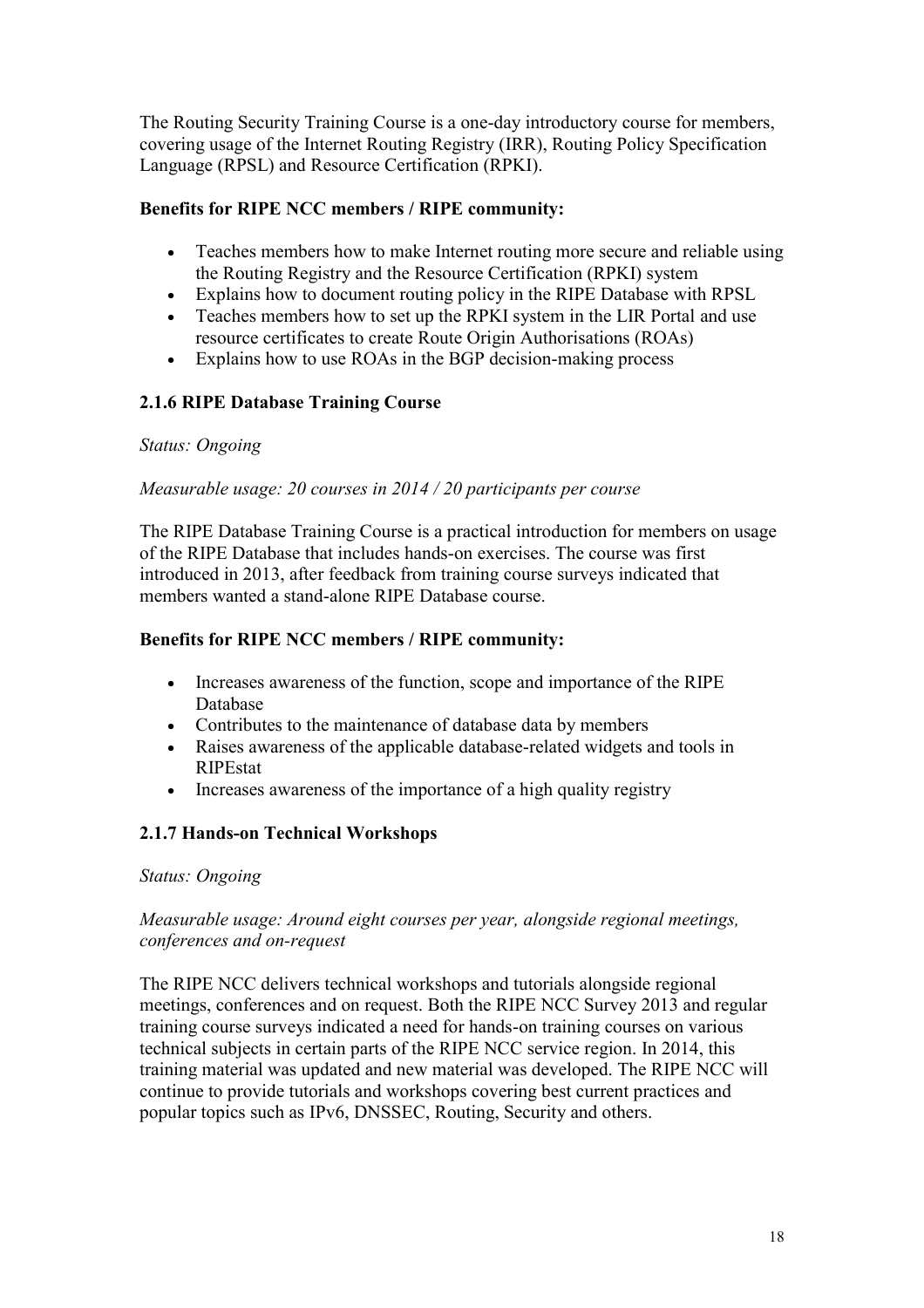## **Benefits for RIPE NCC members / RIPE community:**

- Builds knowledge of upcoming technologies, best practices, protocols and RIPE Policies
- Increases awareness of the tools and services provided by the RIPE NCC

## **i) Advanced IPv6 Training Course**

#### *Status: Ongoing*

*Measurable usage: Four courses in 2014 alongside regional meetings / 20 participants per course*

"Advanced IPv6" is a two-day IPv6 course. Topics include IGP, BGP, security and configuration. It is mandatory to have participated in the Basic IPv6 Training Course before members can attend this course.

#### **Benefits for RIPE NCC members / RIPE community:**

- Teaches members how to implement IPv6 in their core network
- Allows members to understand the differences and similarities between IPv4 and IPv6 security
- Assists with the IPv6 deployment process
- Increases awareness about different transition mechanisms
- Builds knowledge of upcoming technologies, best practices, protocols and RIPE Policies

#### **ii) DNSSEC Training Course**

#### *Status: Ongoing*

*Measurable usage: Four courses in 2014 alongside regional meetings / 20 participants per course*

The DNSSEC Training Course is an introductory, hands-on course on DNSSEC. It covers basic DNS theory, public key encryption basics and guides the participants in securing their domain name servers and zones.

#### **Benefits for RIPE NCC members / RIPE community:**

- Increases awareness about DNSSEC
- Allows members to understand the basic concepts of DNS Security
- Teaches members how to troubleshoot basic DNSSEC problems
- Increases awareness about different DNSSEC-related tools and procedures
- Builds knowledge of upcoming technologies, best practices, protocols and RIPE Policies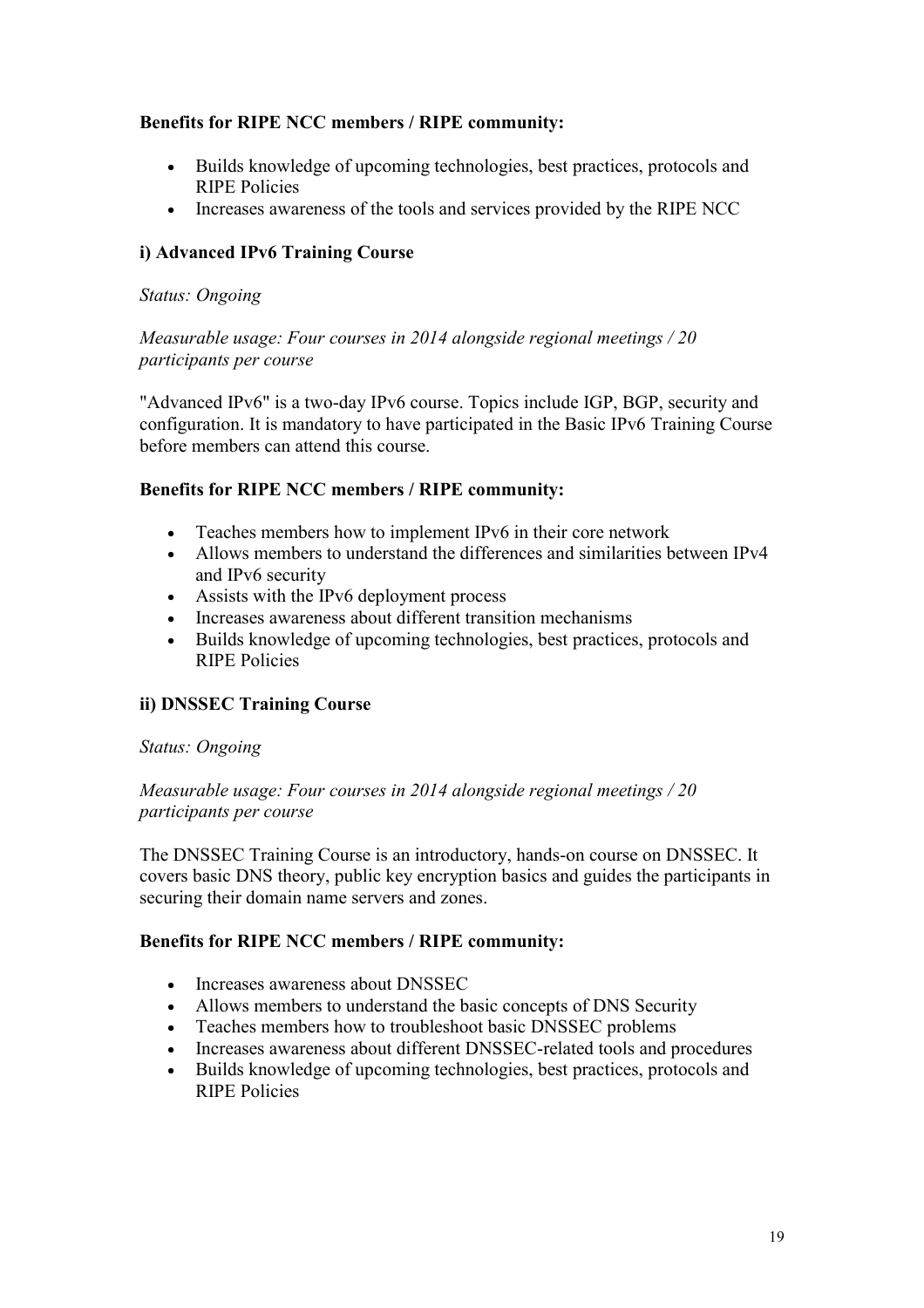## **2.1.8 Training Courses for Law Enforcement Agencies (LEAs) and Other Stakeholders**

#### *Status: Ongoing*

#### *Measurable usage: Four workshops held annually / 25 participants per workshop*

As outlined in section 3.4, Government and LEA Liaison, the RIPE NCC plays an important role in engaging all Internet stakeholders to work towards a stable, secure and global Internet. The RIPE NCC supports these activities by delivering workshops to LEAs and other stakeholders.

## **Benefits for RIPE NCC members / RIPE community:**

- Promotes public/private sector dialogue
- Strengthens the awareness and legitimacy of the bottom-up policy development process
- Enables the future growth, stability and security of the Internet

## **Training Costs for 2015:**

| <b>Activity</b> | <b>FTEs</b> | Costs | Capital<br>Expenditure   |
|-----------------|-------------|-------|--------------------------|
| <b>Training</b> | 7.9         | 1,019 | $\overline{\phantom{a}}$ |

# <span id="page-19-0"></span>**\*\*\* 2.2 RIPEstat \*\*\* STRATEGIC FOCUS POINT 2015**

#### *Status: Ongoing*

#### *Measurable usage: 180,000 average monthly visits*

In 2014, the RIPE NCC focused on migrating RIPEstat backends from legacy and prototype systems to its consolidated data provisioning system, RIPEstat, which provides the data collected by many of the RIPE NCC's measurements systems, including RIPE Atlas and the Routing Information System (RIS). This migration greatly improved the consistency, stability and performance of RIPEstat while it will radically bring down the maintenance and expansion costs of the system for the coming years.

With this migration completed, in 2015 the focus will be on integrating different data sources in the RIPE NCC as well as data from third party data providers. RIPEstat will allow different target groups to get access to the information they need in the most useful format with the main focus on RIPE NCC members and small and medium-sized service providers, who form the majority of the membership and can get the most value from an open and public tool like RIPEstat.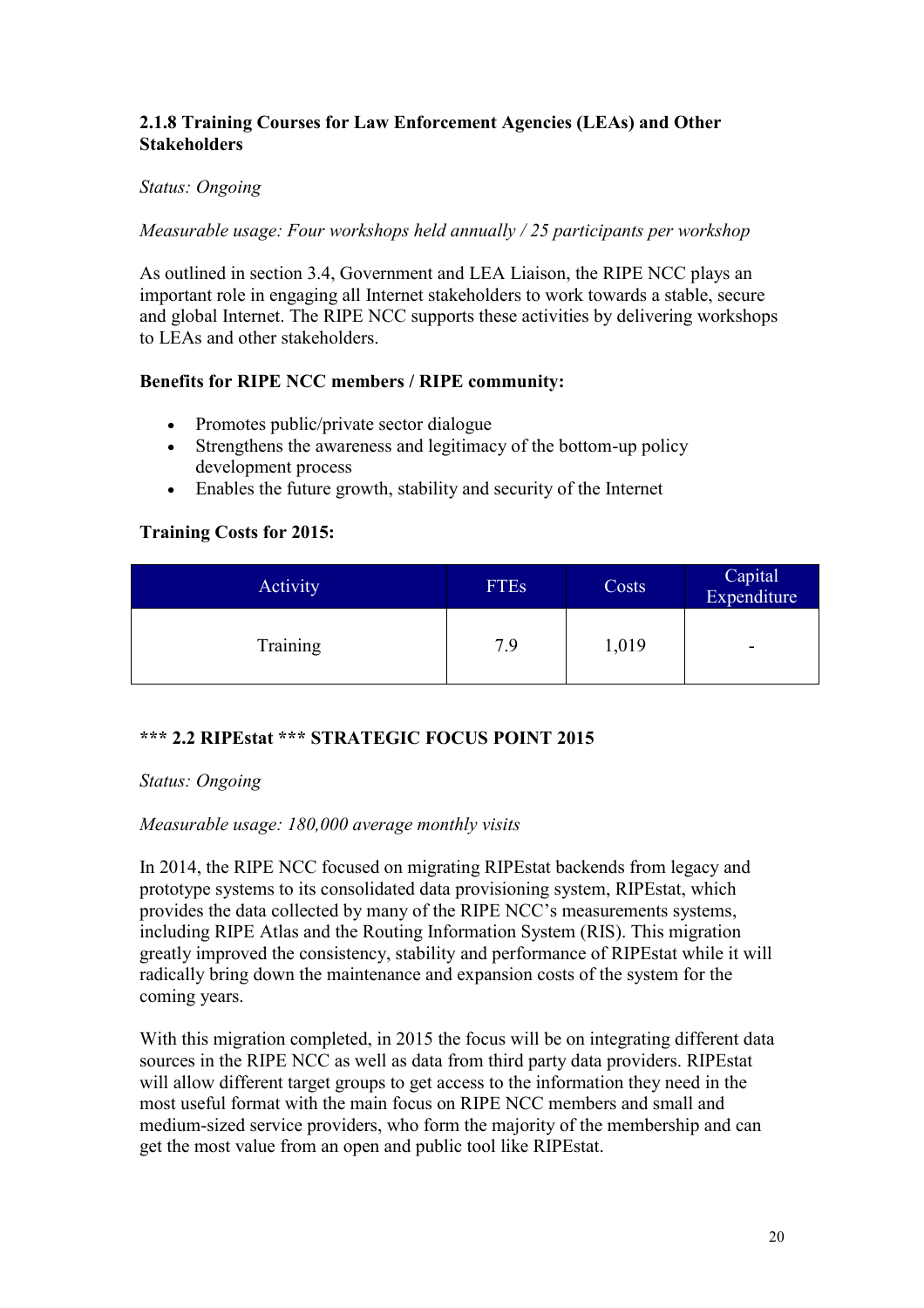In 2015, the RIPE NCC will keep adding new datasets to RIPEstat, both from the RIPE NCC and relevant external parties. The main goal will be providing a meaningful and useful relation between available datasets and maximising the value of these combined visualisations for end users. The platform will also be the entry point for RIS data as well as combined visualisations of public RIPE Atlas data and data from other sources.

Using feedback from RIPEstat users, the RIPE NCC will continue to evaluate other tools and features that can be incorporated into RIPEstat to make the service more useful to members and the RIPE community.

## **Benefits for RIPE NCC members / RIPE community:**

- Provides current and historical information about Internet number resources, including those the user is responsible for
- Will provide members with routing-specific functions, such as alarms
- Additional targeted analysis options provided specifically for members<br>• Provides a single, consolidated interface for accessing all RIPE NCC nu
- Provides a single, consolidated interface for accessing all RIPE NCC public data

## **RIPEstat Costs for 2015:**

| Activity        | <b>FTEs</b> | Costs | Capital<br>Expenditure |
|-----------------|-------------|-------|------------------------|
| <b>RIPEstat</b> | 5.8         | 641   |                        |

#### <span id="page-20-0"></span>**\*\*\* 2.3 RIPE Atlas \*\*\* STRATEGIC FOCUS POINT 2015**

#### *Status: Decreasing*

*Measurable usage: Approximately 200 million measurement results per day and approximately 400,000 measurements performed in 2014; approximately 10,000 active probes forecast for 2015*

At RIPE 61 in 2010, the RIPE NCC announced that it intended to start the RIPE Atlas measurement network and the RIPE NCC Executive Board later gave the project its approval. In the period since, the RIPE NCC has managed to build a leading Internet active measurement network that collects unique data, providing valuable live and historical information about the reliability of networks and the Internet's reachability and connectivity.

RIPE Atlas has proven to be a very useful measurement infrastructure used by operators and scientists to observe the Internet, track changes in networks and diagnose networking issues, among other things. The RIPE NCC has received very positive feedback on the value of RIPE Atlas from different groups, including RIPE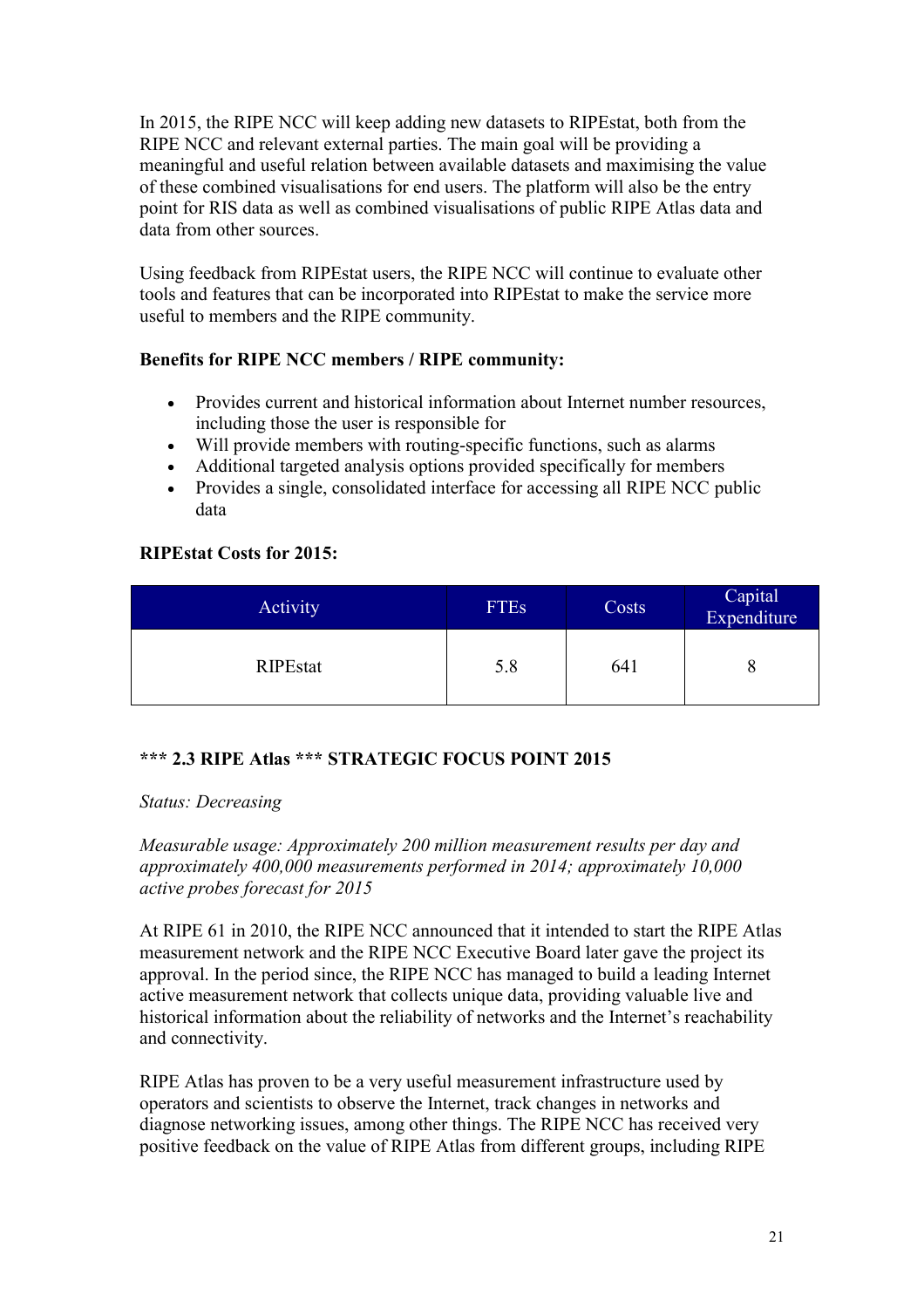NCC members, Internet Service Providers around the globe, press agencies, and researchers and scientists.

The RIPE NCC has already introduced features such as RIPE Atlas status checks, which integrate the power of the RIPE Atlas global network into end users' existing monitoring tools and infrastructure. This is an extremely valuable tool for service providers and the RIPE NCC will continue building tools and services aimed at providing direct value for our members and service providers in general. This will help to improve general stability and resiliency of the Internet by empowering service providers with unique tools to monitor global network behaviour and act proactively in case of issues.

RIPE Atlas currently allows users to run their own measurements that test reachability and round-trip times, traceroutes, DNS measurements and more – from thousands of vantage points around the globe. All measurements are aggregated and provide a bigpicture view of the Internet available in several formats, including "traffic maps".

In 2015, the RIPE NCC will continue to expand the RIPE Atlas infrastructure to accommodate the growing number of probes. The RIPE NCC plans to distribute no additional RIPE Atlas probes beyond keeping the network at the level of 10,000 active probes, but will pursue external funding and sponsorship. The RIPE NCC will work with parties interested in sponsoring this activity and will spend funds received from those parties towards expansion of the network. The experience gained by the RIPE NCC and the move to external funding of the service means that further efficiencies can be introduced while maintaining value for users.

The RIPE NCC will maintain a public roadmap for RIPE Atlas and will hold continued dialogue with the RIPE community, especially the RIPE MAT Working Group, on future developments and functionality.

#### **Benefits for RIPE NCC members / RIPE community:**

- Provides timely, hard data on topical issues such as country-wide Internet outages
- Offers topical measurements and data analysis for RIPE NCC members
- Interfaces with network monitoring tools and adds global-monitoring capabilities to such tools
- Reinforces the credibility and standing of the RIPE NCC by providing a neutral, transparent data collection infrastructure
- Provides datasets that can be used to analyse the operation and growth of the Internet
- Collects measurement data on the state of the Internet, using active data collection methods

# **2.3.1 RIPE Atlas Anchors**

#### *Status: Ongoing*

*Measurable usage: Approximately 100 RIPE Atlas Anchors deployed by December 2014*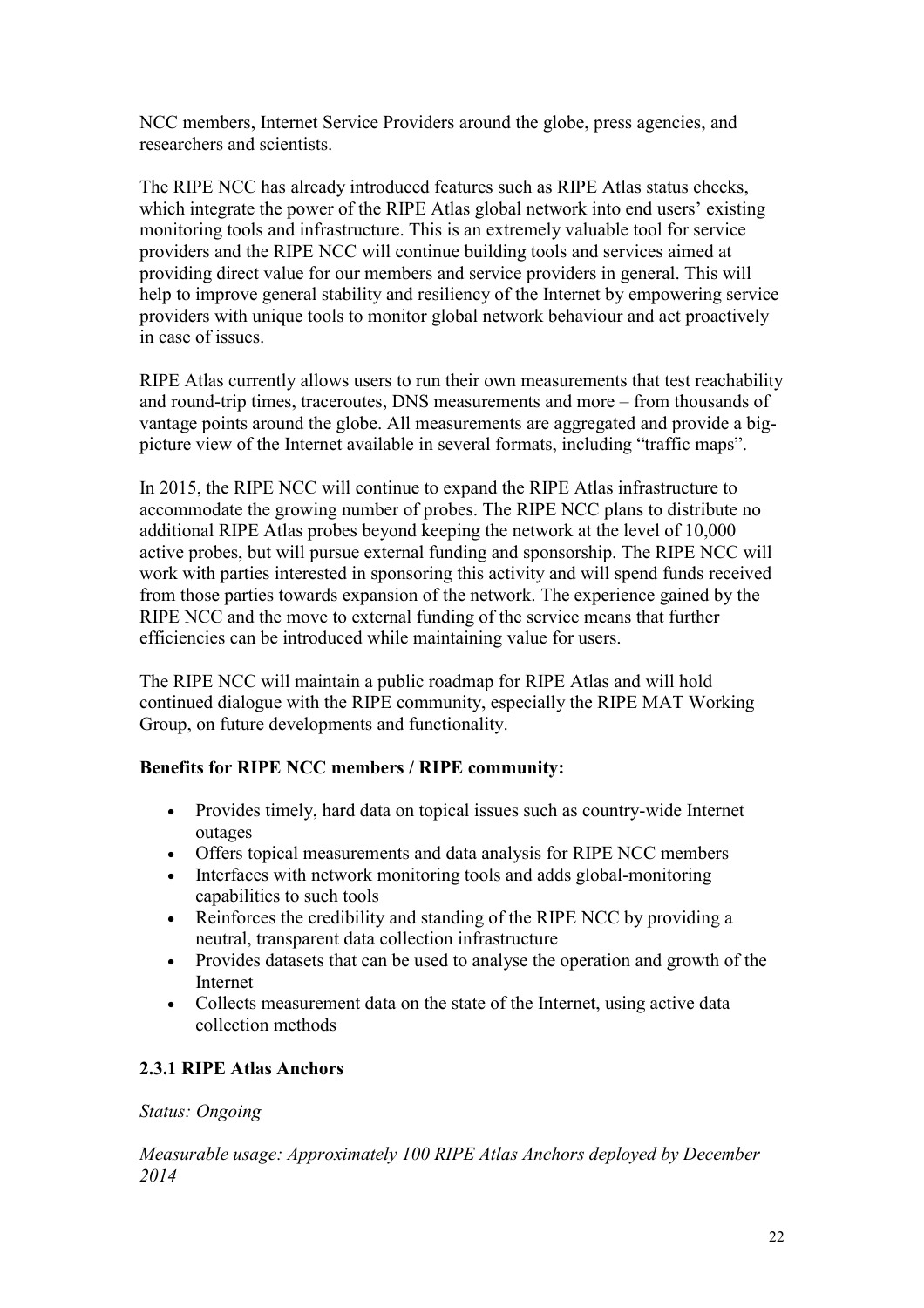RIPE Atlas anchors are essentially enhanced probes with far greater measurement capacity than regular RIPE Atlas probes. They have replaced the old Test Traffic Measurement (TTM) machines and basically provide two functions: they perform far more measurements than regular probes and act as stable, cooperating regional targets for measurements originating from probes throughout the RIPE Atlas network. This allows users to examine measurement traffic at both the source and the destination. RIPE Atlas anchors are hosted by interested organisations (mostly data centres and IXPs), which receive additional benefits for their contribution.

In 2015, the RIPE NCC will continue to deploy RIPE Atlas anchors in various partnering networks in order to provide a wider distribution of measurement targets. Hosting and the hardware for RIPE Atlas anchors is funded by interested parties, except for strategic locations where the RIPE NCC has direct interest in monitoring the network connectivity in a location such as those where we host essential equipment like resiliency servers or global K-root nodes.

# **2.3.2 Routing Information Services (RIS) and DNS Measurements**

## *Status: Ongoing*

The RIPE NCC operates globally distributed measurement networks for the purpose of collecting data on Internet infrastructure, usage and development.

In 2015, the RIPE NCC will continue its work in cooperation with a range of stakeholders to unify, optimise and develop new interfaces for this data and continue to replace the end-of-service data collection hardware with a new hardware platform that is cheaper, easier to deploy and provides near real-time route updates to RIPE NCC backend infrastructure. Ultimately, the collection of these measurements will be incorporated into RIPE Atlas and the data will be accessible via RIPEstat as outlined in the sections above.

#### **Benefits for RIPE NCC members / RIPE community:**

- Provides datasets that can be used to analyse the operation and growth of the Internet
- Provides data that can be used in tools such as RIPEstat and RIPE Atlas

# **RIPE Atlas Costs for 2015:**

<span id="page-22-0"></span>

| <b>Activity</b>   | <b>FTEs</b> | Costs | Capital<br>Expenditure |
|-------------------|-------------|-------|------------------------|
| <b>RIPE Atlas</b> | 10.4        | 1,072 | 372                    |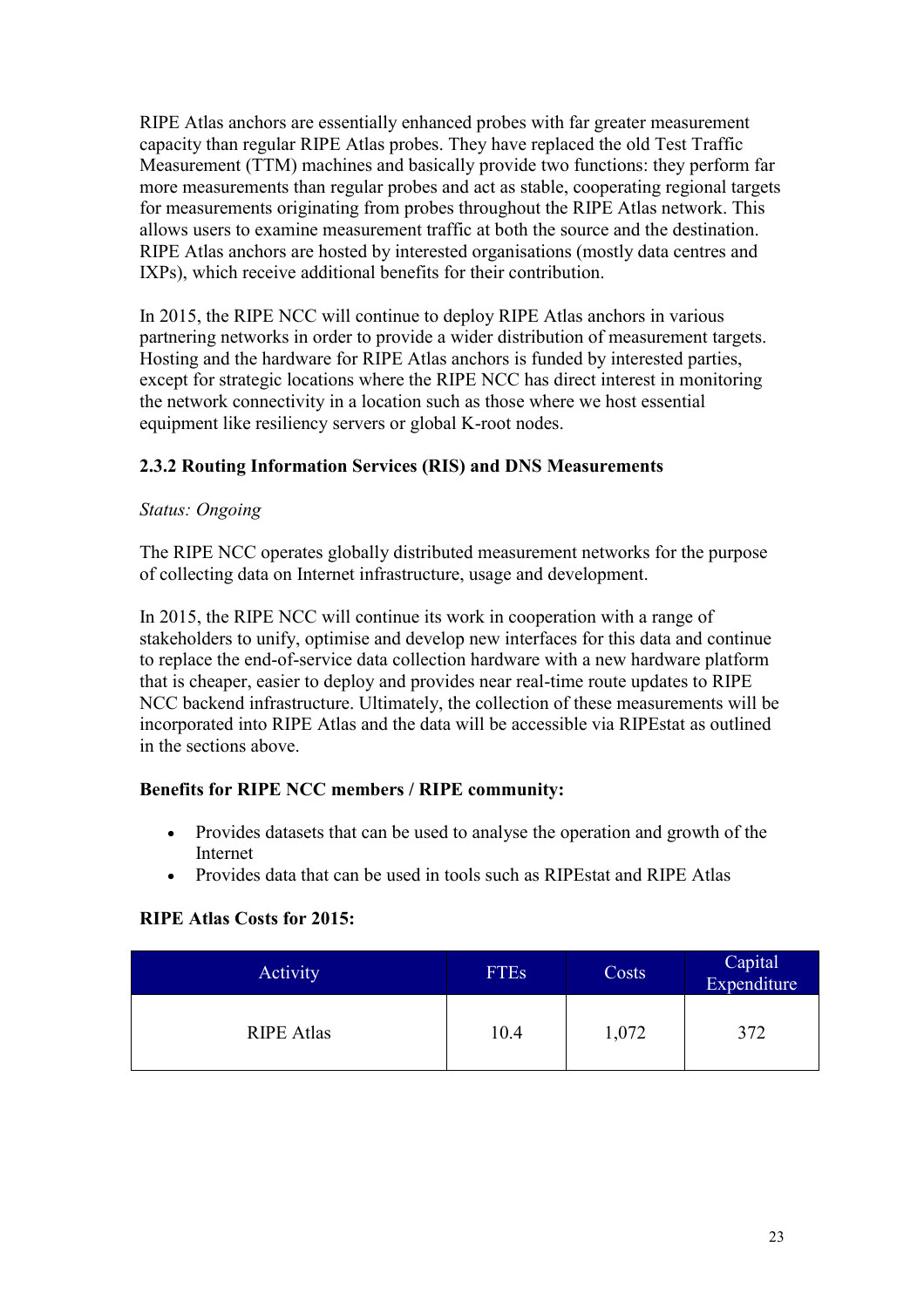#### **2.4 Other Services**

#### **2.4.1 Membership Lifecycle Management**

#### *Status: Expanding*

#### *Measurable usage: 11,000 members; 1,680 membership applications; 25,000 member enquiries*

The RIPE NCC manages the complete lifecycle of RIPE NCC memberships and of those wishing to avail of RIPE NCC Services (e.g., legacy resource holders). Support and advice is given throughout the contractual relationship, including queries from potential members, applications, administrative and contractual changes, billing enquiries and account closure.

In 2015, the RIPE NCC expects to see a further substantial increase in RIPE NCC members, leading to a greater number of applications and opportunities for support. Thanks to the focus on increasing efficiency, savings are expected to result in the absorption of the additional workload with less than one additional FTE.

New systems and processes will be introduced (for example, a new ticketing system and a remodeled process for contractual changes) that will lead to an improved customer experience in addition to gaining efficiency. Customer feedback will be sought, tracked and shared internally in order to remain aware of external perceptions and ahead of customer expectations.

Benefits for RIPE NCC members / RIPE community:

- Potential members receive advice regarding membership
- New customers are guided through the application process
- Support is given when administrative or financial questions arise
- Members are kept aware of services, tools and features that provide value for money
- Members can receive personal support via Live Chat and in other languages where possible

#### **2.4.2 Test Traffic Measurements (TTM)**

#### *Status: Ended*

The RIPE NCC initially proposed discontinuing TTM at RIPE 64 in Ljubljana. After further consultation with the RIPE community, it was agreed that the RIPE NCC would continue to provide this service until the end of 2013.

The Test Traffic Measurements (TTM) service was ended on 1 July 2014 and the benefits of the service will be offered through RIPE Atlas in a more focused and upto-date way.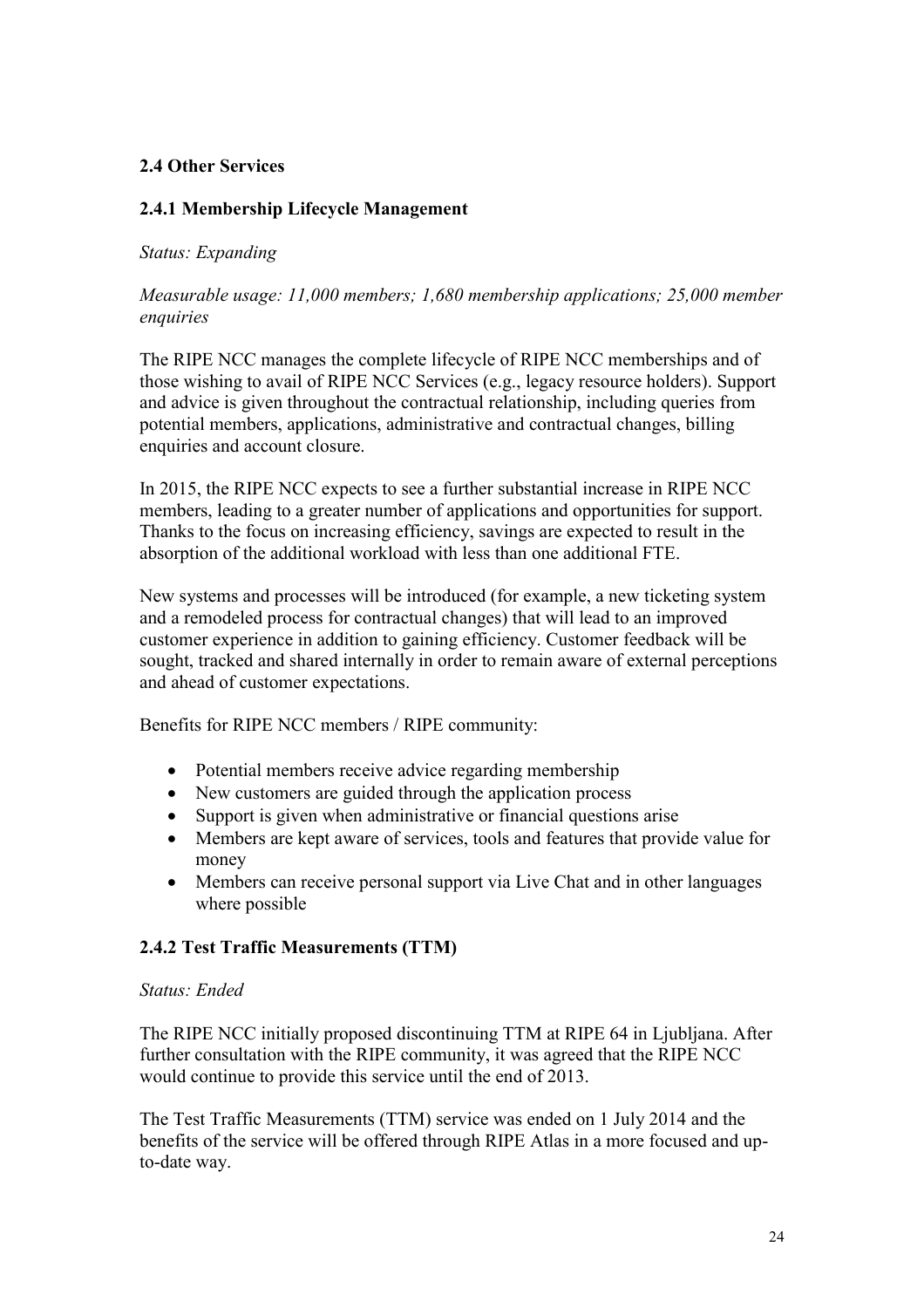#### **2.4.3 RIPE Database Proxy Service**

#### *Status: Ongoing*

#### *Measurable usage: 8 contracts have been signed; 6 actual users of the service*

The RIPE Database Proxy Service is for third parties who send queries to the RIPE Database on behalf of their clients. It ensures that the daily access limits for users of the RIPE Database are correctly applied. For example, if a third party provides their clients with a web-based gateway to the RIPE Database, the proxy service ensures that daily limits are calculated based on the clients' queries and avoids the possibility of the third party's server being denied access to the RIPE Database because of too many queries from its clients.

At the  $87<sup>th</sup>$  Executive Board Meeting, held on 26 March 2013, the RIPE NCC Executive Board decided that the RIPE Database Proxy Service should be continued free of charge, for both members and non-members, under a formal contract with the users of the service.

#### **Benefits for RIPE NCC members / RIPE community**

- Provides third parties with a mechanism for ensuring that their clients' RIPE Database queries are not added to their daily access limit
- Helps to ensure the accessibility of query gateways to the RIPE Database that third parties provide to their clients

#### **2.4.4 Near Real Time Mirroring (NRTM)**

#### *Status: Ongoing*

#### *Measurable usage: 25 users of the NRTM service*

The Near Real Time Mirroring (NRTM) service provides RIPE NCC members with a local copy of the RIPE Database. This local copy is kept up to date with modifications from the RIPE Database in near real time. The NRTM feeds do not contain any personal or private data.

#### **Benefits for RIPE NCC members / RIPE community**

- Provides members with a local copy of the RIPE Database
- Enables members to use RIPE Database data (e.g. routing data) in near real time to manage their networks without the need to continuously query the RIPE Database for changes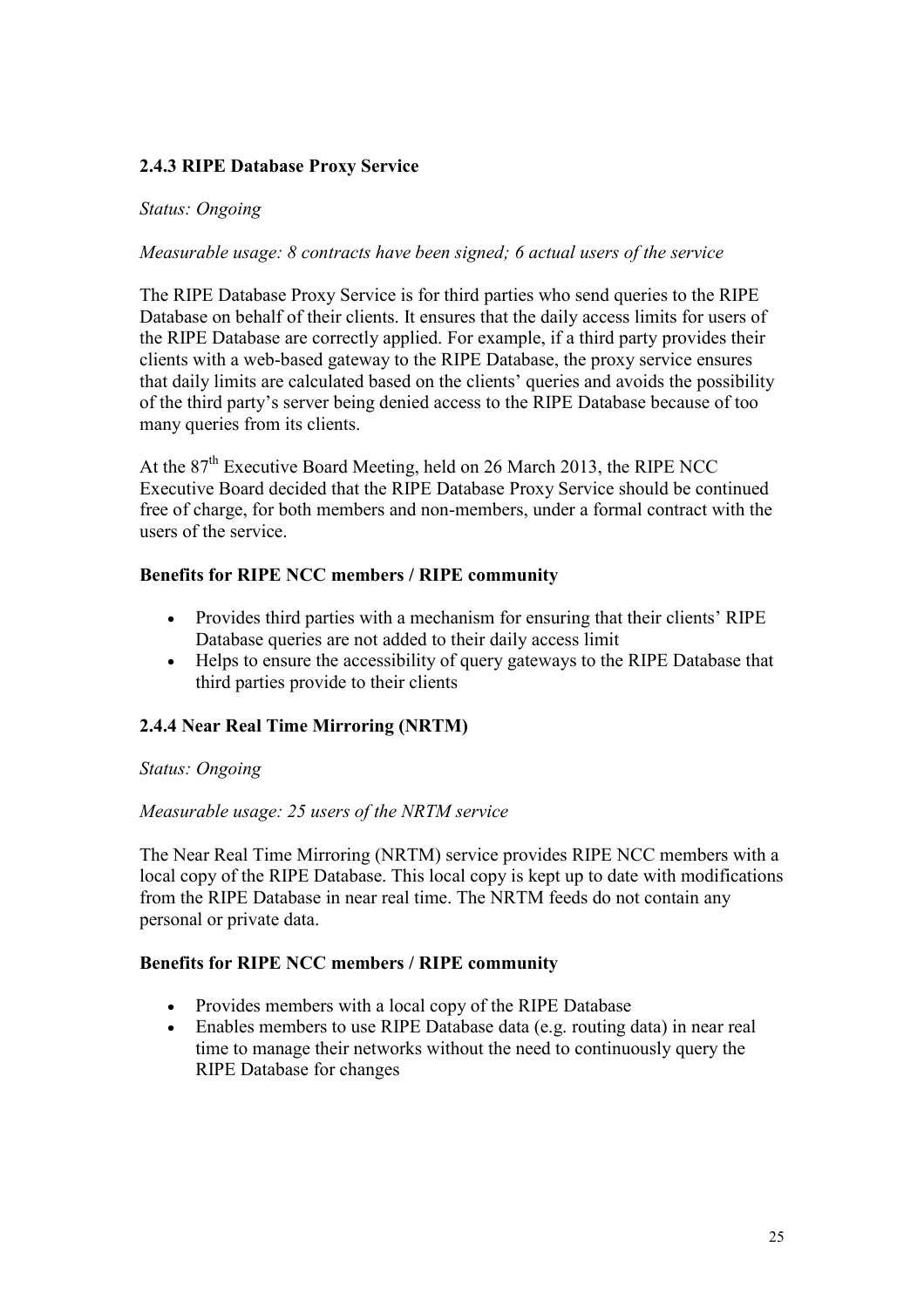## **2.4.5 LISP EID Registry**

#### *Status: Ongoing*

At the IETF, a new Internet Draft for the allocation of LISP EID address prefixes has been submitted. LISP EID (Locator/Identifier Separation Protocol Endpoint ID) is a "map-and-encapsulate" protocol.

The basic idea behind the separation is that the Internet architecture combines two functions: routing locators (where a client is attached to the network) and identifiers (who the client is) in one number space, the IP address.

The IETF LISP Working Group has requested a trial period of three years for this protocol extension. During these three years, interested parties can request IPv6 address space from a specific designated experimental block. Management and registration of the allocation of temporary experimental address space for LISP EID is likely to be carried out via the RIRs.

If this proposed activity goes ahead, no additional resources will be needed to execute the LISP registry – the expected workload would be significantly less than 0.5 FTEs for 2015.

## **Other Services Costs for 2015:**

| <b>Activity</b> | <b>FTEs</b> | Costs | Capital<br>Expenditure |
|-----------------|-------------|-------|------------------------|
| Other Services  | 4.6         | 397   | -                      |

#### <span id="page-25-0"></span>*3) Coordination Activities*

#### <span id="page-25-1"></span>**3.1 DNS and K-root Operations**

#### *Status: Expanding*

The RIPE NCC provides DNS coordination and support activities as well as reverse DNS services for the IPv4 and IPv6 address space that it manages. For reverse DNS (rDNS) associated with the address space managed by other RIRs, the RIPE NCC provides secondary DNS services to support the reliability of reverse lookups. The scalability of the DNS infrastructure for primary, secondary and reverse DNS services is improved based on the requirements specific to each of these services.

In 2014, the RIPE NCC finished expanding its primary and secondary DNS services by adding a third cluster node in Stockholm, in addition to those currently located in Amsterdam and London, to improve resilience and geographical coverage.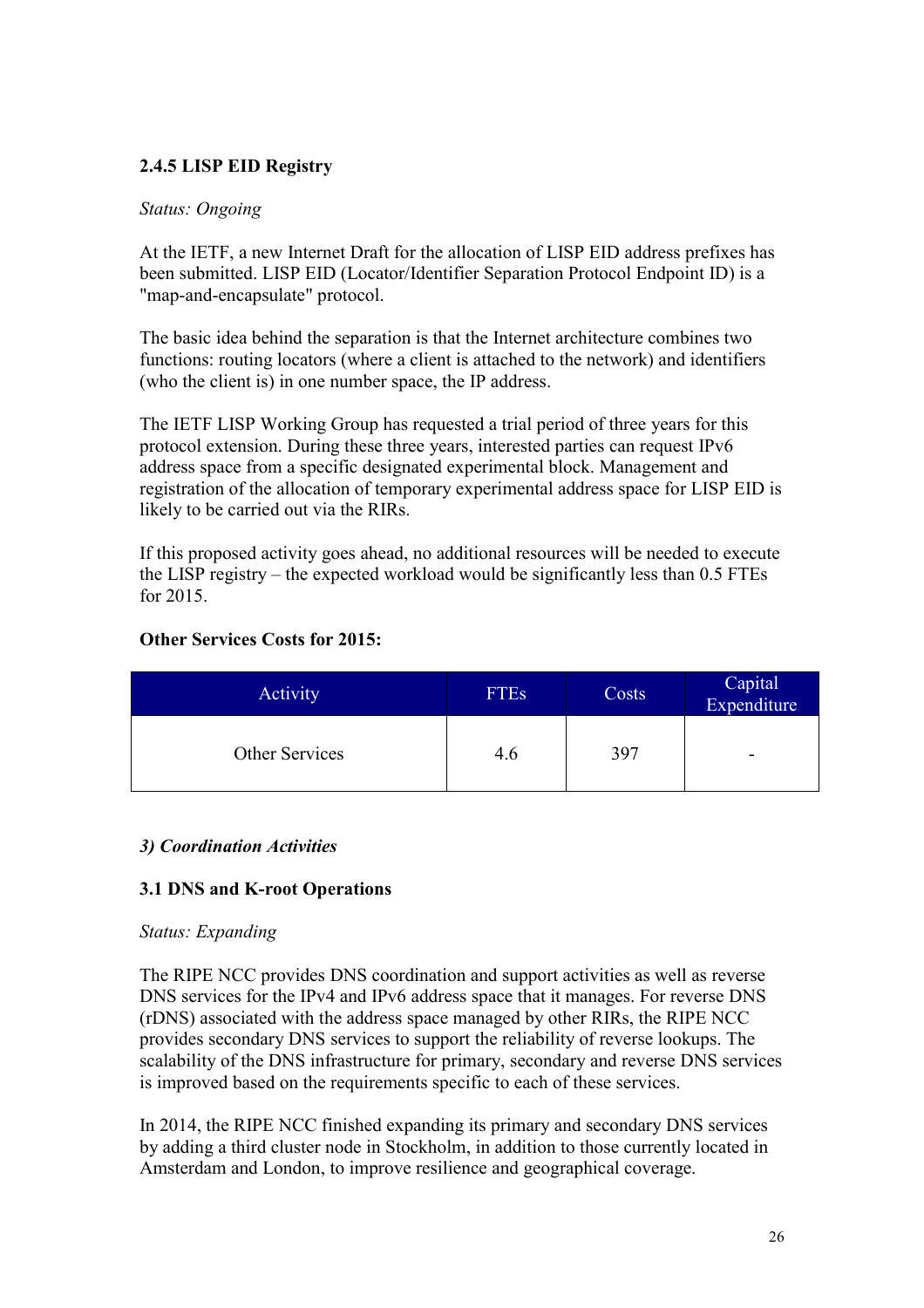K-root and other DNS service nodes will continue to be well maintained and, as a consequence, lifecycle upgrades and replacements are planned for 2015. The expansion of rDNS services to increase coverage is not planned for 2015.

Security-related aspects as well as global measurement and reporting on the RIPE NCC's DNS services are becoming increasingly important and will continue to be areas of focus in 2015.

#### **Benefits for RIPE NCC members / RIPE community:**

- Provides reverse DNS services for RIPE NCC members with registered IP addresses
- Ensures the stability and diversity of the DNS root name server system
- Guarantees the neutral, impartial and professional provision of key high-level DNS services
- Provides a secondary service for ccTLD operators

# **3.1.1. Reverse DNS and Reverse DNS Support**

#### *Status: Ongoing*

*Measurable usage: three reverse provisioning instances; approximately 5 billion reverse root queries daily*

The RIPE NCC delegates reverse DNS zones for the address ranges that it manages. To support this service, it provides reliable, authoritative name servers and checks all zones under its responsibility to ensure that they are properly set up and functioning correctly.  $\square$ 

As part of its DNSSEC deployment efforts, the RIPE NCC publishes signed zones and provides tools for users to secure delegations received from the RIPE NCC. In addition, the RIPE NCC shares experience by publishing operational white papers, documentation and software toolkits.

#### **Benefits for RIPE NCC members / RIPE community:**

- Supports the proper address-to-name mapping for addresses allocated to the RIPE NCC
- Provides reliable and secure reverse DNS services
- Supports the operation and maintenance of DNSSEC

# **3.1.2 Secondary DNS Service**

# *Status: Ongoing*

#### *Measurable usage: 76 TLDs hosted as secondary*

The RIPE NCC offers a secondary name service to the other RIRs, along with some country code top-level domain (ccTLD) operators, who are in the start-up phase of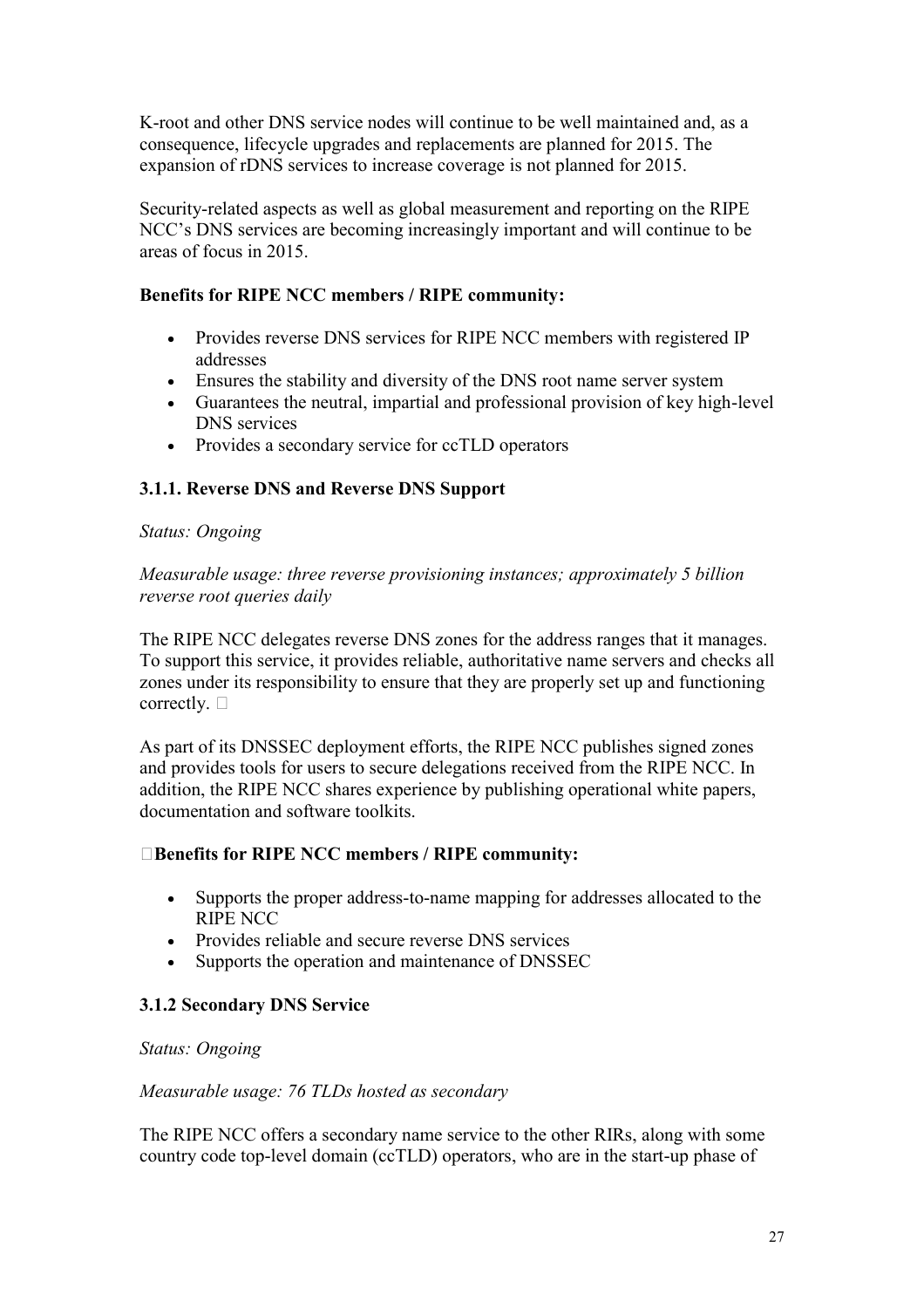their operations. The RIPE NCC no longer provides this service to well-established ccTLDs.

In 2014, the RIPE NCC approached the RIPE community for input on documenting the requirements and policies for providing such services. The community has provided feedback and the guidelines have been published. In 2015, RIPE NCC will follow those guidelines as the process for running this service.

#### **Benefits for RIPE NCC members / RIPE community:**

 Supports the stability of the global DNS by offering a professional service to the other RIRs and to developing ccTLD operators that require it

#### **3.1.3 DNS Service in the e.164.arpa Domain (ENUM)**

#### *Status: Ongoing*

#### *Measurable usage: 52 delegations in the ENUM (e164.arpa) zone*

The Internet Architecture Board (IAB) has an agreement with the RIPE NCC under which the RIPE NCC provides technical operation of the e164.arpa domain. This domain implements support in the DNS for the ENUM protocol, which allows the mapping of telephone numbers to domain names in order to help facilitate services such as Voice over IP (VoIP).

#### **Benefits for RIPE NCC members / RIPE community:**

- Supports the operations of one of the systems required for the deployment of the ENUM protocol, promoting increased integration between the Internet and services provided through the traditional telephony infrastructure
- Supports security of the e.164.arpa domain by deploying and maintaining DNSSEC and allowing secure delegations from ENUM operators

#### **3.1.4 K-root Operations**

#### *Status: Ongoing*

#### *Measurable usage: 17 K-root instances; approximately 2 billion queries daily*

The RIPE NCC operates the K-root server through a set of globally distributed anycast clusters. Root name servers are a crucial part of the Internet DNS infrastructure. The RIPE NCC has operated the K-root server since 1997, when the first server was installed at the London Internet Exchange (LINX). The RIPE NCC has since deployed five global nodes of the K-root name server. Since 2003, the RIPE NCC has also been deploying anycast instances of the K-root server with local reachability. Currently there are 12 local nodes active.

The RIPE NCC collects and analyses data to evaluate the performance of the existing K-root anycast nodes and to determine if additional anycast nodes should be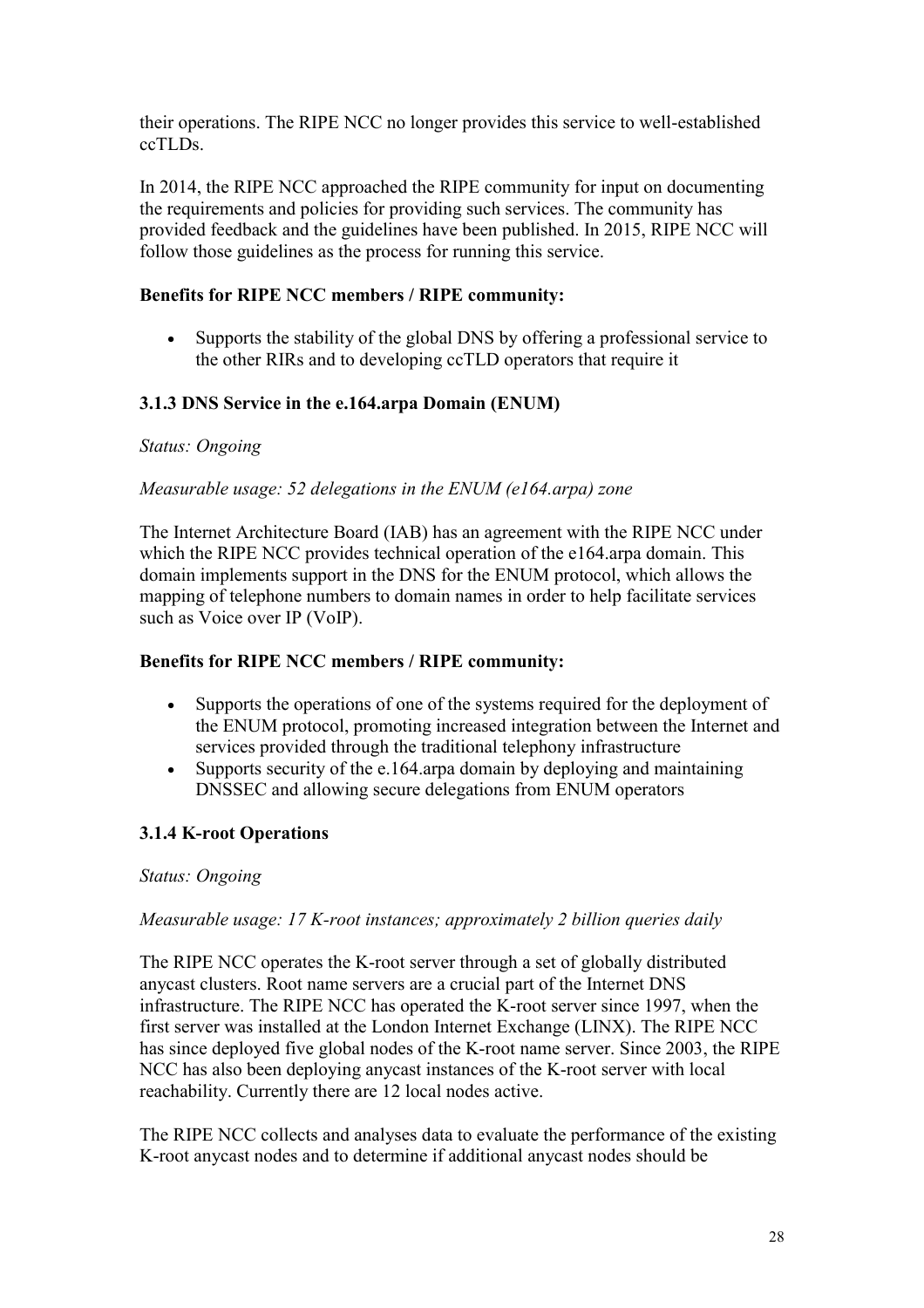deployed. Global coverage and capacity of the existing K-root anycast instances is considered sufficient.

In 2014, the RIPE NCC designed a new architecture for the K-root platform, which greatly reduces deployment costs of new nodes. In 2015, there are plans to revise all of existing nodes, perform the necessary lifecycle replacements, and renew and unify our hosting requirements and contracts with current hosts. The RIPE NCC is also working closely with other RIRs in order to identify locations where it can benefit from a local K-root node and find possible hosts for the service.

## **Benefits for RIPE NCC members / RIPE community:**

- Provides a resilient, efficient, secure and high-quality service
- Isolates the impact of an "external" Denial of Service (DoS) attack and localises the impact of a "local" DoS attack
- Efficiently maintains the network of K-root anycast instances by monitoring network and instance problems, performing trend analysis and determining if, and where, other anycast nodes should be deployed.

## **DNS and K-root Operations Costs for 2015:**

| Activity                  | <b>FTEs</b> | Costs | Capital<br>Expenditure |
|---------------------------|-------------|-------|------------------------|
| DNS and K-root Operations | 3.1         | 413   | 128                    |

# <span id="page-28-0"></span>**3.2 Data Analysis and Scientific Support**

#### *Status: Ongoing*

The RIPE NCC has a long-standing tradition of providing the operator community with data analysis about the state of the Internet and providing new and innovative tools that help the community understand various aspects of routing, DNS, reachability and other topics.

In 2015, the RIPE NCC will allocate more time to these scientific publications and analyses. It will also continue to develop prototype tools that, if they show enough operational value to the RIPE NCC membership and the community at large, can be evolved into future RIPE NCC services. The RIPE NCC will also aim to work with well-known publishing outfits to keep the technical community up to date with developments and changes in the global Internet infrastructure, such as the effects of natural disasters.

#### **Benefits for RIPE NCC members / RIPE community:**

 Regular reporting and analysis of various RIPE NCC-related statistics such as Internet number resource usage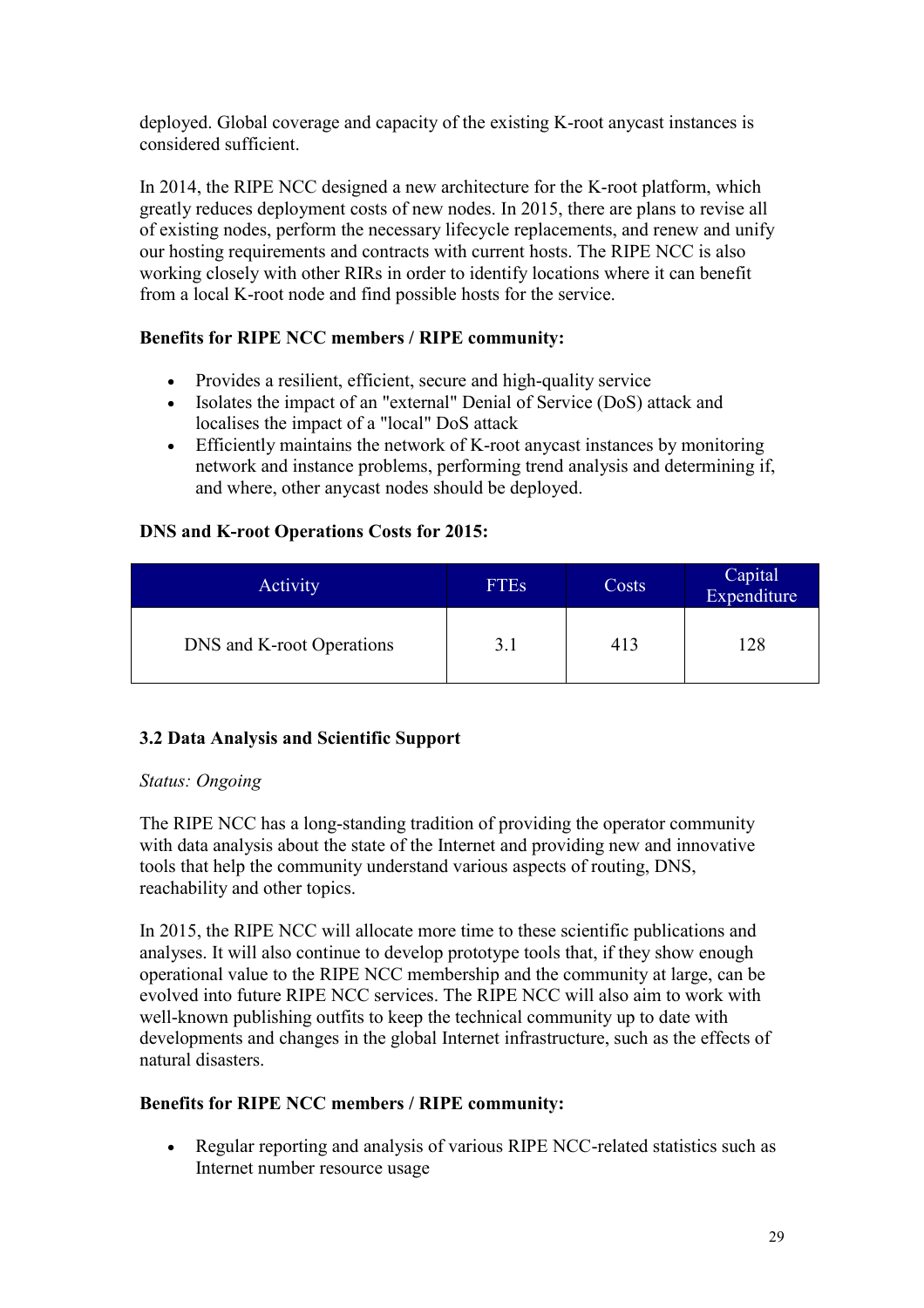- Accurate and methodological analysis of Internet events, with a particular emphasis on using data collected by the RIPE NCC's measurement systems
- Publication of interesting findings about the working of the Internet, relevant to network operators
- Prototypes of new and innovative tools that have the potential to become future RIPE NCC services

## **Data Analysis and Scientific Support Costs for 2015:**

| Activity                             | <b>FTEs</b> | Costs | Capital<br>Expenditure |
|--------------------------------------|-------------|-------|------------------------|
| Data Analysis and Scientific Support | 2.6         | 313   |                        |

## <span id="page-29-0"></span>**3.3 RIPE Labs**

#### *Status: Ongoing*

#### *Measurable usage: 70 articles published in 2014; approximately 100,000 unique visitors*

RIPE Labs is a platform for network operators, developers and industry experts to expose, test and discuss innovative Internet-related tools, ideas, analysis and statistics that can benefit members and the RIPE community. These ideas are being developed both within the RIPE NCC and the community at large.

The Statistics Dashboard has been one of the most popular pages on RIPE Labs. In 2015, the RIPE NCC will continue to provide more statistics and work on the consistent look and feel of the graphs. The RIPE NCC will also continue to reach out to the wider community and to attract content from external sources such as researchers and operators and experts (e.g. security experts).

#### **Benefits for RIPE NCC members / RIPE community:**

- Informs the community about new ideas and prototypes the RIPE NCC is working on
- Provides a platform for community members to present and discuss their research and use cases
- Provides a channel for the community to provide feedback to the RIPE NCC
- Provides a statistics dashboard showing a large range of operational statistics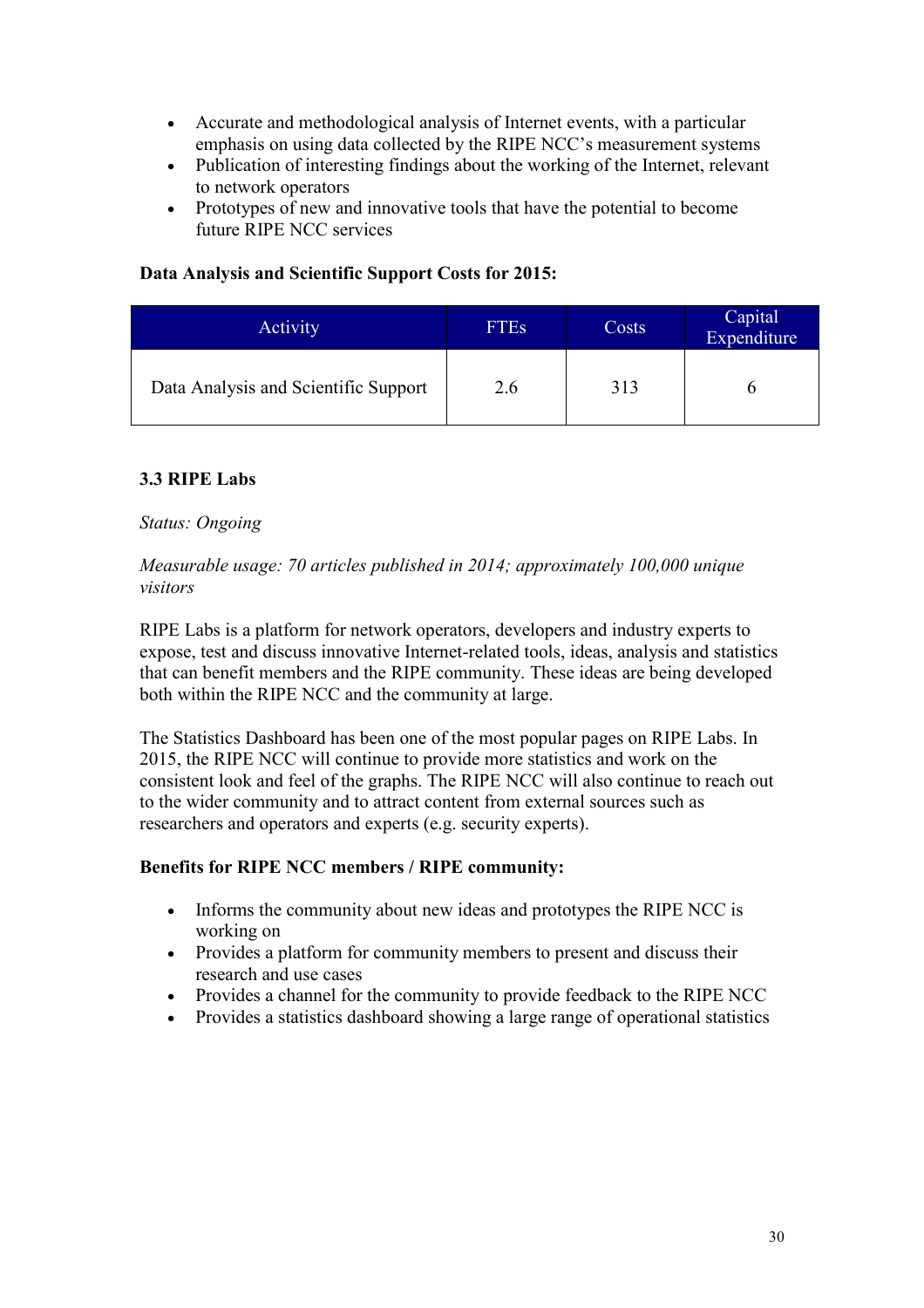## **RIPE Labs Costs for 2015:**

| <b>Activity</b>  | <b>FTEs</b> | Costs | Capital<br>Expenditure   |
|------------------|-------------|-------|--------------------------|
| <b>RIPE Labs</b> | 1.5         | 247   | $\overline{\phantom{0}}$ |

# <span id="page-30-0"></span>**\*\*\* 3.4 External Relations \*\*\* STRATEGIC FOCUS POINT 2015**

#### *Status: Ongoing*

The RIPE NCC engages strategically with governments, law enforcement agencies (LEAs) and inter-governmental organisations on behalf of its membership and community. This activity has grown steadily in importance, and this is reflected in the growth in the External Relations Department in recent years. The RIPE NCC is recognised as a leader and innovator in this area among its industry partners.

The RIPE NCC's liaison strategies in this area include:

- RIPE NCC Roundtable Meetings for Governments and Regulators, held twice yearly
- Engagement with LEA representatives at events including the annual Global e-Crime Congress and targeted sessions with individual agencies or regional groups of agencies
- Direct engagement with government agencies on issues relevant to the RIPE NCC, its membership and the RIPE community in 21 countries in the service region as well as organs of the European Union
- Participation in international discussions of Internet-related public policy development in forums including the International Telecommunication Union (ITU) and its regional coordination groups (the Conference of European Postal and Telecommunications Administrations (CEPT) Committee on ITU (Com-ITU), the Regional Commonwealth in the Field of Communications (RCC) and the Arab Group), the Organisation for Economic Cooperation and Development (OECD) and the World Summit on the Information Society (WSIS)
- Cooperative educational and capacity building initiatives with public sector organisations and industry partners. The IPv6 Roadshow initiative (see section 3.6.1) is one example of this.

The 2015 landscape will likely be dominated by issues and processes relating to the U.S. Government's transition out of an IANA stewardship role. However, it will also see significant high-level discussions relating to the results of the ITU 2014 Plenipotentiary Conference (which takes place in October 2014), the WSIS+10 events and processes, and preparations for a 2016 OECD Ministerial Meeting on Internet governance issues.

Over 2015, the RIPE NCC will continue to build on its current liaison strategies and explore new avenues to inform and engage public sector representatives. The RIPE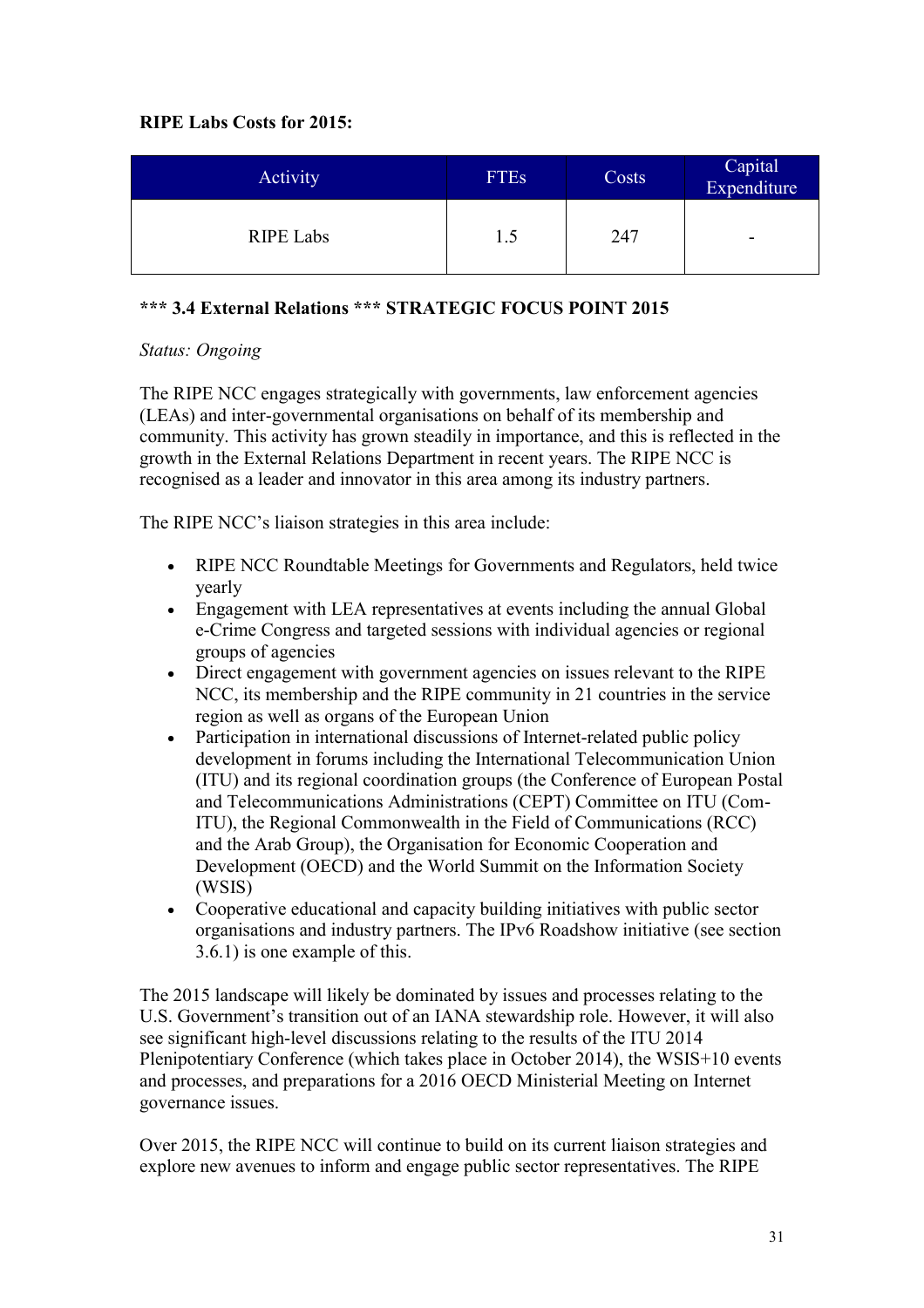NCC will also respond to RIPE community comments, and evolve new and improved strategies to inform the community of its External Relations activities and issues relevant to the community.

## **Benefits for RIPE NCC members / RIPE community:**

- Ensures that the interests and concerns of the RIPE NCC membership and RIPE community are heard in Internet governance discussions at the national, regional and global level
- Contributes to the global legitimacy of bottom-up, community-driven policymaking processes, as practiced by the RIPE community
- Promotes openness and transparency in the development of public policy relating to the Internet as well as raising any specific concerns of the RIPE NCC membership or the RIPE community
- Ensures the RIPE NCC can inform its membership and community of relevant public policy issues or discussions

## **External Relations Costs for 2015:**

| Activity                  | <b>FTEs</b> | Costs | Capital<br>Expenditure |
|---------------------------|-------------|-------|------------------------|
| <b>External Relations</b> | 9.6         | 1,552 | -                      |

# <span id="page-31-0"></span>**\*\*\* 3.5 Member Outreach \*\*\* STRATEGIC FOCUS POINT 2015**

#### *Status: Expanding*

The RIPE NCC supports the open, multi-stakeholder model of Internet governance by engaging with a broad range of stakeholder groups on behalf of the membership and for the good of the Internet community. Among the stakeholder groups that the RIPE NCC has developed relationships with are:

- RIPE NCC membership
- Internet technical community (including Network Operators Groups)
- Industry partners (RIRs, ICANN, the Internet Society etc.)
- Internet industry and professional groups
- Academia and the research community
- Public sector (governments and regulators)
- Law Enforcement Authorities (LEAs)
- The Free and Open Source Software (FOSS)

2015 will see further expansion of current initiatives to build develop these relationships, including:

• The RIPE Academic Cooperation Initiative (RACI) to bring more academics, students and researchers into RIPE community events and forums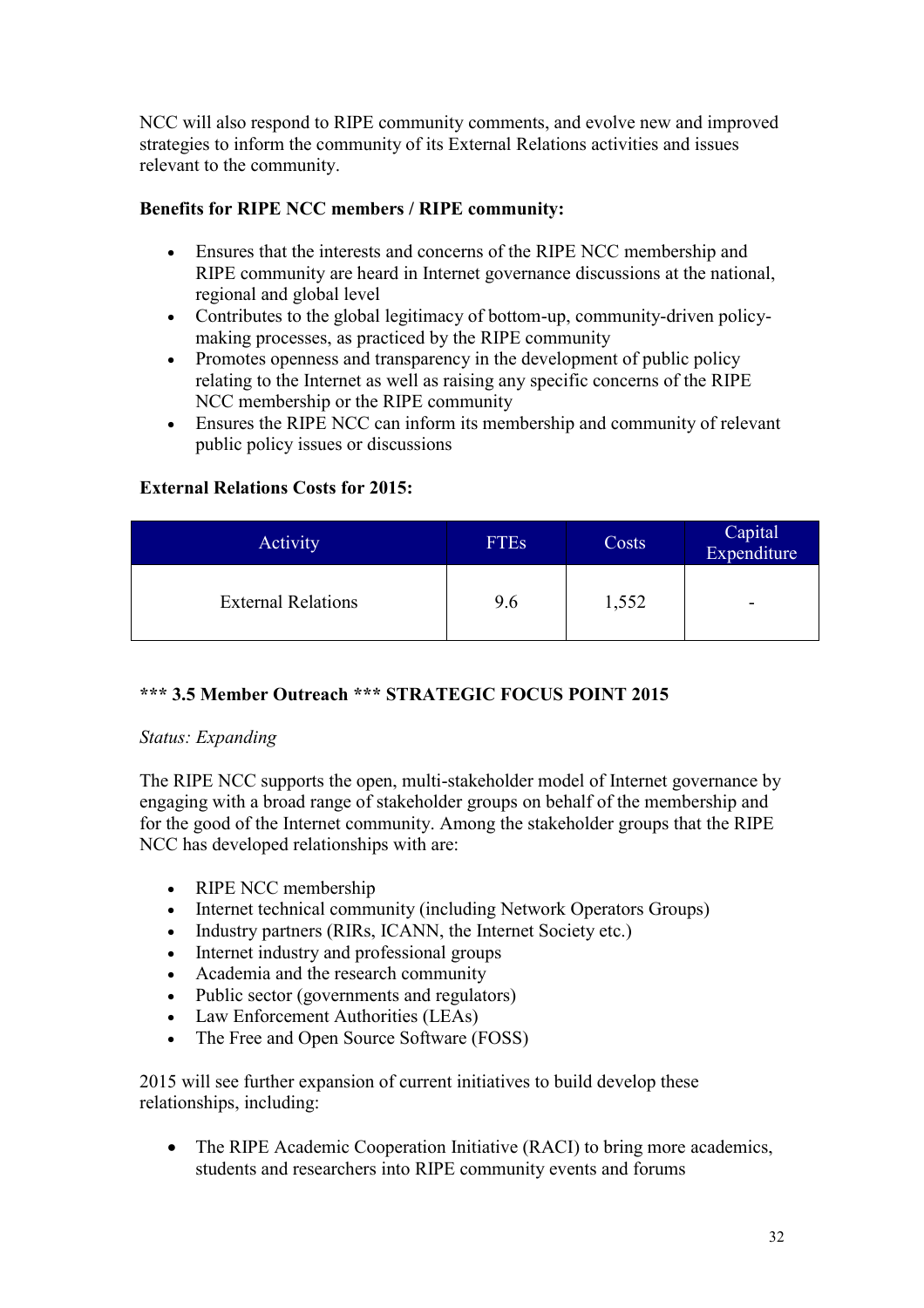- Funding for RIPE community members to participate in the Internet Governance Forum and regional Internet governance events
- Contributions to technical community conferences and events to highlight RIPE NCC services (particularly statistics and analysis) and issues of concern (including IPv6 adoption and Internet governance discussions)

The RIPE NCC is also committed to building on its outreach efforts to the core membership by supporting Network Operator Groups, Internet Exchange Points (IXs) and other forums in the service region through sponsorship and active participation.

Regional organisation and participation are crucial to successful community-driven, bottom-up policy development models, providing all stakeholders with the means to contribute and have their voice heard. The RIPE NCC has been very active in supporting the development of regional forums within its service region, including:

- Network Operator Groups, including the Middle East Network Operators Group (MENOG), the Eurasia Network Operators Group (ENOG) and support for national NOGs throughout the service region
- RIPE NCC Regional Meetings, including sessions attached to MENOG and ENOG, the South East European Regional Meeting (which will hold its fourth meeting in 2015), and events in central Asia and the Middle East.
- Regional Internet governance forum events (including EuroDIG, the Arab IGF and national IGF events)
- Regionally targeted educational initiatives (the RIPE NCC/MENOG IPv6 Roadshow)

Over the past several years, and in line with the feedback received in the RIPE NCC Survey 2013, the RIPE NCC has been steadily increasing its outreach activities with a particular focus on the Russian and Middle East regions. Since 2012, this increase has been accompanied and facilitated by the addition of staff in regional offices in Dubai and Moscow. The External Relations team is now complete, with two staff in Amsterdam, two new staff members in Dubai and two staff in Moscow. These staff members, particularly in Dubai and Moscow, will strengthen the RIPE NCC's reach and influence with the technical community, public sector and business stakeholders in those regions.

In addition, the regional offices will be used to host staff from the Amsterdam office, building on the organisation's relationship with members and stakeholders across the service region.

Finally, the RIPE NCC will continue to build on work with industry partners, including ICANN and the Internet Society on various initiatives to build regional engagement with the Internet technical community.

#### **Benefits for RIPE NCC members / RIPE community:**

 Embraces external groups and stakeholders as part of the open RIPE community, strengthening the authority and legitimacy of the RIPE bottom-up policy development process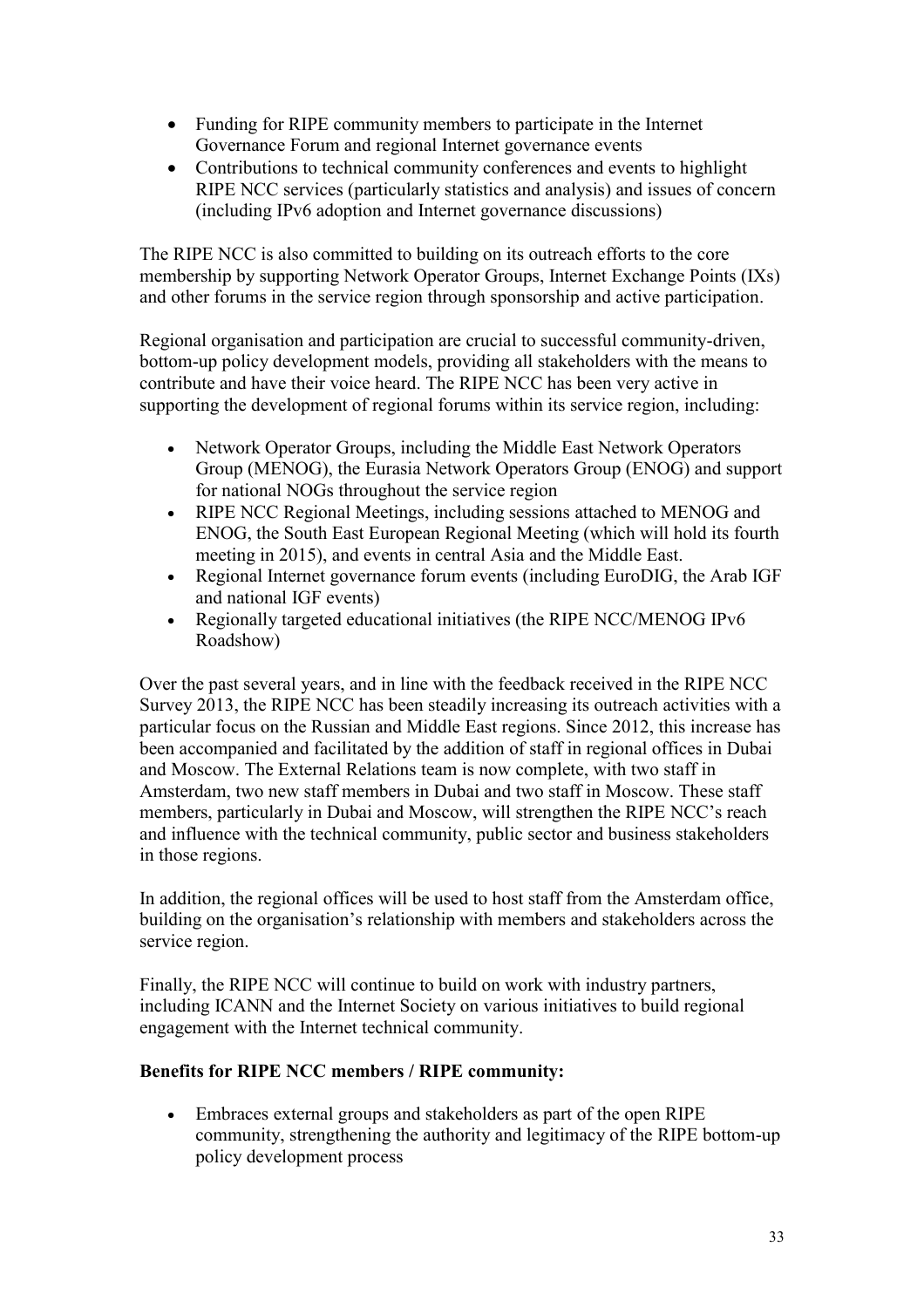- Ensures that all RIPE NCC stakeholders feel engaged and represented in the operation and guidance of the organisation
- Positions the RIPE NCC to facilitate expert technical input into policy and decision-making processes outside the RIPE forum that may impact on, or be affected by, IP addressing issues.
- Enables effective coordination of the Internet technical community's input into multi-stakeholder Internet governance discussions

#### **Member Outreach Costs for 2015:**

| Activity        | FTE <sub>s</sub> | Costs | Capital<br>Expenditure |
|-----------------|------------------|-------|------------------------|
| Member Outreach | 4. J             | 1,267 | -                      |

## <span id="page-33-0"></span>**3.6 IPv6 Support**

#### *Status: Expanding*

The RIPE NCC will continue to focus a great deal of its outreach efforts on IPv6 awareness-raising efforts across the full range of RIPE NCC stakeholder groups. This includes work to inform and educate governments, regulators and LEAs about IPv6 deployment, engagement with national forums and task forces, and meetings with LEAs around the world. The RIPE NCC will also continue to work closely with the OECD on IPv6-related activities conducted under the remit of that organisation.

While there will remain a strong focus on the technical and operational aspects of deploying IPv6, the RIPE NCC management has decided that additional efforts will be made to raise awareness of IPv6 among decision-makers. This will be supported by the IPv6 Program Manager, newly appointed from within the RIPE NCC, who will be able to dedicate efforts to IPv6 awareness-raising activities.

Specifically, these efforts will include:

- Presence and participation in global, regional and national events, including technical forums, governmental meetings and business events
- Ongoing development of printed and online materials to facilitate IPv6 deployment for all stakeholders
- IPv6 messaging and communication in the traditional and online media, utilising the RIPE NCC's public relations agency and social media networks
- Collaborative efforts with other RIRs and industry partners on global education and capacity building
- Regular RIPE NCC Roundtable Meetings for governments, regulators and LEAs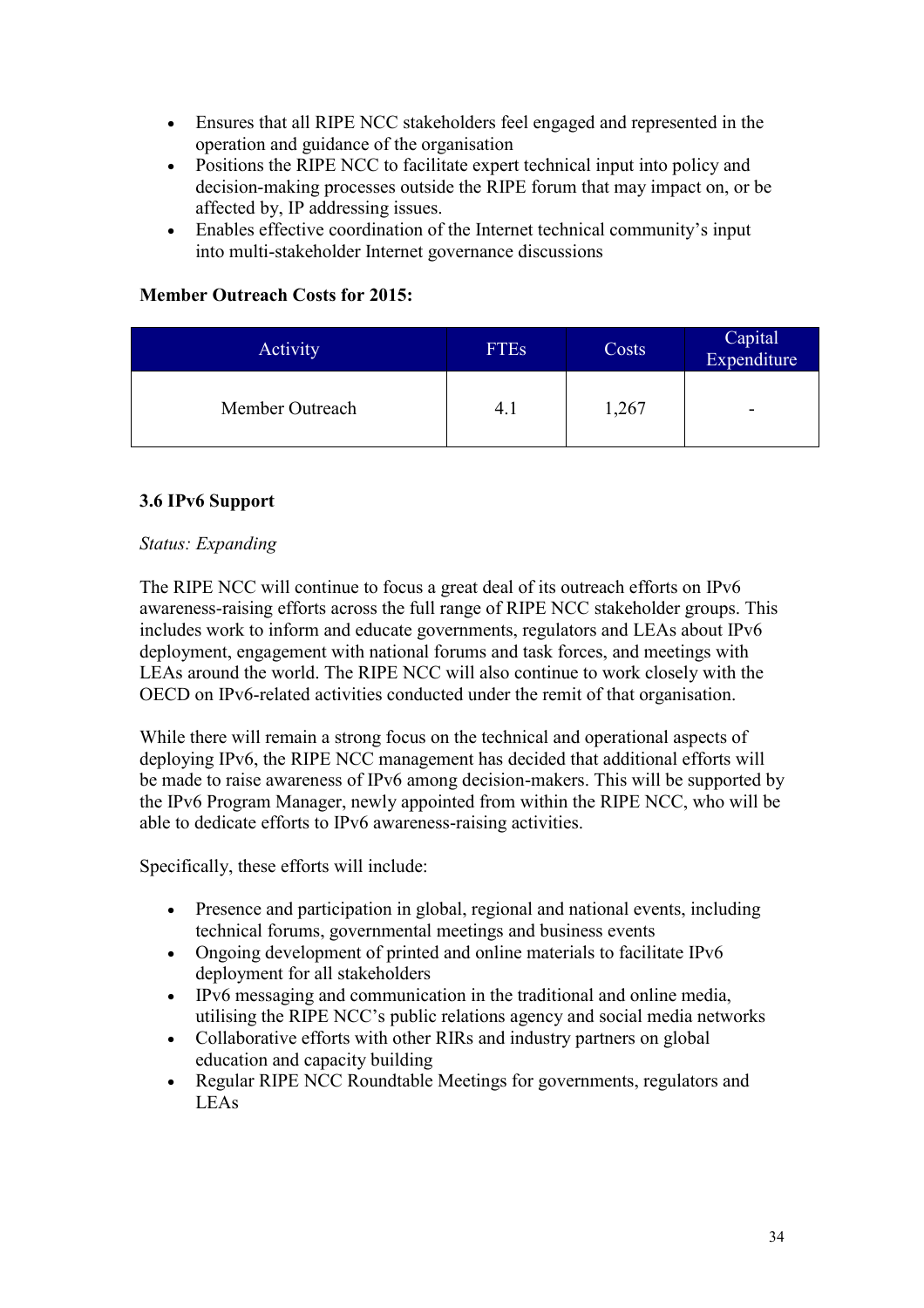#### **Benefits for RIPE NCC members / RIPE community:**

- Builds awareness among all Internet stakeholders of the need to deploy IPv6
- Ensures that the interests of the RIPE NCC membership and the technical community are represented in all relevant forums
- Highlights the work being done by the RIPE NCC and RIPE community in data-gathering and analysis
- Promotes capacity building, particularly in developing areas, and facilitates knowledge sharing with global experts
- Highlights the advantages of the community-driven, bottom-up system for managing and distributing Internet number resources

## **3.6.1 Training and Education**

## **i) RIPE NCC/MENOG IPv6 Roadshows**

#### *Status: Ongoing*

The IPv6 Roadshow events are a joint initiative from the Middle East Network Operators Group (MENOG) and the RIPE NCC. They consist of three- or five-day events that provide hands-on training for network engineers involved in the operations of private and public sector networks.

In 2015, there will be around six IPv6 Roadshow events scheduled throughout the Middle East region. After a revision of all training material completed in 2014, the RIPE NCC will work with local partners, including governments, to initiate a trainthe-trainer program to broaden the pool of Arabic-speaking trainers and increase the amount of capacity building resources in the region.

# **Benefits for RIPE NCC members / RIPE community:**

- Provides education and capacity building in a context that recognises the Middle East region's specific needs
- Builds relationships with public sector bodies and actors in the Middle East
- Enables local trainers to acquire the knowledge and skills to educate their communities

# **ii) IPv6 Roadshow in CIS region**

#### *Status: Ongoing*

Building on the success of the RIPE NCC/MENOG IPv6 Roadshows, these events will be further rolled out in 2015. Recognising the needs of operators in this region, the IPv6 Roadshow events will be delivered by Russian-speaking trainers. To enable this, the RIPE NCC is working together with regional communities such as ENOG to recruit potential trainers, who will be asked to participate in a Train-the-Trainer Program facilitated by the RIPE NCC. In 2015, these activities will continue and the RIPE NCC will be working on extending the pool of trainers and continue the efforts in providing them with updated training materials as well as additional resources that can help to increase the understanding or awareness of IPv6 deployment.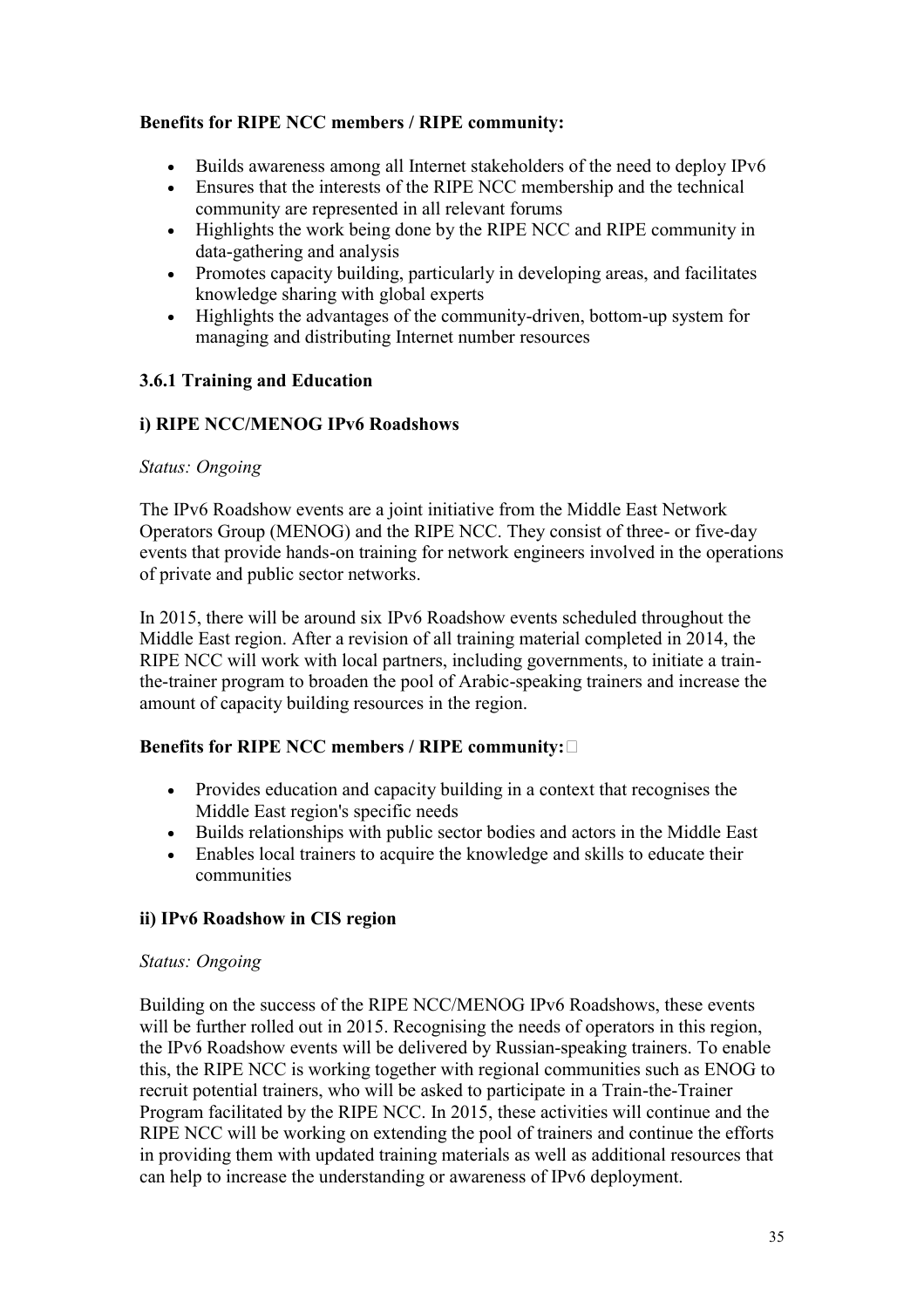## **Benefits for RIPE NCC members / RIPE community:**

- Provides education and capacity building in a context that recognises the specific needs of stakeholders in Russia and the CIS countries
- Builds relationships with public sector bodies and actors in Russia and the CIS countries
- Enables local trainers to acquire the knowledge and skills to educate their communities

#### **3.6.2 Online IPv6 Resources, Measurements and Analysis**

#### *Status: Ongoing*

The RIPE NCC supports IPv6 adoption by providing resources, measurements and analysis to its membership and the wider RIPE community. This activity includes maintenance of the IPv6ActNow.org website, the provision of IPv6-related statistics and the IPv6 RIPEness rating system, which measures and ranks the IPv6 preparedness of individual RIPE NCC members based on a number of specific indicators.

Recognising the advances being made in the deployment of IPv6 in several markets in the RIPE NCC service region, the RIPE NCC will continue working on including case studies and background information about successful IPv6 deployments on the IPv6ActNow.org website and RIPE Labs. In collaboration with local and regional communities the RIPE NCC will encourage and facilitate community members to share their operational experience with IPv6.

Monitoring and measuring the level of IPv6 deployment among members and Internet end users in general remains an important focal point. These measurements will provide an important basis to monitor progress as well as help the community to measure the quality of the IPv6-based communications. With significant advances in the deployment of IPv6 in several networks and markets, the RIPE NCC management has decided to put additional focus on providing statistics that can help the public sector to evaluate and identify successful programmes to incentivise IPv6 deployment.

#### **Benefits for RIPE NCC members / RIPE community**

- Provides comprehensive, impartial information to assist in deploying IPv6
- Provides analysis on the rate of IPv6 deployment
- Establishes the RIPE NCC and the RIPE community as authoritative sources of data and analysis
- Encourages RIPE NCC members to become IPv6-ready and rewards them for doing so
- Provides a unique indicator of IPv6 readiness across the RIPE NCC service region (and at more specific levels, including by country, sector, LIR size)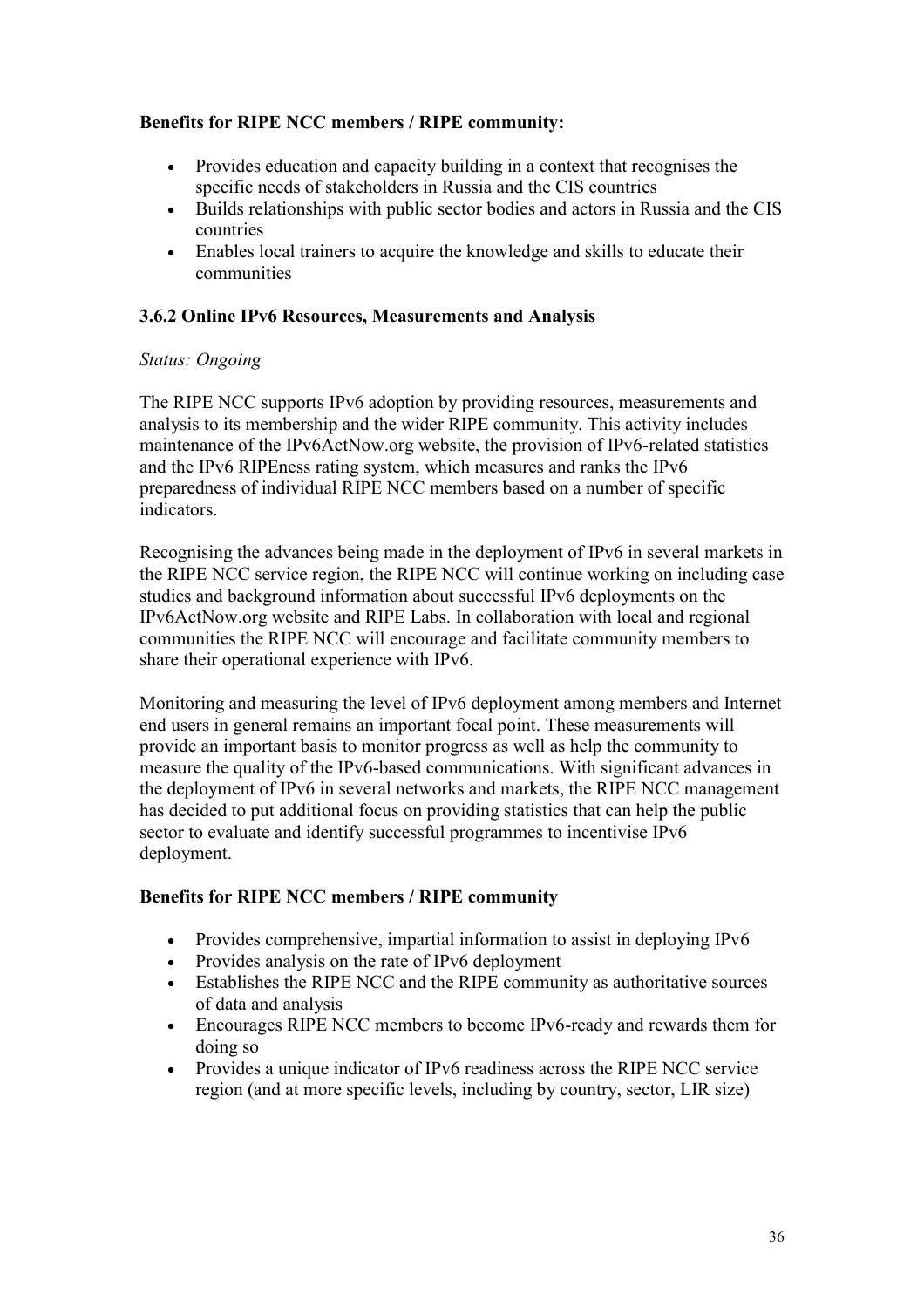# **IPv6 Support Costs for 2015:**

| <b>Activity</b>     | <b>FTEs</b> | Costs | Capital <sup>1</sup><br>Expenditure |
|---------------------|-------------|-------|-------------------------------------|
| <b>IPv6</b> Support | l.6         | .61   | -                                   |

# <span id="page-36-0"></span>**3.7 RIPE Meetings**

#### *Status: Ongoing*

## *Measurable usage: 500+ attendees per meeting; 1,000+ remote participants*

The RIPE NCC organises two five-day RIPE Meetings each year at various locations throughout its service region, trying to vary these geographically. RIPE Meetings bring together Internet Service Providers (ISPs), network operators and other interested parties from all over the world. The RIPE NCC provides all administrative, logistical and technical support.

The RIPE NCC expects that both RIPE Meetings in 2015 will receive attendance in excess of 600 people. For those that are unable to physically attend RIPE Meetings, state of the art webcasting services and live transcription will be made publicly available.

The RIPE NCC sends staff to RIPE Meetings who are available for face-to-face consultation about: Internet resource requests, the RIPE Database, billing queries, RIPE NCC training services, RIPE NCC tools and measurement services, RIPE Labs, and any other services that are made available to members or the wider community.

#### **Benefits for RIPE NCC members / RIPE community:**

- Supports the open, bottom-up, industry self-regulatory structure
- Stimulates participation of the RIPE community in the IP policy-making process and the technical coordination of IP networking
- Facilitates networking opportunities with key players in the Internet industry
- Contributes to the stable operation of the RIPE NCC by allowing for guidance and advice from the RIPE Working Groups

#### **RIPE Meetings Costs for 2015:**

| <b>Activity</b>      | <b>FTEs</b> | Costs | Capital<br>Expenditure |
|----------------------|-------------|-------|------------------------|
| <b>RIPE</b> Meetings | 5.7         | 1,414 | 87                     |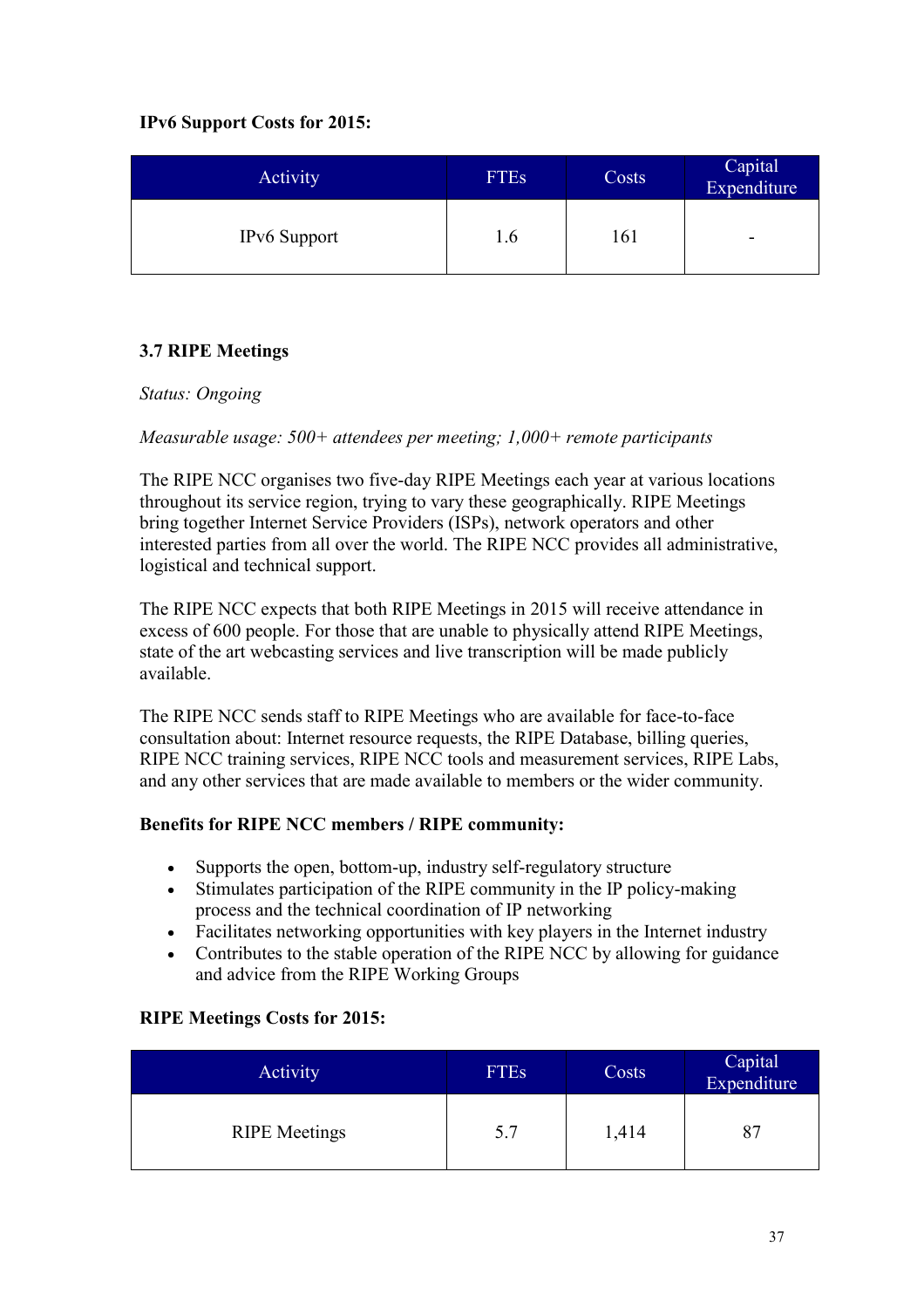#### <span id="page-37-0"></span>**3.8 RIPE Policy and Community Support**

#### *Status: Ongoing*

*Measurable usage: Thirteen policy proposals entered the Policy Development Process (PDP) in 2014. Four proposals from 2013 completed the PDP in 2014.*

The RIPE NCC provides support to any and all stakeholders who wish to participate in formulating RIPE Policy or who wish to be part of the RIPE community. It supports the RIPE Policy Development Process (PDP) and offers assistance to the RIPE Working Groups and Working Group Chairs as required so that they are able to develop policy in a consensus-based, bottom-up manner. The RIPE NCC provides information and statistics to various working group mailing lists and creates impact analyses that highlight the expected outcome of RIPE Policy proposals to facilitate community discussion. The RIPE NCC also implements procedures as part of the RIPE Policy Development Process (PDP).

In recent years important stakeholders within the Internet community, both technical and non-technical, have shown an increased interest in the RIR system. The RIPE NCC plays an active role in promoting the bottom-up policy development process:

- The engagement of the community members to participate in policy discussion<br>• The engagement of all the stakeholders in the Internet community that look at
- The engagement of all the stakeholders in the Internet community that look at RIPE as a model of policy-making process
- The education and awareness building of the community members over the PDP and the multiple channels of communications available to participate in the self-regulation system – the process and procedures for the above engagement and awareness building
- Representation of RIPE NCC roles in the coordination of Internet policy
- The existing collaborations with other important Internet institutions such as ICANN, the ASO AC and the NRO

In 2015, the RIPE NCC will maintain its support for the RIPE Academic Cooperation Initiative (RACI), which aims to strengthen links between the RIPE community and the academic community. Launched in 2013, RACI gives top students an opportunity to present their Internet-related research at RIPE Meetings. The RIPE NCC will also continue to make heavily subsidised tickets available to any students who would like to attend RIPE Meetings.

The RIPE NCC maintains a number of high-volume external mailing lists. Traffic is closely monitored and efforts are made to support subscribers with problems and to control spam so the mailing lists can be easily and efficiently moderated without losing any End User functionality.

In 2014, the RIPE NCC started expanding its focus on increasing the level of participation in the PDP by facilitating accessibility, communication and information dissemination within the RIPE community. The initial strategic steps involved the adoption of new media, such as a Policy Development Office Twitter account.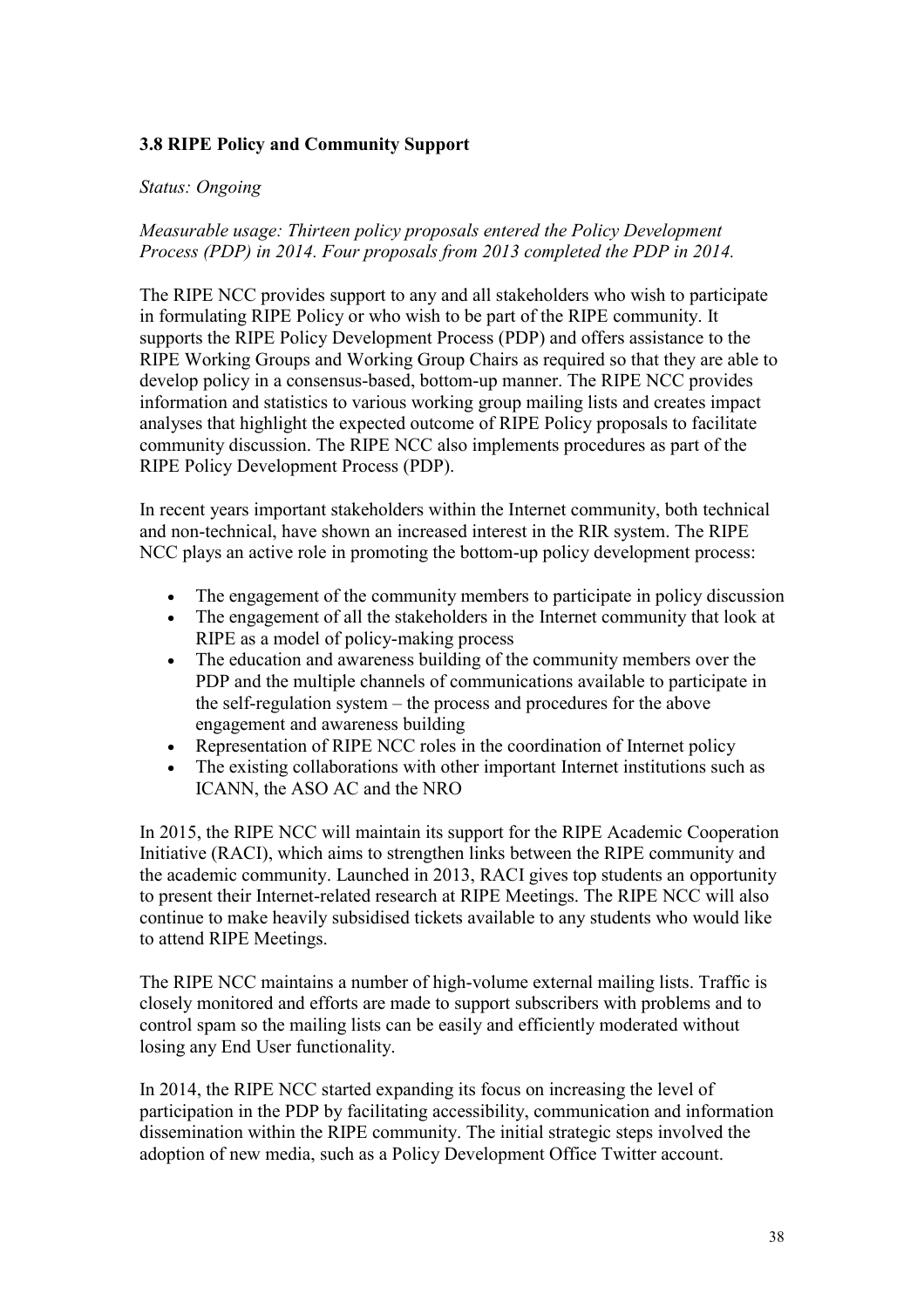Through Twitter, the Policy Development Office has been informing its numerous followers about new community policy proposals and discussions developing on the mailing lists. Due to the consistently growing Twitter views, currently an average of 1,000 views per tweet, and the enthusiastic feedback by members and representatives of the RIPE community for these advances in the Policy Development Process communication strategy, in 2015 the RIPE NCC will further focus on increasing accessibility to the Policy Development Process.

In 2015, the RIPE NCC plans to develop a pilot communication platform that will allow for better integration between different communication methods, such as forums and the existing mailing lists (which will remain the leading communication method), allowing for easier reading, searching and sharing. The focus will be on expanding participation in the RIPE PDP and reaching out to new audiences. The RIPE NCC will also investigate means of encouraging further engagement with the PDP via social media.

# **Benefits for RIPE NCC Members / RIPE Community:**

- Promotes the RIPE Policy Development Process (PDP)
- Strengthens the RIPE community and encourages involvement
- Educates the RIPE community about the PDP and promotes its use
- Helps to anticipate problems related to the PDP or policy proposals by analysing their potential impact for the community
- Provides transparency and consistency of the procedures
- Translates RIPE Policy into RIPE NCC procedures
- Documents and maintains a clear overview of new and changed procedures
- Facilitates the exchange of information among the RIPE community and the RIPE NCC membership
- Encourages participation of individuals who have little or no experience of the RIPE community

# **RIPE Policy and Community Support Costs for 2015:**

| <b>Activity</b>                          | <b>FTES</b> | Costs | Capital<br>Expenditure |
|------------------------------------------|-------------|-------|------------------------|
| <b>RIPE Policy and Community Support</b> | 19          | 234   | -                      |

# <span id="page-38-0"></span>**3.9 ICANN/IANA/IETF/ISOC/RIRs**

#### *Status: Ongoing*

The RIPE NCC is strongly committed to maintaining close relationships with its industry partners, including the four other Regional Internet Registries (RIRs), ICANN, the Internet Engineering Task Force (IETF) and the Internet Society (ISOC). As the global multi-stakeholder community prepares a plan for the transition of IANA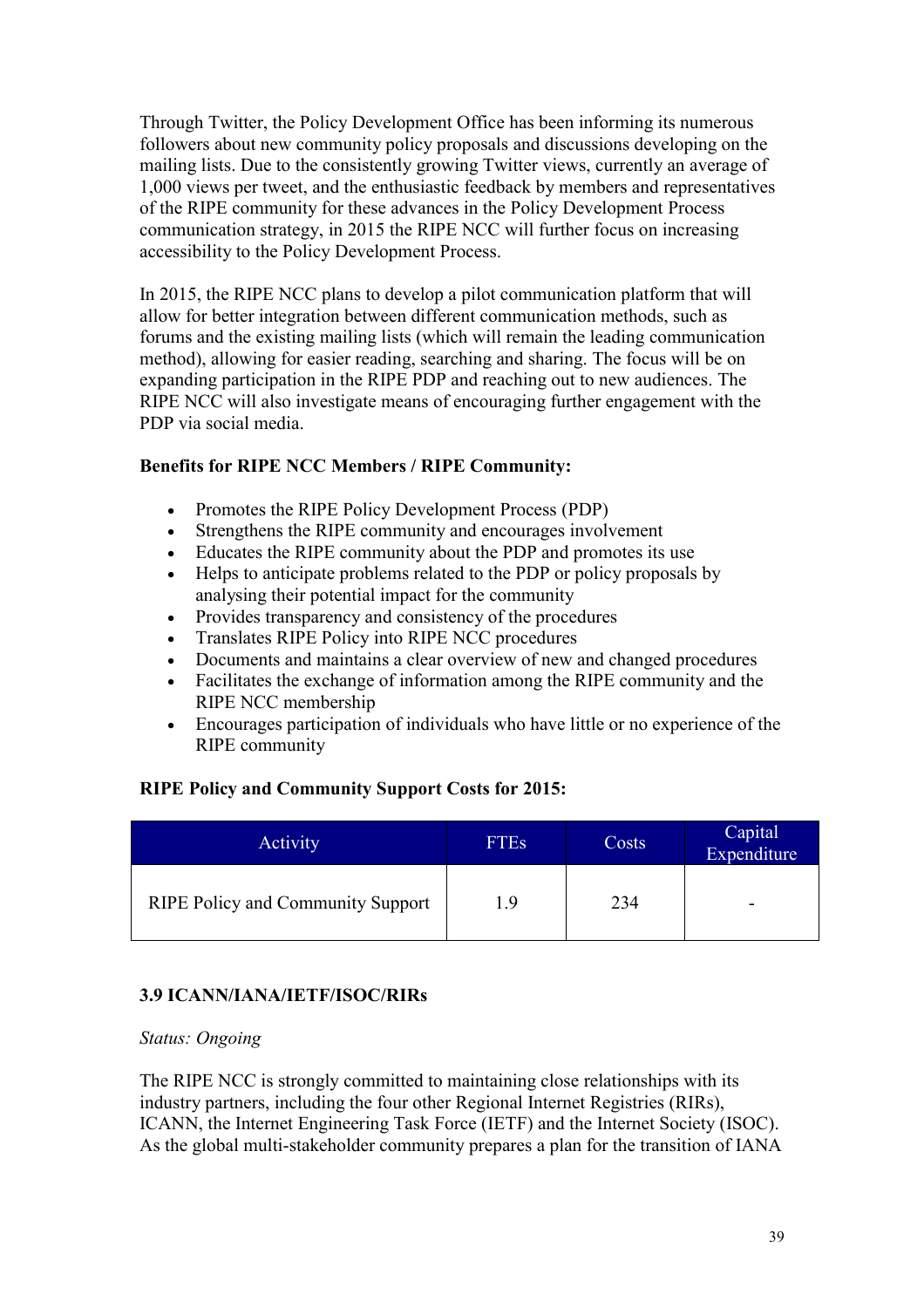stewardship away from the U.S. Government, these relationships will be more important than ever, ensuring effective coordination and information sharing.

The RIPE NCC supports ICANN, particularly in relation to the role in it has played as manager of the IANA functions and now as convener of the multi-stakeholder process to develop a transition plan. The RIPE NCC works with the IETF and the Internet Society to ensure implementation of agreed technical standards and coordination among those who support the global operation of the Internet. These organisations will also be key partners in the IANA discussions over 2015.

The RIPE NCC Management plans to build on the organisation's leadership position in this area through new and expanded cooperative engagement efforts, building on activities like the RIPE NCC Roundtable Meetings and coordination efforts between the so-called "I-star" organisations.

#### **Benefits for RIPE NCC members / RIPE community:**

- Promotes the open, bottom-up, industry self-regulatory structure common to the RIR communities and other Internet technical coordination bodies
- Facilitates coordinated implementation of global policies developed by the Policy Development Processes (PDPs) of the five RIRs, and contributes to the global legitimacy of bottom-up, community-driven policy-making processes
- Facilitates the general technical and outreach coordination necessary to support the stable operation and governance of the Internet

#### **ICANN/IANA/IETF/ISOC/RIRs Costs for 2015:**

| Activity                  | <b>FTES</b> | Costs | Capital<br>Expenditure |
|---------------------------|-------------|-------|------------------------|
| ICANN/IANA/IETF/ISOC/RIRs | 2.9         | 1,030 | -                      |

#### <span id="page-39-0"></span>*4) Internal*

#### <span id="page-39-1"></span>**4.1 IT**

## *Status: Ongoing*

The IT activity at the RIPE NCC is a substantial enterprise that provides considerable support for all the internal and external services and activities provided by a Regional Internet Registry. This activity includes the operation of the internal network and system administration and engineering support for all related infrastructure (such as co-location facilities, archiving and storage and email delivery), front-line support for staff, and IT support and enhancement for all external services provided by the RIPE NCC. 24/7 IT support is provided for all the RIPE NCC's critical services.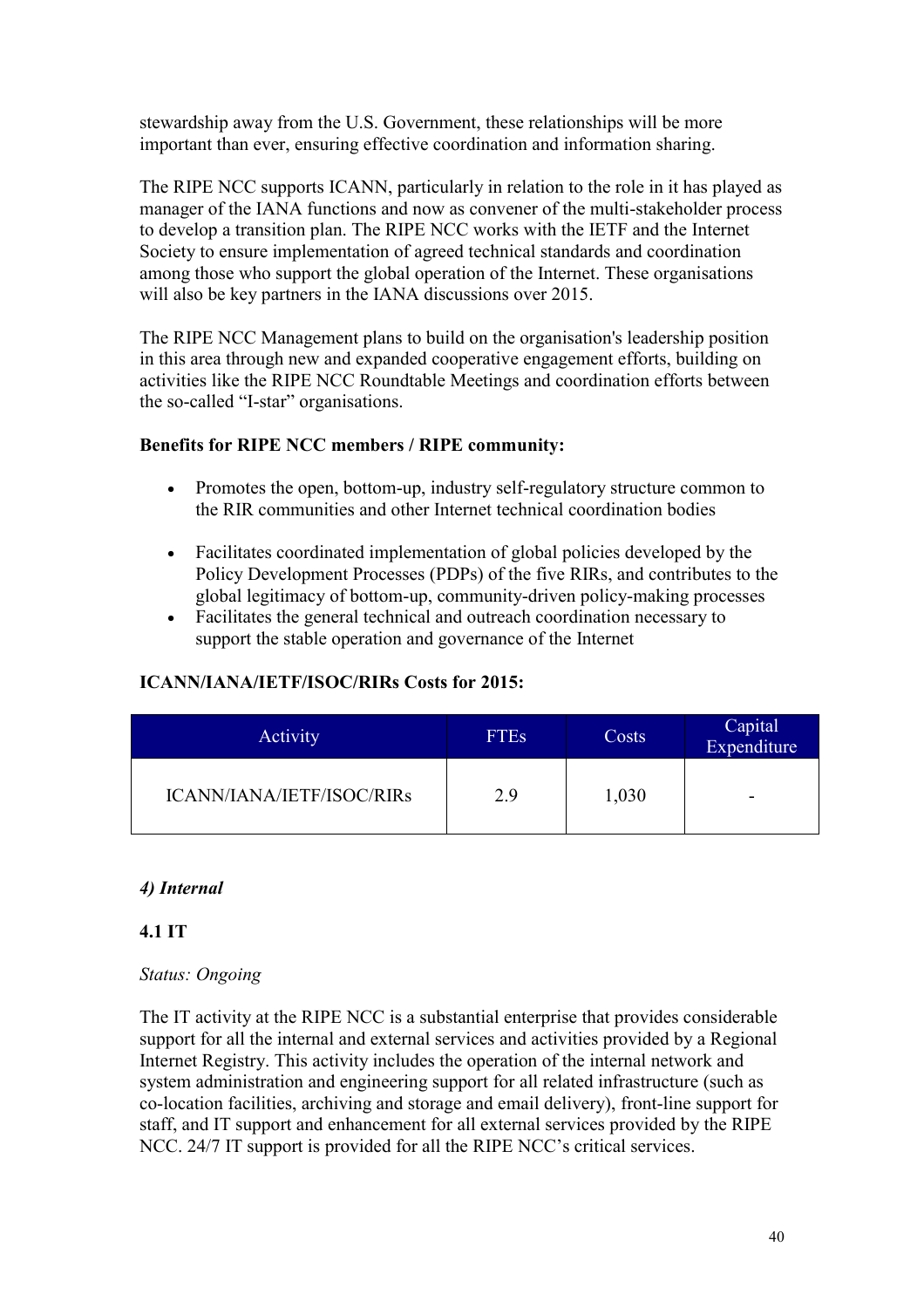The IT infrastructure at the RIPE NCC includes three co-locations as well as the setup at the Amsterdam office, including data storage, desktop and laptop infrastructure, telephony and building access systems. The RIPE NCC also maintains the technical operations of the Number Resource Organisation (NRO) and the Address Supporting Organisation (ASO).

IT also includes the technical set-up for the twice-yearly RIPE Meetings at locations throughout the service region, as well as support during RIPE NCC Regional Meetings.

A key aspect for the IT service is the capacity planning with the continuous growth of data the RIPE NCC holds. The RIPE NCC has three co-location facilities and has one external "warm node" in Stockholm, Sweden to operate all RIPE NCC services. In 2015, the external "warm node" will be further expanded to be able to operate completely independent from the RIPE NCC infrastructure in the Netherlands.

Additional key areas will be automation improvements to the RIPE NCC's network infrastructure, a high availability virtual server environment and a focus on efficiency to facilitate service improvements.

The RIPE NCC monitors its critical services 24/7. This monitoring includes RIPE NCC websites, the RIPE Database, K-Root, DNS and reverse DNS, the LIR Portal and Resource Certification (RPKI). A technical emergency hotline is in place to ensure issues relating to RIPE NCC's critical services can be dealt with appropriately.

#### **Benefits for RIPE NCC members / RIPE community**

- Supports the efficient deployment and enhancement of services
- Provides of 24/7 support for services
- Ensures efficient IT support for staff to facilitate delivery of RIPE NCC services
- Enables members and the RIPE community to flag technical emergencies outside of the RIPE NCC's regular office hours
- Ensures the details of technical emergencies are forwarded to the RIPE NCC's 24/7 teams in a timely manner

# **IT Costs for 2015:**

<span id="page-40-0"></span>

| Activity | <b>FTEs</b> | Costs | Capital<br>Expenditure |
|----------|-------------|-------|------------------------|
|          | 10.8        | 1,912 | 768                    |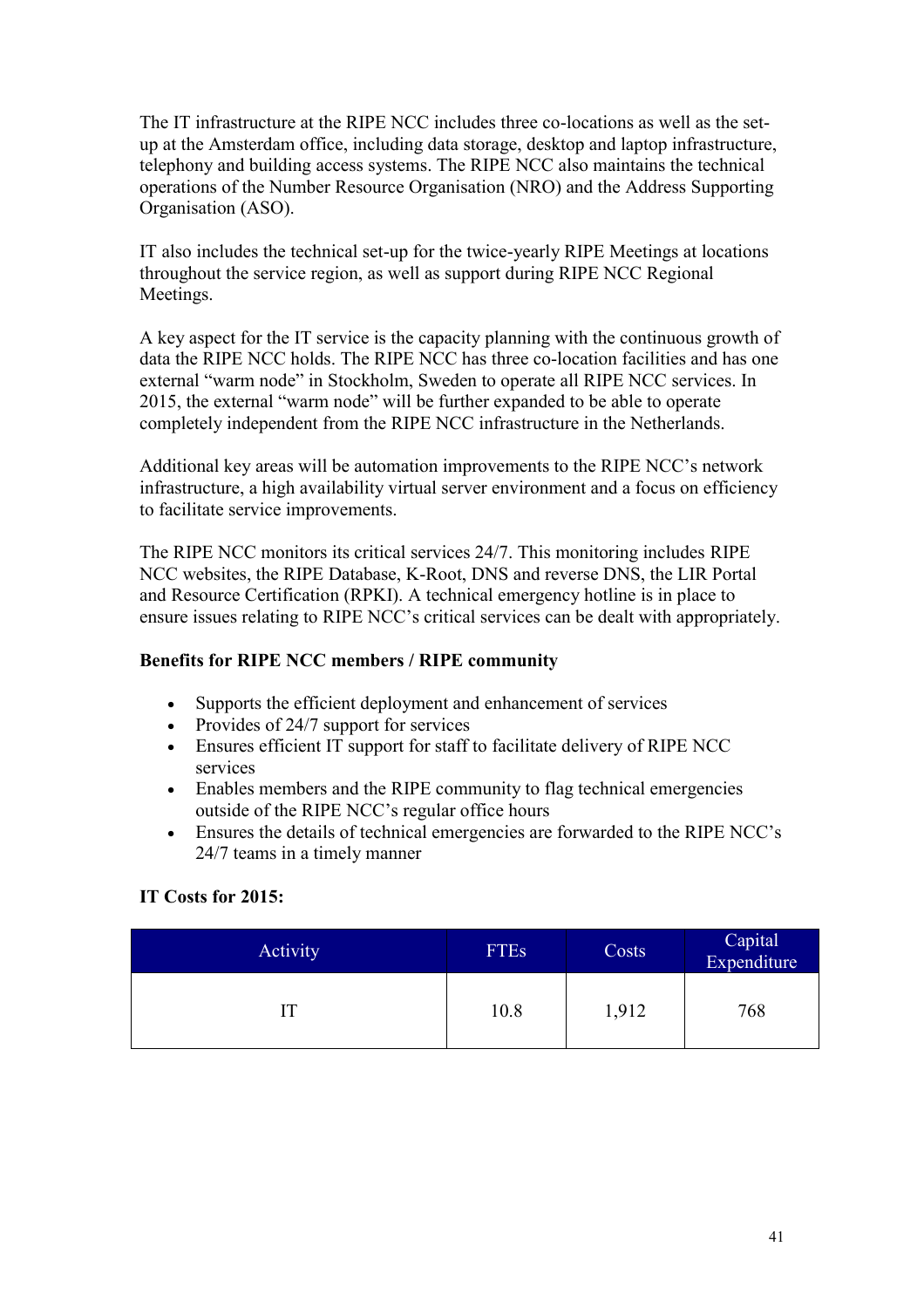#### **4.2 Facilities – Rent and Utilities**

#### *Status: Ongoing*

Facilities include all of the rent, utilities, security, repair and maintenance costs for the RIPE NCC's building and equipment.

The RIPE NCC is continuously improving its facilities in order to provide a work environment that maximises the productivity of its employees. The RIPE NCC has reviewed its current location and is actively looking for a new office location to improve internal communication and employee productivity. In 2015, the RIPE NCC will conclude this project and will start re-locating to the new office space.

#### **Benefits for RIPE NCC members / RIPE community:**

- Creates a secure, healthy environment for employees
- Provides up-to-date and well-maintained working facilities

#### **Facilities - Rent and Utilities Costs for 2015:**

| Activity                        | <b>FTEs</b> | Costs | Capital <sup>1</sup><br>Expenditure |
|---------------------------------|-------------|-------|-------------------------------------|
| Facilities - Rent and Utilities | 3.9         | 1,156 | 500                                 |

#### <span id="page-41-0"></span>**4.3 Management and HR**

#### *Status: Ongoing*

The Management and HR activity at the RIPE NCC encompasses the Senior Management functions, including the Managing Director and the Chief Scientist. The Senior Management Team works closely with the RIPE NCC Executive Board to develop the strategy and vision of the organisation. The team also guides staff and actively steers the RIPE NCC in order to provide excellent services and coordination activities for the RIPE NCC membership and the wider Internet community. The Senior Management Team is supported by the Management Assistants at the RIPE NCC.

HR is responsible for the recruitment of well-qualified employees from throughout the RIPE NCC's service region and ensuring their effective integration into the RIPE NCC staff. HR is also responsible for staff training, salary administration and workplace health and safety.

The RIPE NCC continuously reviews its organisational structure to ensure it remains as efficient as possible. Management support is also provided to facilitate decision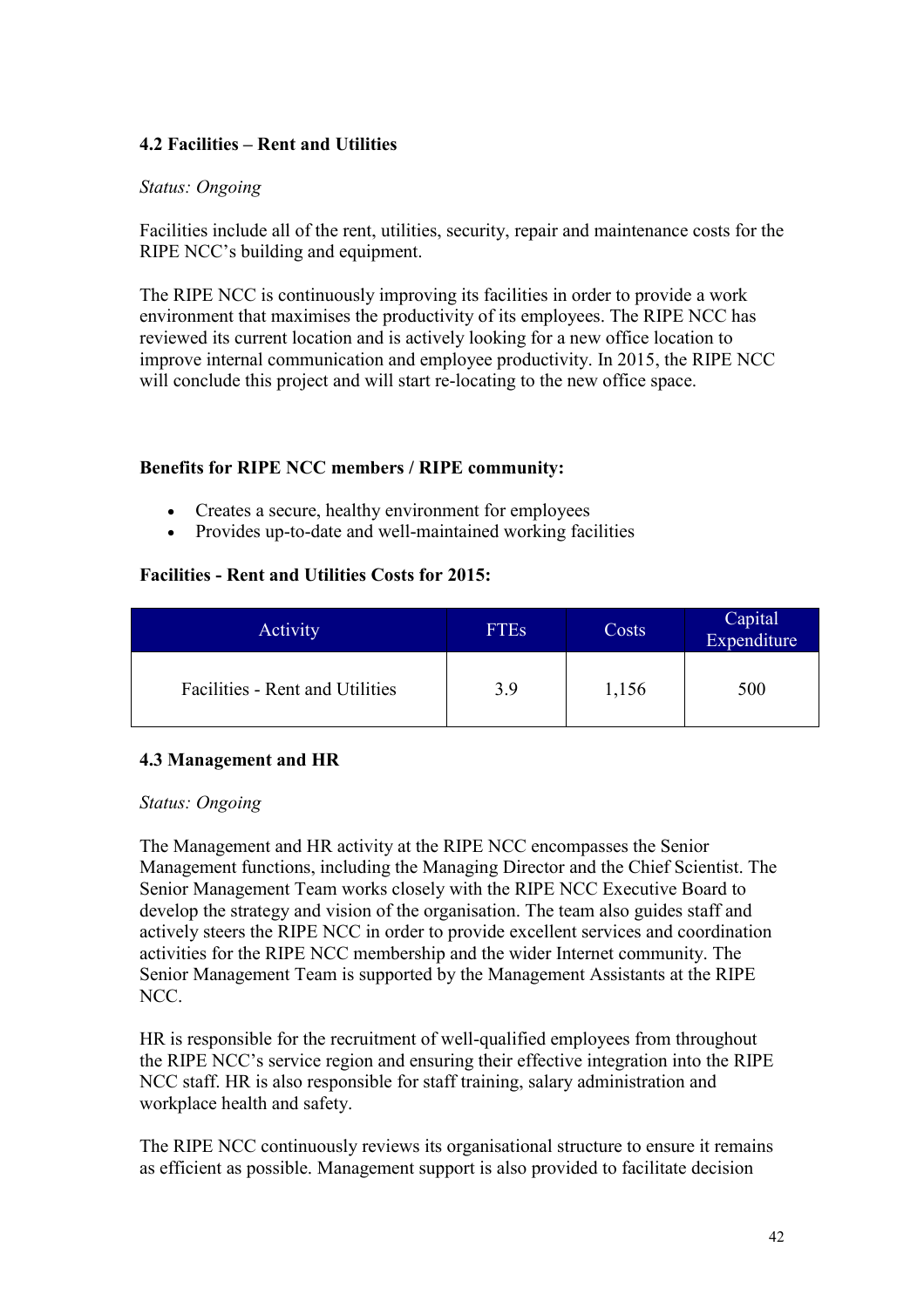making through engagement with relevant third parties. A priority is placed on maintaining an effective, healthy, and skilled RIPE NCC staff.

In 2015, the RIPE NCC's HR activities will focus on automating its staff review process and dealing with legislative changes that will impact secondary benefits such as pensions. The RIPE NCC is also reviewing its Business Continuity Plan and improving its procedures for a more efficient recovery in the event of a disaster that affects its ability to operate – which requires regular scenario testing.

# **Benefits for RIPE NCC members / RIPE community:**

- Ensures the continuation of critical RIPE NCC services in the event of a disaster
- Maximises the efficiency of the RIPE NCC's internal structure
- Provides strategy and vision for the RIPE NCC
- Maintains a well-trained workforce

## **Management and HR Costs for 2015:**

| Activity          | <b>FTES</b> | Costs | Capital<br>Expenditure |
|-------------------|-------------|-------|------------------------|
| Management and HR | 7.6         | 2,118 | 23                     |

# <span id="page-42-0"></span>**4.4 Finance and Administration**

#### *Status: Ongoing*

The RIPE NCC maintains high-quality administrative processes and is constantly looking to increase efficiency. Following from billing system changes made in 2014, in 2015 the RIPE NCC will continue work to improve its billing processes and facilities to offer enhanced payment options and other payment methods and minimise administrative overhead. Internally, the RIPE NCC will continue to enhance its financial and performance indicator reporting tools and improve the management of documents and processing of paperwork.

#### **Benefits for RIPE NCC members / RIPE community**

- Increases efficiency in payment and administration for members and the RIPE NCC
- Ensures a professionally managed organisation with efficient administrative processes and cost-effective processes
- Meets the financial needs of organisations in different parts of the RIPE NCC service region
- Meets the audit standards set by the Dutch fiscal system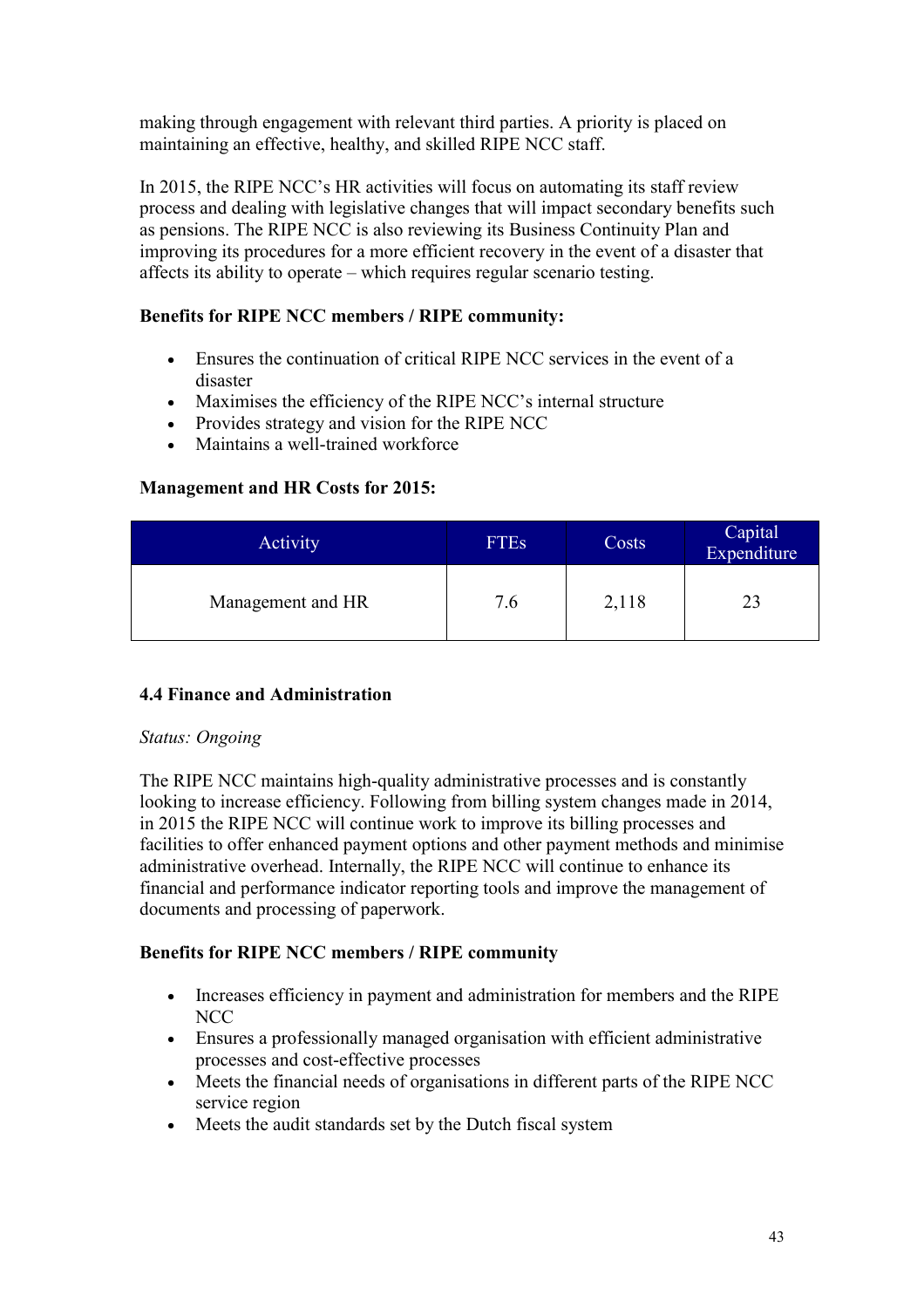#### **Finance and Administration Costs for 2015:**

| Activity                   | <b>FTEs</b> | Costs | Capital<br>Expenditure |
|----------------------------|-------------|-------|------------------------|
| Finance and Administration | 6.3         | 823   | -                      |

# <span id="page-43-0"></span>**4.5 Legal and Information Security**

*Status: Ongoing*

#### **4.5.1 Legal**

#### *Status: Ongoing*

The RIPE NCC follows national and international legal developments and updates its internal activities accordingly. One of the key external developments that will require extensive legal review and input is the NTIA statement on the ICANN transition. The RIPE NCC also maintains an extensive legal governance framework, which consists of a range of corporate governance documents that sets out the standards and procedures for our internal and external operations.

The RIPE NCC focuses efforts on helping legislators and Law Enforcement Agencies (LEAs) to understand how the self-governing mechanism of the RIPE community and the RIR system functions, and how they can participate. The RIPE NCC also provides legislators with technical knowledge to support the development of appropriate public policy.

2015 will see a growing internal demand for legal services to cooperate with the increasing complexity of tickets such as mergers, transfers and hijacking issues.

#### **Benefits for RIPE NCC members / RIPE community:**

- Ensures that the RIPE NCC is run within an up-to-date legal framework and with a full set of corporate governance documents
- Improves legislators and LEAs' understanding of the Internet governance model and the role of RIRs to gain their support for the current model
- Ensures that legislators receive the technical community's perspective

# **4.5.2 Information Security**

#### *Status: Ongoing*

In 2015, the RIPE NCC will have an increased focus on the security of the RIPE NCC's public and member services. For 2015, several extensive (external) audits are scheduled to review some of the main services such as the RIPE Database, Resource Certification (RPKI) and RIPE NCC Access.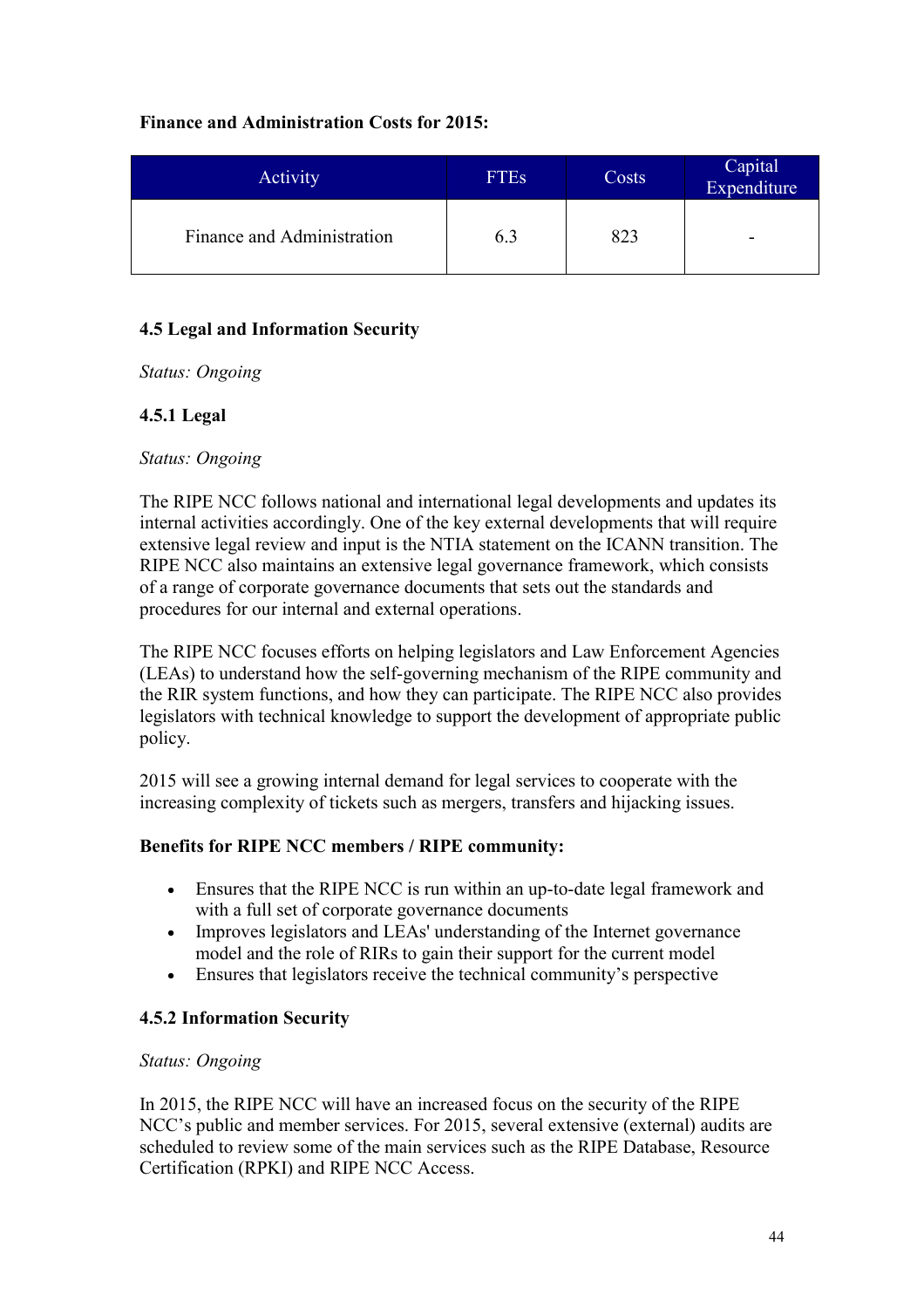Other activities will include outreach to the security community, including the TF-CSIRT and M3AAWG, and further development of the RIPE NCC's capabilities to respond quickly and efficiently to incidents.

#### **Benefits for RIPE NCC members / RIPE community:**

- Ensures the availability, confidentiality and integrity of the RIPE NCC's services and data
- Minimises the impact of security incidents on the RIPE NCC's services and subsequently minimises the possible impact on our members
- Co-ordination provision between parts of the security community and RIPE NCC members and the RIPE Community

## **Legal and Information Security Costs for 2015:**

| <b>Activity</b>                | <b>FTEs</b> | Costs | Capital<br>Expenditure |
|--------------------------------|-------------|-------|------------------------|
| Legal and Information Security | 1.8         | 237   | -                      |

#### <span id="page-44-0"></span>**4.6 Organisational Activities (Executive Board, Arbitration Panel and General Meetings)**

#### *Status: Ongoing*

The RIPE NCC supports twice-yearly RIPE NCC General Meetings (GMs). At these GMs, members vote annually on the RIPE NCC Financial Report and on the Charging Scheme for the following year. At GMs, members can also exercise their rights to vote in Executive Board elections and on resolutions, such as amendments to the RIPE NCC Articles of Association. In order to help ensure an informed membership at the GM, the RIPE NCC prepares various sets of documentation including a draft Activity Plan and Budget, a Charging Scheme and an Annual Report, which includes a summary of the RIPE NCC's financial status from year to year. The RIPE NCC provides remote participation facilities and electronic voting capabilities for those members who are unable to attend the GM in person but who wish to follow proceedings and vote in elections and on resolutions. Members attending the GM in person can also choose to vote electronically.

As set out in the Articles of Association, the RIPE NCC supports a neutral and objective arbitration panel that exists to resolve any disputes relating to its services and evaluate any resource requests made by the RIPE NCC. The arbiters are appointed by the RIPE NCC's Executive Board and approved by the RIPE NCC membership.

The RIPE NCC also facilitates multiple meetings for its Executive Board in the course of each year. These meetings deal with strategic and financial issues pertinent to the organisation as well as the RIPE NCC's relationship with industry partners. At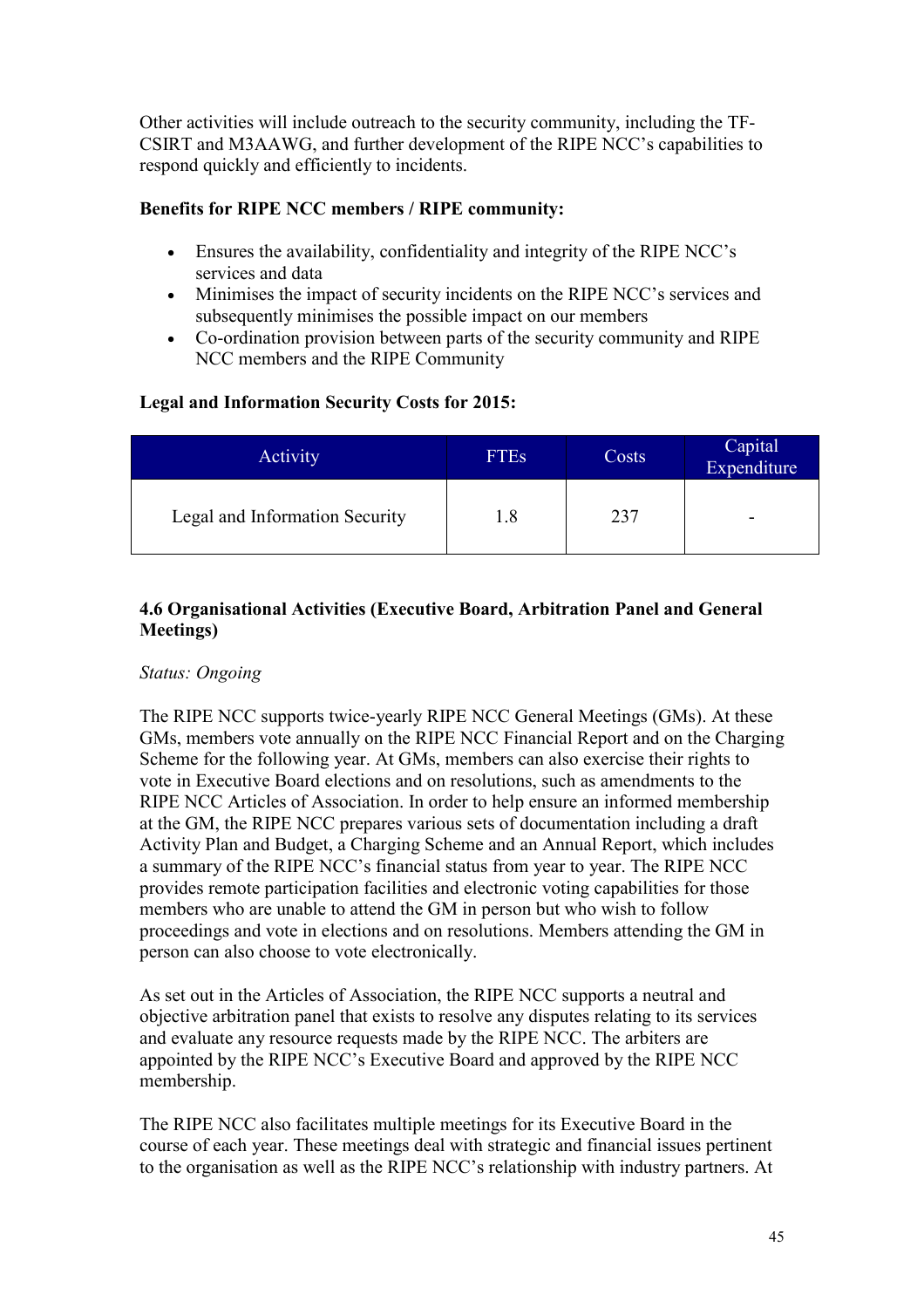these meetings, the RIPE NCC Executive Board incorporates feedback from the membership and the RIPE NCC Management into their discussion and final decision on the RIPE NCC's Activity Plan and Budget for the following year. The Executive Board also plays a crucial role in the RIPE NCC's outreach and member liaison activities. After every Executive Board meeting, the minutes of the meeting are published for the membership along with key outcomes.

The Executive Board and the RIPE NCC management are actively looking to engage with the membership regarding its activities and strive for the utmost transparency with regards to the management, services and strategies of the RIPE NCC.

The Executive Board proposal to increase the maximum number of board members was approved by the RIPE NCC membership at the General Meeting in Autumn 2013. The number of board members increased to six in 2014 and will further increase to seven in 2015.

## **Benefits for RIPE NCC members / RIPE community:**

- Allows RIPE NCC members' interests to be represented by Executive Board
- Gives members the opportunity to give feedback directly to the Executive Board on the RIPE NCC's Activity Plan and Budget
- Allows members to approve the RIPE NCC Charging Scheme and Financial Report
- Members can elect representatives to the Executive Board
- Provides opportunities to follow GM proceedings and cast votes from anywhere in the world
- Gives a level of transparency on the management and the strategies of the RIPE NCC that gives members and other interested parties sufficient information to give feedback on any of activity/decision/change

# **Organisational Activities (Executive Board, Arbitration Panel and General Meetings) Costs for 2015:**

| Activity                                                                                  | <b>FTES</b> | Costs | Capital<br>Expenditure |
|-------------------------------------------------------------------------------------------|-------------|-------|------------------------|
| Organisational Activities (Executive<br>Board, Arbitration Panel and General<br>Meetings) | 2.1         | 350   |                        |

# *5) Unforeseen Activities*

There may be activities that are entirely unforeseen at the time of writing the RIPE NCC Activity Plan and Budget 2015 or have started recently and are not at the stage where they can be estimated to have a material financial impact. A quick, wellfocused reaction to the changing environment and new requirements of the RIPE NCC members and other stakeholders is always a goal of the RIPE NCC. In line with good corporate governance, any unforeseen activities that that arise are developed in close consultation with the RIPE NCC Executive Board, and when there is any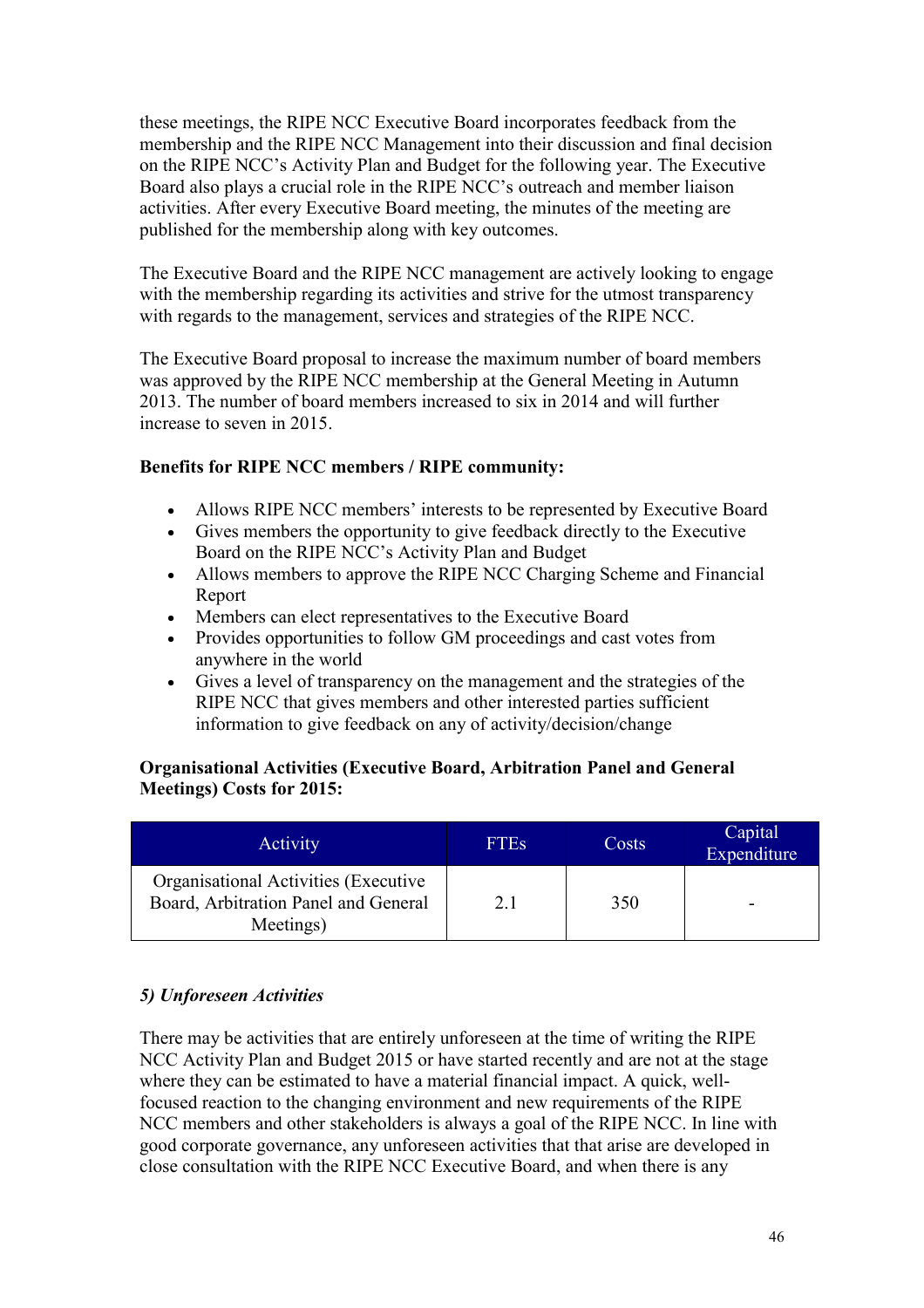material financial impact the Executive Board must approve the resulting action to be taken.

# **Appendix 1: Membership Services**

- Distribution and Management of Internet Number Resources
- Assisted Registry Check (ARC)
- Resource Certification (RPKI)
- IPv4 Transfer Listing Service
- Resource Transfers
- Reputation Service
- LIR Portal
- IP Analyser
- Training Courses: LIR; IPv6; Routing Registry and Resource Certification (RPKI); RIPE Database
- Near Real Time Mirroring (NRTM)

## **Appendix 2: Summary of Activity Statuses (Excluding "Ongoing")**

#### **New Activity**

• 1.1.5 Establishing Contractual Relationships With Legacy Internet Number Resource Holders

# **Expanding**

- 1.4 LIR Portal
- $\bullet$  2.1 Training
- 2.4.1 Membership Lifecycle Management
- 3.1 DNS and K-Root Operations
- 3.5 Member Outreach
- 3.6 IPv6 Support

#### **Decreasing**

 $\bullet$  2.2 RIPE Atlas

#### **Ended**

• 2.4.2 Test Traffic Measurements (TTM)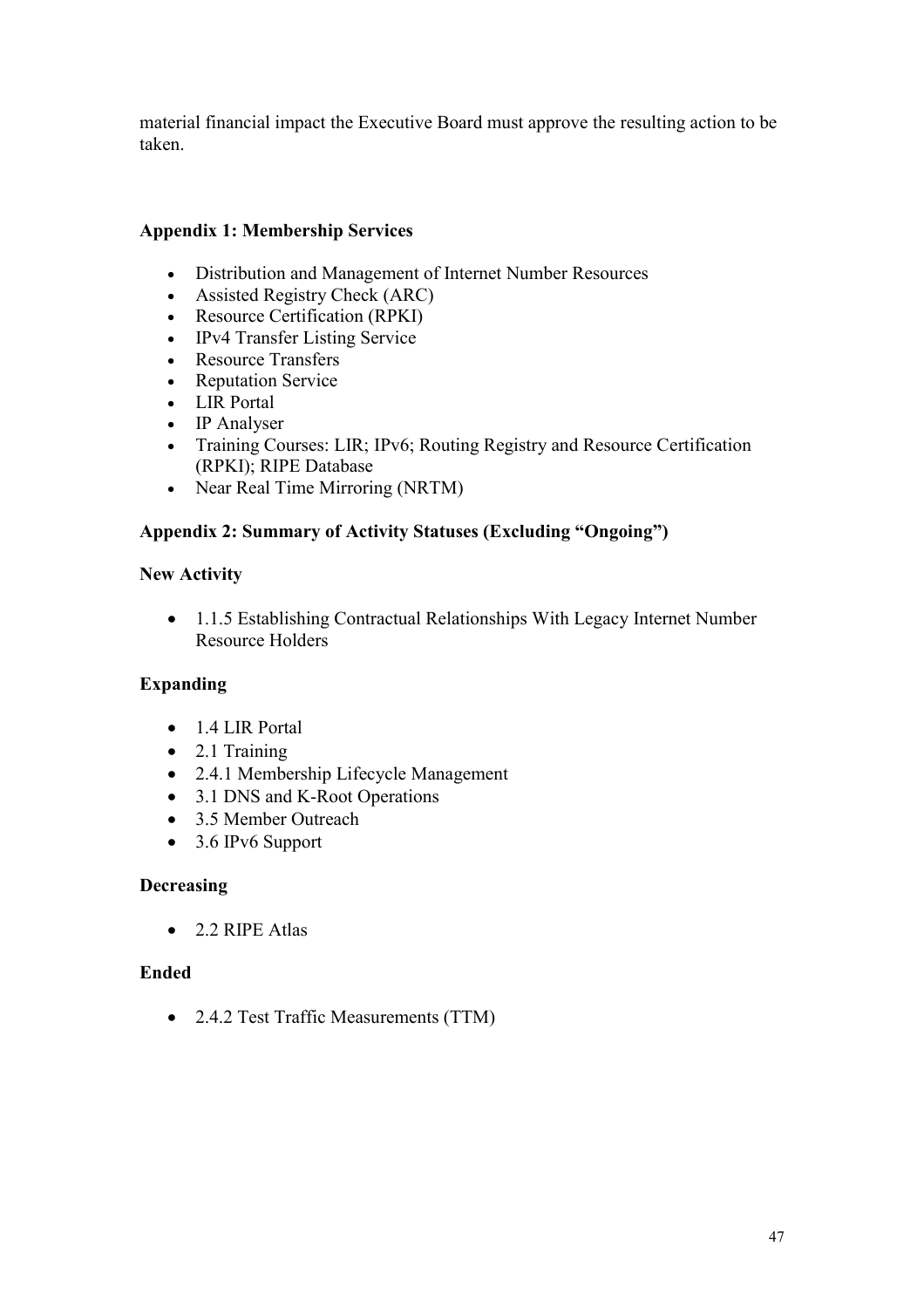# **Appendix 3: Budget Figures 2015**

# **RIPE NCC Budgeted Statement of Income & Expenditure 2015**

| In kEUR                              | <b>Budget</b> | LE                 | Budget | Difference |              |
|--------------------------------------|---------------|--------------------|--------|------------|--------------|
| <b>Income</b>                        | 2015          | 2014               | 2014   | 15/14      | 15/B         |
|                                      |               |                    |        |            | 14           |
| Member Fees                          | 17,840        | 17,200             | 17,168 | 640        | 672          |
| <b>Independent Resource Fees</b>     | 1,050         | 950                | 950    | 100        | 100          |
| New Member Sign-up Fees              | 2,500         | 2,800              | 2,100  | (300)      | 400          |
| New Member Fees                      | 1,229         | 1,500              | 1,130  | (271)      | 99           |
| Re-opening Fees                      | 200           | 200                | 50     |            | 150          |
| <b>RIPE</b> Meetings                 | 400           | 380                | 405    | 20         | (5)          |
| Other Income                         | 50            | 185                | 150    | (135)      | (100)        |
| <b>Total Income</b>                  | 22,269        | 23,215             | 21,953 | 54         | 1,316        |
|                                      |               |                    |        |            |              |
| <b>Expenditure</b>                   |               |                    |        |            |              |
| <b>Salary Wage Components</b>        | 8,723         | 8,600              | 8,702  | 123        | 21           |
| <b>Secondary Benefits</b>            | 1,784         | 1,900              | 1,812  | (116)      | (28)         |
| Miscellaneous Personnel              | 2,076         | 1,800              | 1,776  | 276        | 300          |
| <b>Subtotal Personnel</b>            | 12,583        | 12,300             | 12,290 | 283        | 293          |
| Housing                              | 888           | 800                | 758    | 88         | 130          |
| Office Costs                         | 1,872         | 1,500              | 1,854  | 372        | 18           |
| <b>External and Public Relations</b> | 817           | 550                | 637    | 267        | 180          |
| Contributions                        | 447           | 400                | 418    | 47         | 29           |
| IT Infrastructure                    | 1,229         | $\overline{1,250}$ | 1,427  | (21)       | (198)        |
| Travel                               | 1,210         | 1,200              | 1,151  | 10         | 59           |
| Consultancy                          | 1,443         | 1,500              | 1,613  | (57)       | (170)        |
| <b>Bank Charges</b>                  | 168           | 175                | 160    | (7)        | 8            |
| <b>Subtotal Operational Expenses</b> | 20,657        | 19,675             | 20,308 | 982        | 349          |
|                                      |               |                    |        |            |              |
| <b>Bad Debts</b>                     | 200           | 150                | 150    | 50         | 50           |
| Depreciation                         | 1,200         | 1,320              | 1,460  | (120)      | (260)        |
| Subtotal Miscellaneous Expenses &    | 1,400         | 1,470              | 1,610  | (70)       | (210)        |
| Depreciation                         |               |                    |        |            |              |
|                                      |               |                    |        |            |              |
| <b>Total Expenses</b>                | 22,057        | 21,145             | 21,918 | 912        | 139          |
| <b>Result on Financial Assets</b>    |               |                    |        |            |              |
|                                      | 350           | 500                | 450    | (150)      | (100)        |
| Surplus / Deficit                    | 1,562         | 2,570              | 485    | (1,008)    | 1,077        |
|                                      |               |                    |        |            |              |
| Capital Expenditure                  | 2,172         | 1,050              | 1,702  | 1,122      | 471          |
|                                      |               |                    |        |            |              |
| Number of FTEs                       | 136           | 138                | 136    | (2)        | $\mathbf{0}$ |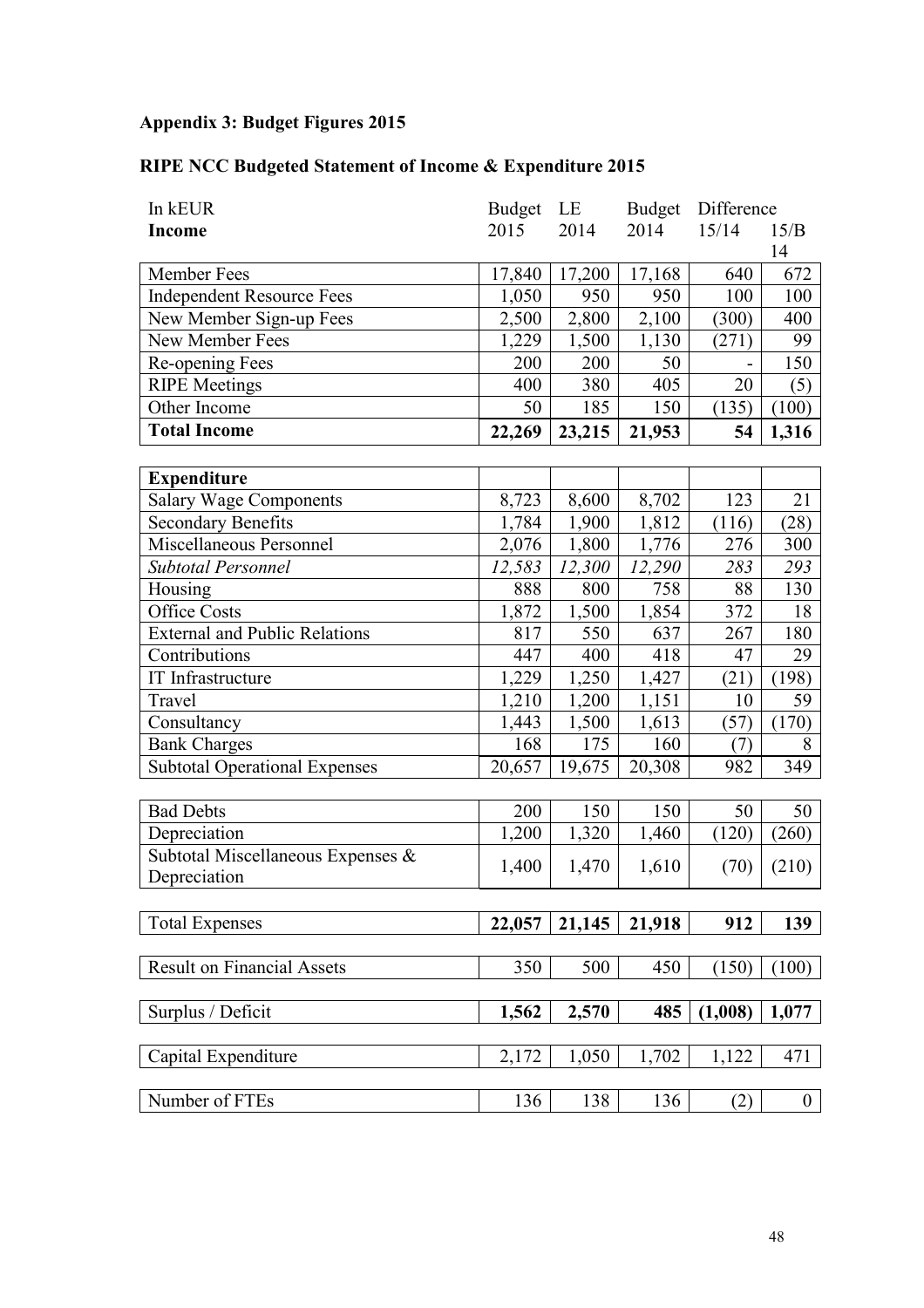## **Notes on Budgeted Income and Expenditure Table**

#### **Income**

- The membership fee for 2015 is fixed at EUR 1,600 a 9% decrease on the 2014 fee
- Net membership growth is expected to be  $1,100$ , consisting of  $1,250$  new members and 150 membership closures
- The number of independent resources charged for is estimated at 21,000
- Re-opening fees are the fees that are paid when a member is closed and then re-opens the LIR account
- Other Income is income from sponsorships and exchange rate differences

#### **Expenses**

- Personnel costs are split into direct salary items, secondary benefits such as health and pension premiums, and miscellaneous personnel costs such as employer's taxes, education and recruitment
- Office costs are all regular office costs such as phone, postage and insurance but also include location hire and catering during meetings
- Contributions include support for industry partners such as ICANN and ISOC to support industry self-regulation but also to support technical development like DNSSEC and BIND
- Travel costs include all travel costs for staff to RIPE Meetings and other meetings and includes all Executive Board member travel
- Consultancy includes software development, legal and accounting consultants

Result on Financial assets includes all interest received from investments, revaluations of investments and exchange rate differences of these investments.

#### **Development of the RIPE NCC Reserves**

The table below summarises the RIPE NCC's capital development. The capital consists of the RIPE NCC reserves, including the surplus/deficit for the year at issue.

| Year        | Surplus/<br>Deficit | Capital at 31<br>December | <b>Total Expenses</b><br>Per Year | % Capital of<br>Expenses |
|-------------|---------------------|---------------------------|-----------------------------------|--------------------------|
| 2010        | 714                 | 18,123                    | 16,561                            | 109%                     |
| 2011        | 923                 | 19,046                    | 18,162                            | 105%                     |
| 2012        | 2,358               | 21,403                    | 18,441                            | 116%                     |
| 2013        | 1,208               | 22,612                    | 19,691                            | 115%                     |
| LE 2014     | 2,570               | 25,182                    | 21,145                            | 119%                     |
| Budget 2015 | 1,562               | 26,744*                   | 22,057                            | 121%                     |